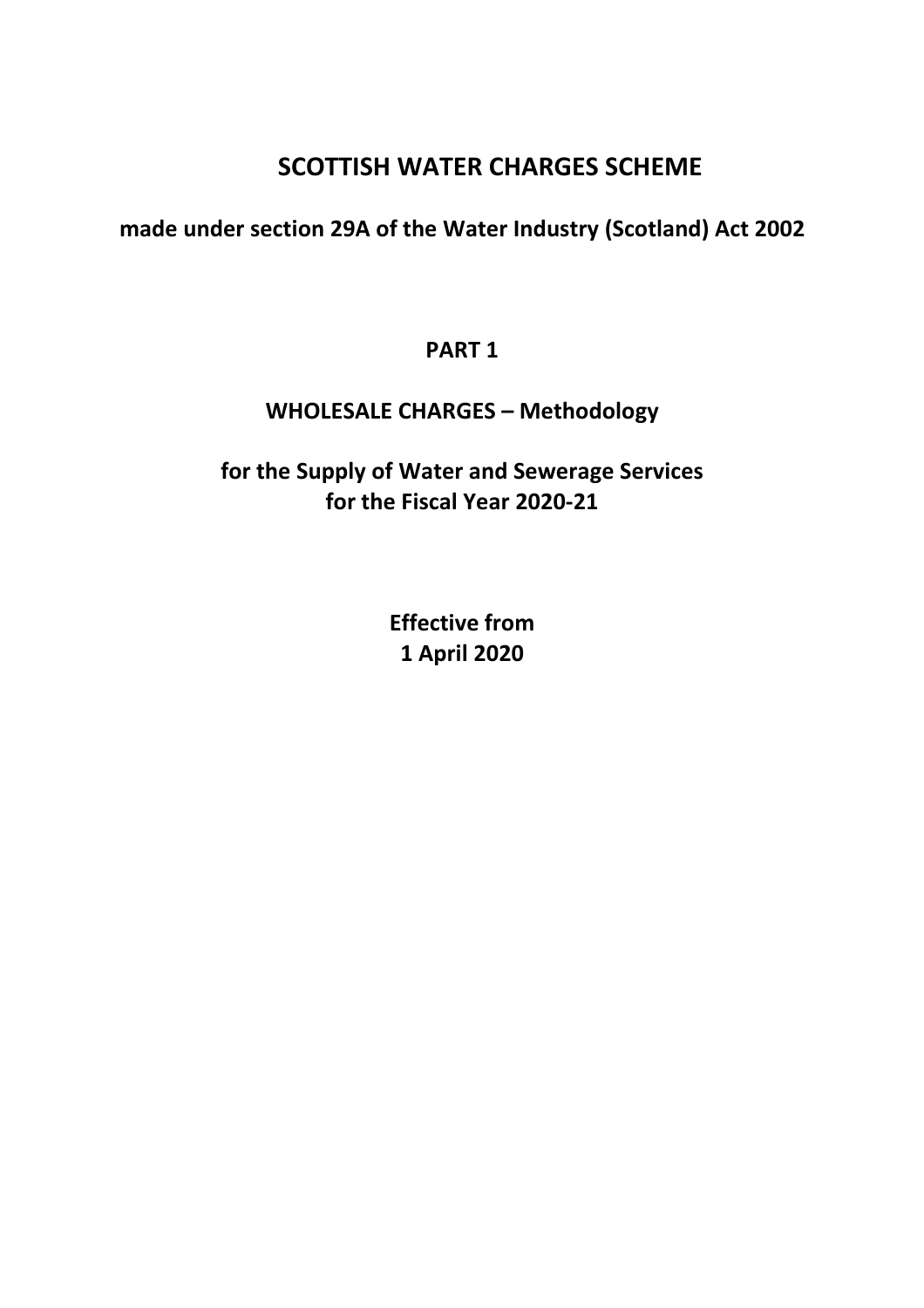# **Contents**

| 1.  |                      |                                                                                                 |  |
|-----|----------------------|-------------------------------------------------------------------------------------------------|--|
| 1.1 |                      |                                                                                                 |  |
| 1.2 |                      |                                                                                                 |  |
|     | 1.2.1                |                                                                                                 |  |
|     | 1.2.2                |                                                                                                 |  |
| 2.  |                      |                                                                                                 |  |
| 2.1 |                      |                                                                                                 |  |
|     | 2.1.1                |                                                                                                 |  |
|     | 2.1.2                |                                                                                                 |  |
|     | 2.1.3                |                                                                                                 |  |
|     | 2.1.4                |                                                                                                 |  |
|     | 2.1.5                |                                                                                                 |  |
|     | 2.1.6                |                                                                                                 |  |
|     | 2.1.7                |                                                                                                 |  |
|     | 2.1.9                |                                                                                                 |  |
| 2.2 |                      |                                                                                                 |  |
| 2.3 |                      |                                                                                                 |  |
|     | 2.3.1                |                                                                                                 |  |
|     | 2.3.2                |                                                                                                 |  |
|     | 2.3.3                |                                                                                                 |  |
| 3.  |                      |                                                                                                 |  |
| 3.1 |                      |                                                                                                 |  |
|     | 3.1.1                |                                                                                                 |  |
|     | 3.1.3                |                                                                                                 |  |
|     | 3.1.4                |                                                                                                 |  |
|     | 3.1.4.1              |                                                                                                 |  |
| 3.2 |                      |                                                                                                 |  |
| 3.3 |                      |                                                                                                 |  |
| 4.  |                      |                                                                                                 |  |
| 4.1 |                      |                                                                                                 |  |
|     | 4.1.1                |                                                                                                 |  |
|     | 4.1.2<br>services 16 | The Sewerage Charge in relation to the Foul Sewerage, Property Drainage and Roads Drainage sub- |  |
|     | 4.1.2.1              | Components of the Sewerage Charge in relation to the Foul Sewerage, Property Drainage and Roads |  |
|     | 4.1.3                |                                                                                                 |  |
|     | 4.1.3.1              |                                                                                                 |  |
|     | 4.1.4                |                                                                                                 |  |
|     | 4.1.4.1              |                                                                                                 |  |
|     | 4.1.4.2              |                                                                                                 |  |
|     | 4.1.5                |                                                                                                 |  |
|     | 4.1.6                |                                                                                                 |  |
| 4.2 |                      |                                                                                                 |  |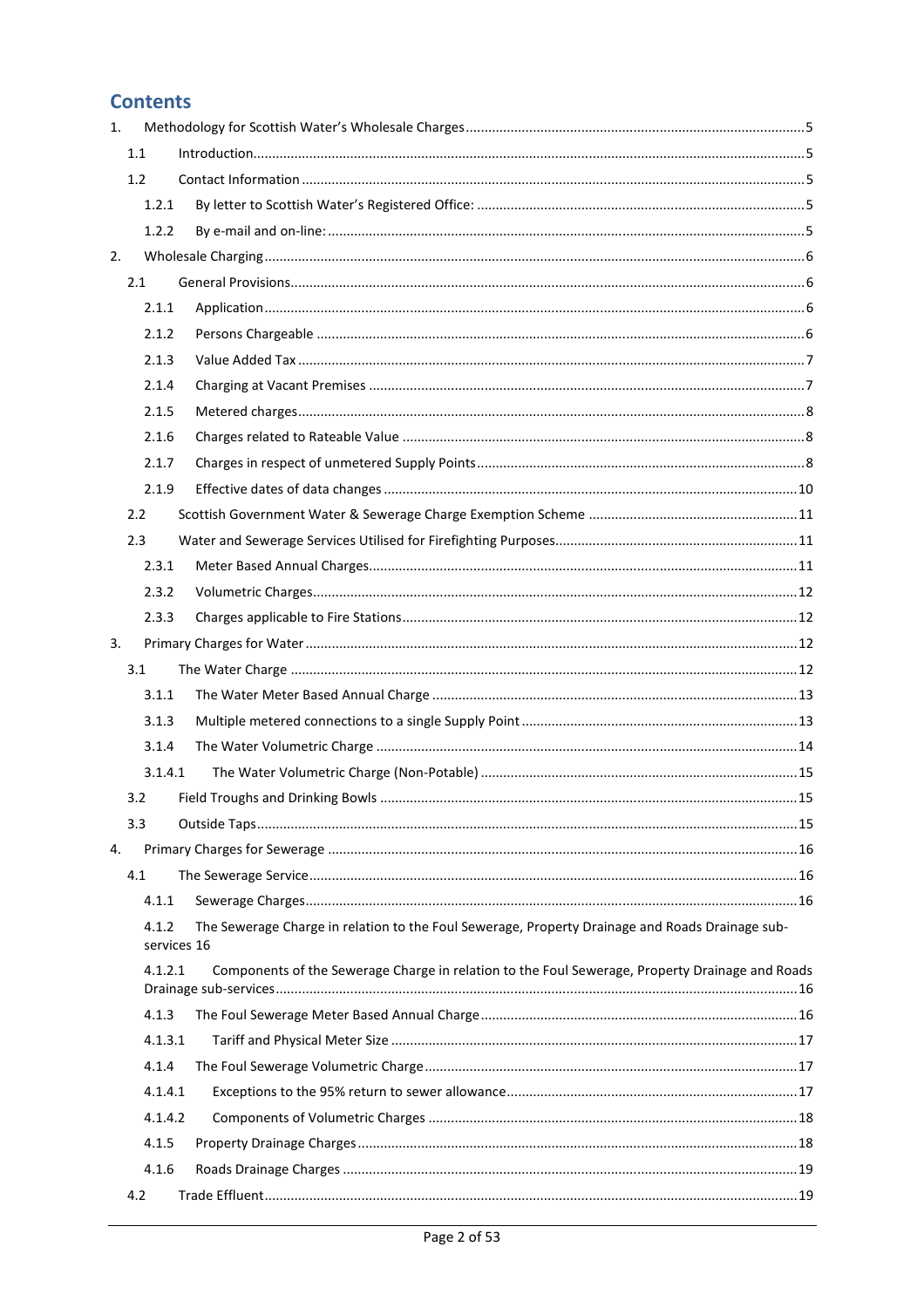|    | 4.2.1 |  |
|----|-------|--|
|    | 4.2.2 |  |
|    | 4.2.3 |  |
|    | 4.2.4 |  |
|    | 4.2.5 |  |
|    | 4.2.6 |  |
|    | 4.2.7 |  |
|    | 4.2.8 |  |
|    | 4.2.9 |  |
| 5. |       |  |
|    | 5.1   |  |
|    | 5.1.1 |  |
|    | 5.1.2 |  |
|    | 5.1.3 |  |
|    | 5.2   |  |
|    | 5.2.1 |  |
|    | 5.2.2 |  |
|    | 5.2.3 |  |
|    | 5.2.4 |  |
|    | 5.2.5 |  |
|    | 5.3   |  |
|    | 5.4   |  |
|    | 5.4.1 |  |
|    | 5.4.2 |  |
|    | 5.4.3 |  |
|    | 5.4.4 |  |
|    | 5.4.5 |  |
|    | 5.4.6 |  |
|    | 5.4.7 |  |
|    | 5.4.8 |  |
|    | 5.5   |  |
|    | 5.5.1 |  |
|    | 5.5.2 |  |
|    | 5.5.3 |  |
|    | 5.5.4 |  |
|    | 5.5.5 |  |
|    | 5.5.6 |  |
|    | 5.5.7 |  |
|    | 5.6   |  |
|    | 5.6.1 |  |
|    | 5.6.2 |  |
|    | 5.7   |  |
|    | 5.8   |  |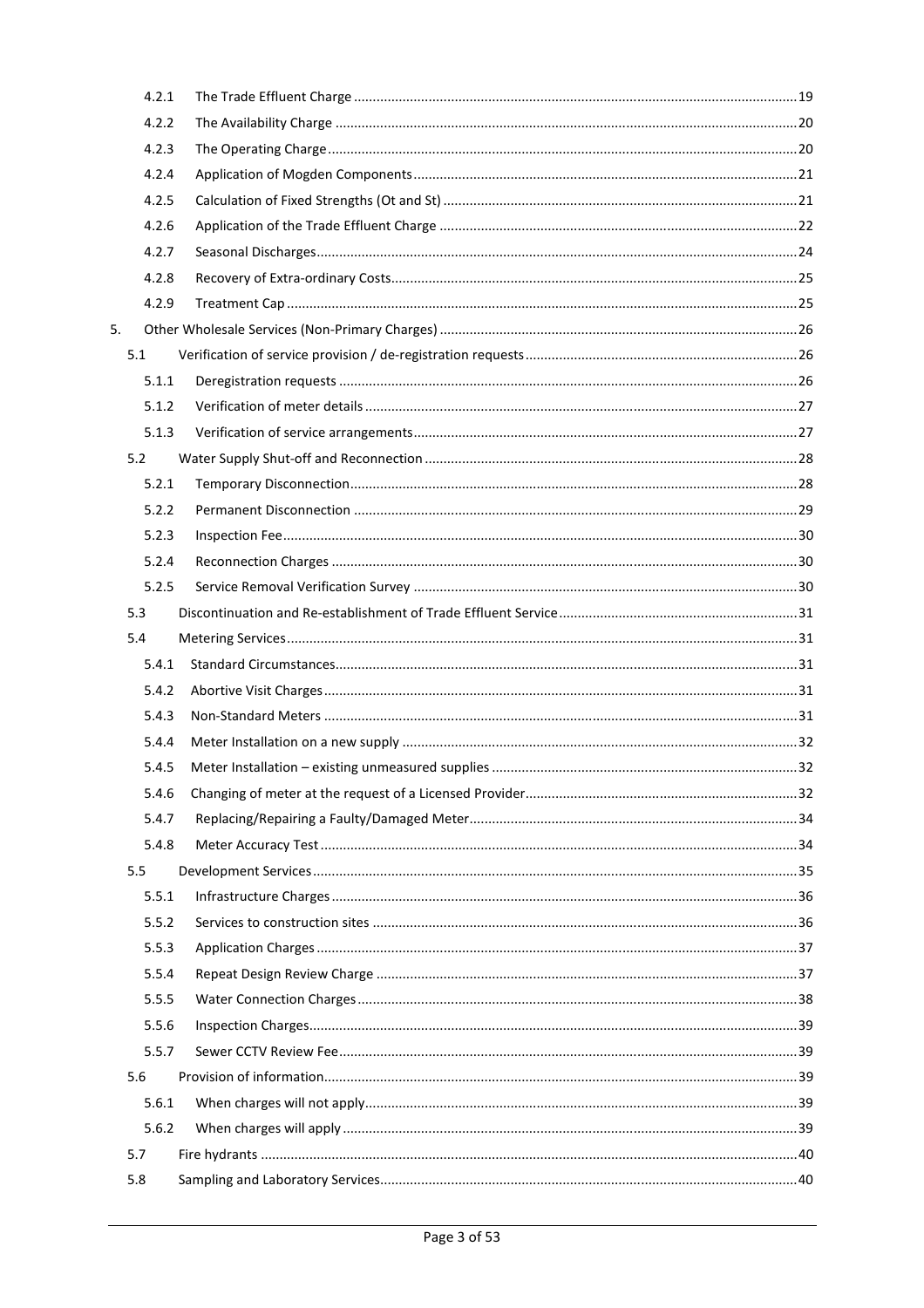| 5.8.1     |  |  |  |  |  |
|-----------|--|--|--|--|--|
| 5.9       |  |  |  |  |  |
| 5.10      |  |  |  |  |  |
| 5.11      |  |  |  |  |  |
| 5.11.1    |  |  |  |  |  |
|           |  |  |  |  |  |
|           |  |  |  |  |  |
|           |  |  |  |  |  |
| 1.        |  |  |  |  |  |
| 1.1       |  |  |  |  |  |
| 1.2       |  |  |  |  |  |
| 2.        |  |  |  |  |  |
| 2.1       |  |  |  |  |  |
|           |  |  |  |  |  |
| 1.        |  |  |  |  |  |
| 1.1       |  |  |  |  |  |
| 1.2       |  |  |  |  |  |
| 1.4       |  |  |  |  |  |
| 1.5       |  |  |  |  |  |
|           |  |  |  |  |  |
|           |  |  |  |  |  |
|           |  |  |  |  |  |
|           |  |  |  |  |  |
|           |  |  |  |  |  |
|           |  |  |  |  |  |
|           |  |  |  |  |  |
|           |  |  |  |  |  |
|           |  |  |  |  |  |
|           |  |  |  |  |  |
| Example53 |  |  |  |  |  |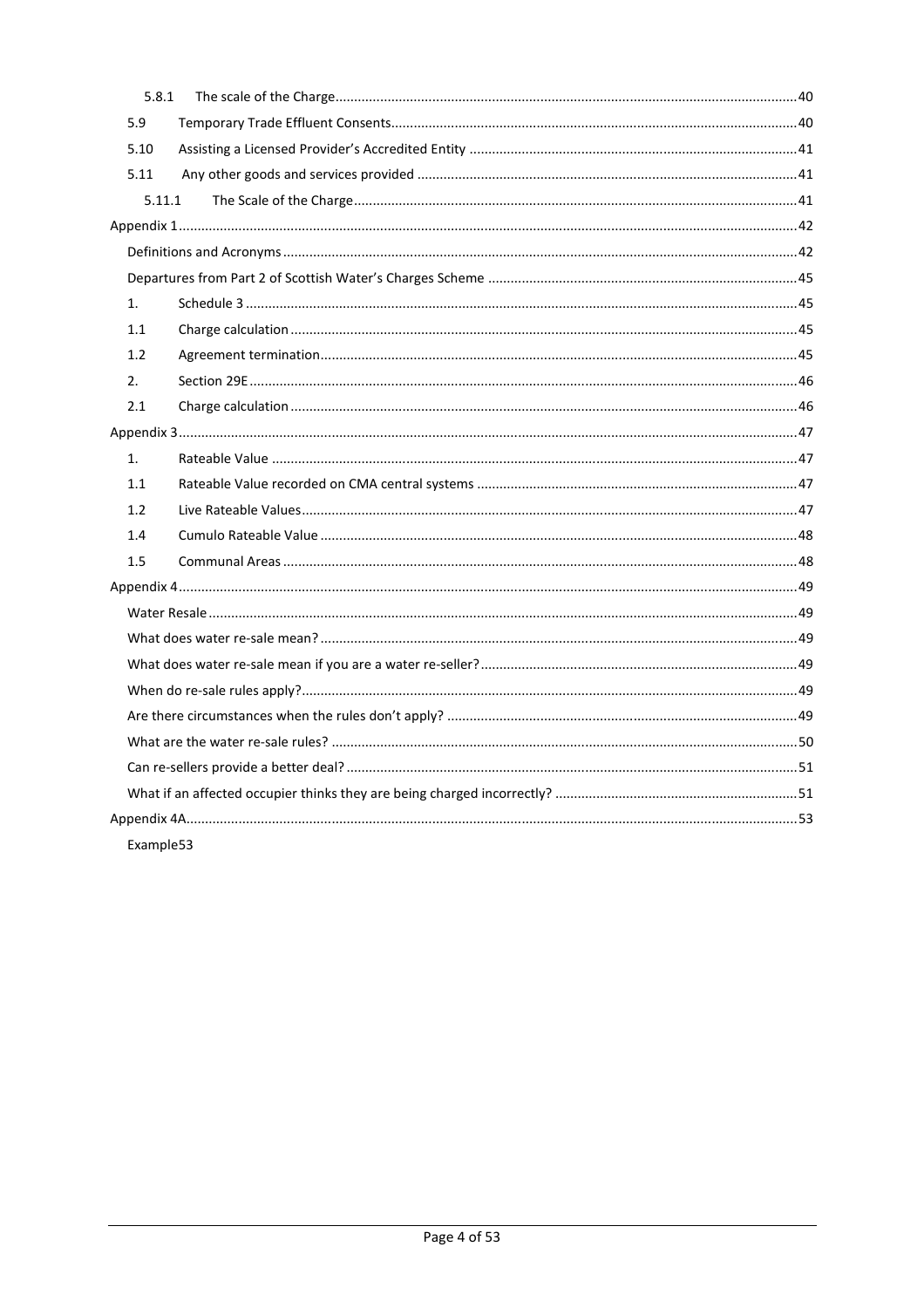# 1. Methodology for Scottish Water's Wholesale Charges

# 1.1 Introduction

This is Part 1 of Scottish Water's Charges Scheme for 2020-21 as approved by the Water Industry Commission for Scotland under Section 29A of the 2002 Act. This Part 1 explains how Scottish Water will demand and recover the specific charges for its wholesale services set out in Part 2 of the Charges Scheme and makes provision for exemptions, re-sale, Schedule 3 and Section 29E agreements.

Part 2 of the Charges Scheme applies for the financial year 2020-21 to all Water and Sewerage Services provided to Licensed Providers at Supply Points / Discharge Points registered under the Market Code.

#### This Part 1 must therefore be read in conjunction with Part 2 of the Charges Scheme for 2020-21.

As permitted by Section 25 of the Water Industry (Scotland) Act 2002, Scottish Water may engage in any activity which it considers is not inconsistent with its core functions. By virtue of Section 29 of the Water Industry (Scotland) Act 2002 Scottish Water may charge for any goods and services provided in exercise of such non-core functions. In line with section 29, charges for these activities will be subject to separate charging arrangements agreed directly between the parties.

To the extent that this Part 1 or Part 2 of the Charges Scheme are inconsistent with any agreement binding upon Scottish Water, the charges specified in the agreement will prevail subject to any specific allocation of any wholesale/retail element of those charges in terms of this Part 1 or Part 2 of the Charges Scheme.

Definitions for terms within this Part 1 are included in Appendix 1.

A water re-sale statement, required under Section 30 of the 2002 Act, is set out in Appendix 4. This details the maximum charges for services provided with help of Scottish Water and explains how Licensed Providers' customers should approach water re-sale with their end-user.

#### 1.2 Contact Information

#### 1.2.1 By letter to Scottish Water's Registered Office:

Scottish Water Wholesale Services Castle House 6 Castle Drive Carnegie Campus Dunfermline KY11 8GG

#### 1.2.2 By e-mail and on-line:

wholesaleservicedesk@scottishwater.co.uk

www.scottishwater.co.uk/wholesale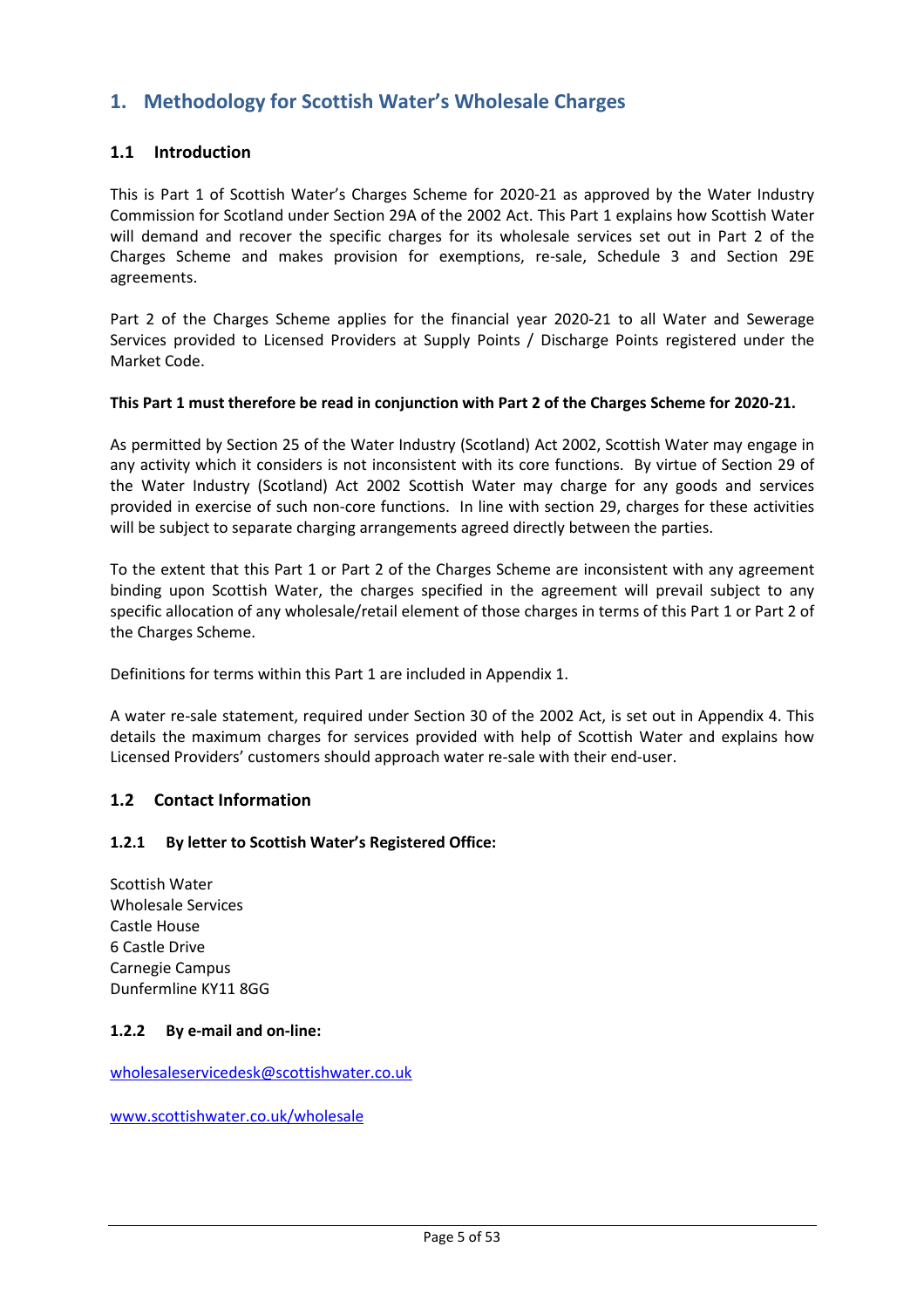# 2. Wholesale Charging

# 2.1 General Provisions

General provisions relating to terms of payment for the wholesale supply of Water and Sewerage Services to Licensed Providers under Part 2 of the Charges Scheme are set out within this section. Further provisions regarding terms of payment, such as the applicable interest rates, are provided within Clause 8 of each Licensed Provider's Wholesale Services Agreement.

Notwithstanding the payment terms set out in this Part 1, Licensed Providers should be aware that failure to adhere to the terms of payment within their Wholesale Services Agreement may result in that agreement being revoked.

#### 2.1.1 Application

Part 2 of the Charges Scheme will be used for all wholesale charges for the supply of Water and Sewerage Services, except those supplied pursuant to Schedule 3 of the 2005 Act and Section 29E of the 2002 Act (details in Appendix 2).

As permitted by Section 25 of the Water Industry (Scotland) Act 2002, Scottish Water may engage in any activity which it considers is not inconsistent with its core functions. By virtue of Section 29 of the Water Industry (Scotland) Act 2002 Scottish Water may charge for any goods and services provided in exercise of such non-core functions. In line with section 29, charges for these activities will be subject to separate charging arrangements agreed directly between the parties.

Specific provisions in relation to the application of Part 2 of the Charges Scheme are provided within Clause 7 of each Wholesale Services Agreement.

#### 2.1.2 Persons Chargeable

Each Licensed Provider will be charged for the supply of Water and Sewerage Services to connected Supply Points / Discharge Points registered to it when the services are provided<sup>1</sup>. Wholesale charges, apportioned on a calendar day basis, will apply to Supply Points / Discharge Points, including those where services have been temporarily disconnected<sup>2</sup>. New Supply Points / Discharge Points allocated under the gap site procedure after April 2017 will be charged from the connection date<sup>3</sup> recorded at the CMA. Charges for "other" wholesale services (non-primary services) will also continue at Supply Points where services have been temporarily disconnected.

When a property becomes vacant Scottish Water will revert the chargeable status of a Supply Point to its basic state removing any or all of the allowances / agreements relevant to the previous occupant. Allowances or agreements which may be agreed by Scottish Water which will be removed when a property becomes vacant include inter alia return to sewer allowance, charitable exemption scheme, chargeable meter size allowances to Trade Effluent processes and reassessments for unmeasured Supply Points but not Fire Tariff Agreements. On re-occupancy the Licensed Provider will be required to apply for any allowances or reassessments (including Fire Tariff Agreements) which are relevant to the new occupant.<sup>4</sup>

 $^1$  This includes situations where the services are provided to communal areas which themselves are not supply points/ discharge points but which are available for use by individual premises which are registered to a Licensed Provider.

<sup>&</sup>lt;sup>2</sup> Assessed Volume charges at un-metered Supply Points will be suspended on temporary disconnection.

 $3$  The connection date recorded at the CMA is the date that the SPID is made tradable through the gap site process. 4 The Foul Sewerage Volumetric Charge is applied to 95% of water consumption recorded / estimated / assessed as discussed in section 4.1.4. Licensed Providers do not have to apply for the standard 5% allowance.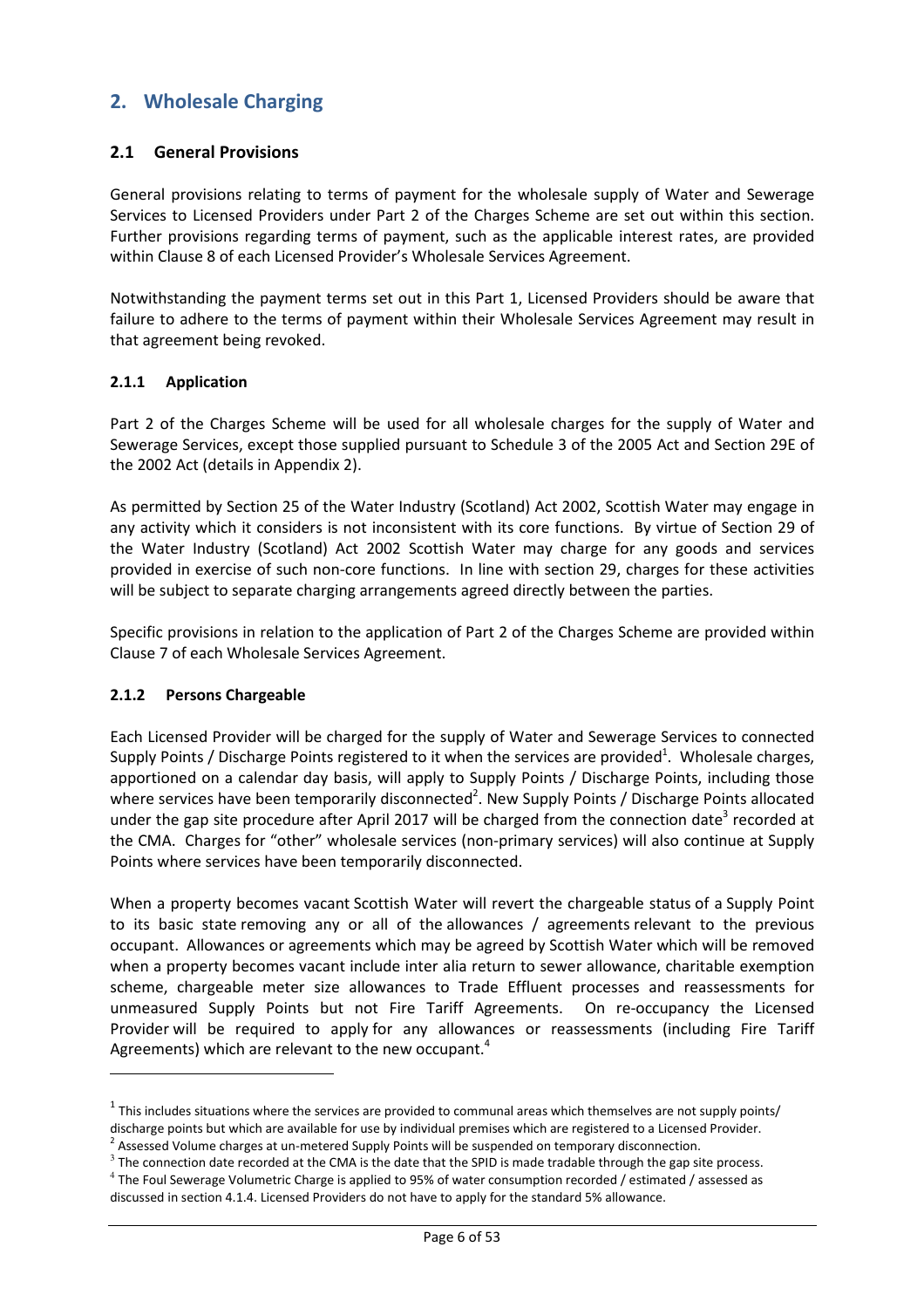# 2.1.3 Value Added Tax

Charges in Part 2 of the Charges Scheme are stated exclusive of VAT, however, VAT will be added where applicable.

#### 2.1.4 Charging at Vacant Premises

Wholesale charges apply at vacant premises as shown below unless the SPID has been accepted into the Temporary Transfer Scheme or the water supply has been permanently disconnected as the result of non-payment.

|                                                   | Metered SPID                                  | Unmeasured SPID                                          | Re-assessed SPID                                         |
|---------------------------------------------------|-----------------------------------------------|----------------------------------------------------------|----------------------------------------------------------|
| Water<br>Meter Based Annual Fixed Charge          | Yes                                           | <b>Yes</b><br>20mm meter assigned<br>to SPID when vacant | <b>Yes</b><br>20mm meter assigned<br>to SPID when vacant |
| Water<br><b>Volumetric Charges</b>                | Only if water use is<br>recorded on the meter | No                                                       | No.                                                      |
| Foul Sewerage<br>Meter Based Annual Fixed Charge  | Yes                                           | <b>Yes</b><br>20mm meter assigned<br>to SPID when vacant | Yes<br>20mm meter assigned<br>to SPID when vacant        |
| <b>Foul Sewerage</b><br><b>Volumetric Charges</b> | Only if water use is<br>recorded on the meter | N <sub>o</sub>                                           | No.                                                      |
| Trade Effluent<br>Availability Charge elements    | Yes                                           | Yes                                                      | Yes<br>20mm meter assigned<br>to SPID when vacant        |
| <b>Property Drainage</b>                          | Yes                                           | Yes                                                      | <b>Yes</b><br>20mm meter assigned<br>to SPID when vacant |

Roads drainage charges will apply if the SPID has foul sewerage or trade effluent or if there is a Property Drainage service.

SPIDs that have re-assessed charges while occupied revert to RV-related unmeasured charges when the premises become vacant.

#### Temporary Transfer Scheme

Wholesale charges will not apply at SPIDs which Scottish Water has accepted into the Temporary Transfer Scheme for the period that the SPID remains in the scheme, effective from the Temporary Transfer Commencement Date. Refer to the Supply Point Temporary Transfer Document for the details of the Temporary Transfer Scheme.

Where an application for the Temporary Transfer is accepted by Scottish Water, wholesale charges for all services at the SPID will be refunded to the date from which monies are properly due and remain unpaid, which will be the later of:

- 1 April 2017, or
- the date of vacancy, or
- any later date from which monies are properly due and remain unpaid.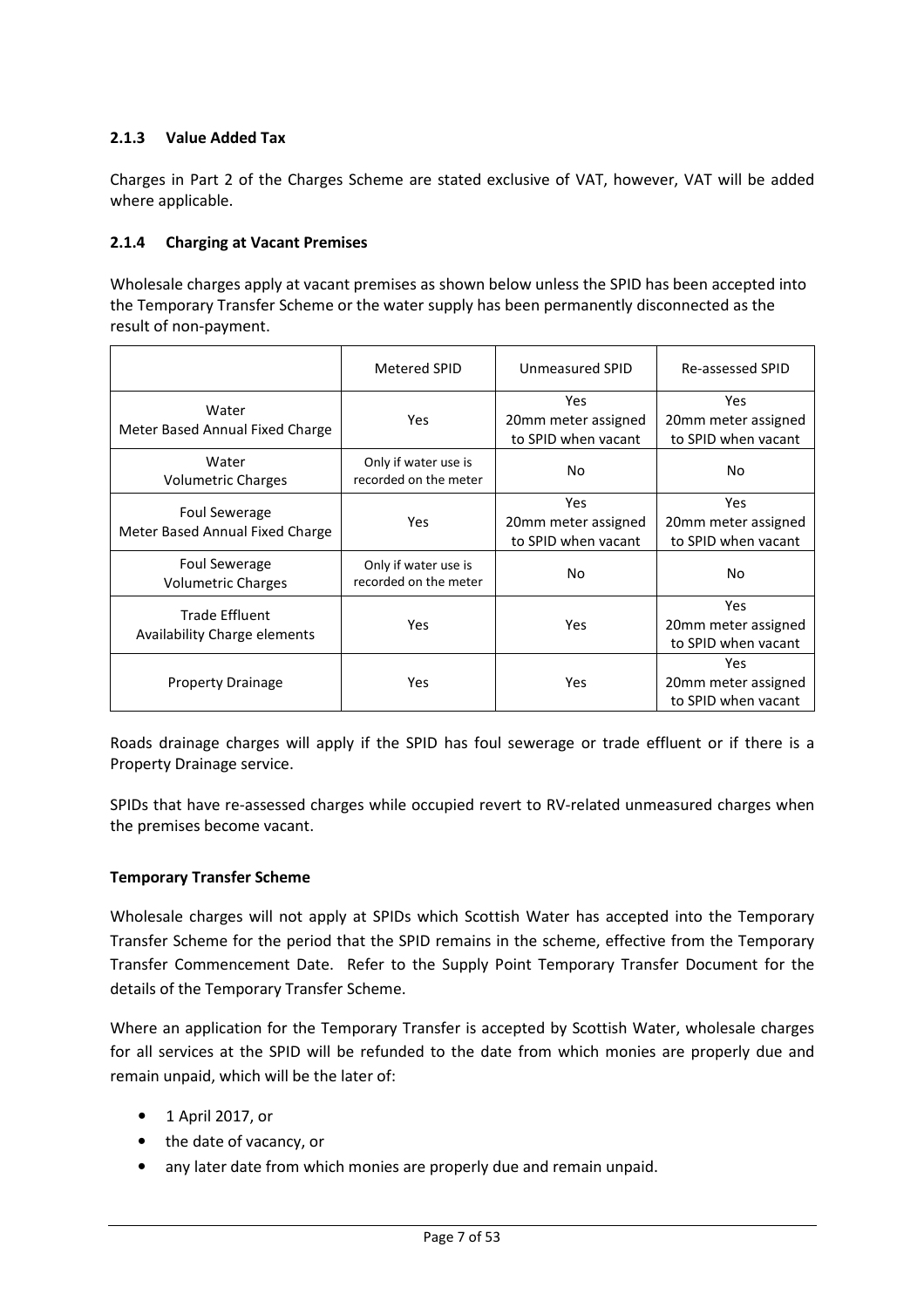# Charges associated with permanent disconnections of metered water supplies at vacant premises

Where an application for the permanent disconnection of a metered water supply at a vacant Supply Point is received, the liability for the wholesale meter based annual charges will be removed from the date of the permanent disconnection request, but only once Scottish Water has disconnected the supply.

# 2.1.5 Metered charges

All un-metered Supply Points, including all new Supply Points, will be metered unless it is inappropriate or impractical to install a meter. Where the cost of installing a meter is considered to be excessive, the licensed provider will be provided with an estimate of the cost of installing a meter.

Following the installation of a meter at an un-metered Supply Point, the appropriate primary Water and Sewerage Charges will apply.

The owner of a vacant metered SPID is required to pay the water and foul sewerage annual fixed charges, the property and roads drainage charges and any trade effluent charges associated with the services available at the property. Volumetric charges will only apply if any volume is recorded on the meter while the property is vacant.

# 2.1.6 Charges related to Rateable Value

Rateable Value will be the basis for levying Property and Roads Drainage Charges. It may also be used for Water and Foul Sewerage Charges in relation to Supply Points that are not metered. See section 2.1.7 below for further information.

The detailed rules for the Rateable Value applicable to Supply Points are set out in Appendix 3.

#### 2.1.7 Charges in respect of unmetered Supply Points

Wholesale charges for un-metered Supply Points will be applied on the basis of an Assessed Meter Size and an Assessed Volume unless a re-assessment has been undertaken (see section 2.1.7.3.).

The owner of a vacant unmetered Supply Point is required to pay the water and foul sewerage annual fixed charges, the property and roads drainage charges and any trade effluent charges associated with the services available at the property. Charges for the assessed volume do not apply at Supply Points that are vacant.

The assessed volume will be calculated using the following formulae:

- Assessed water volume (m<sup>3</sup> per year) = ((0.0252 x Live Rateable Value) 24)
- Assessed sewerage volume ( $m^3$  per year) = 95% x ((0.0252 x Live Rateable Value) 24)

Supply Points with a Live Rateable Value of less than £960 will be assigned 0m<sup>3</sup> volume by Scottish Water.

An assessed meter size of 20mm will be allocated to all un-metered Supply Points, including vacant Supply Points.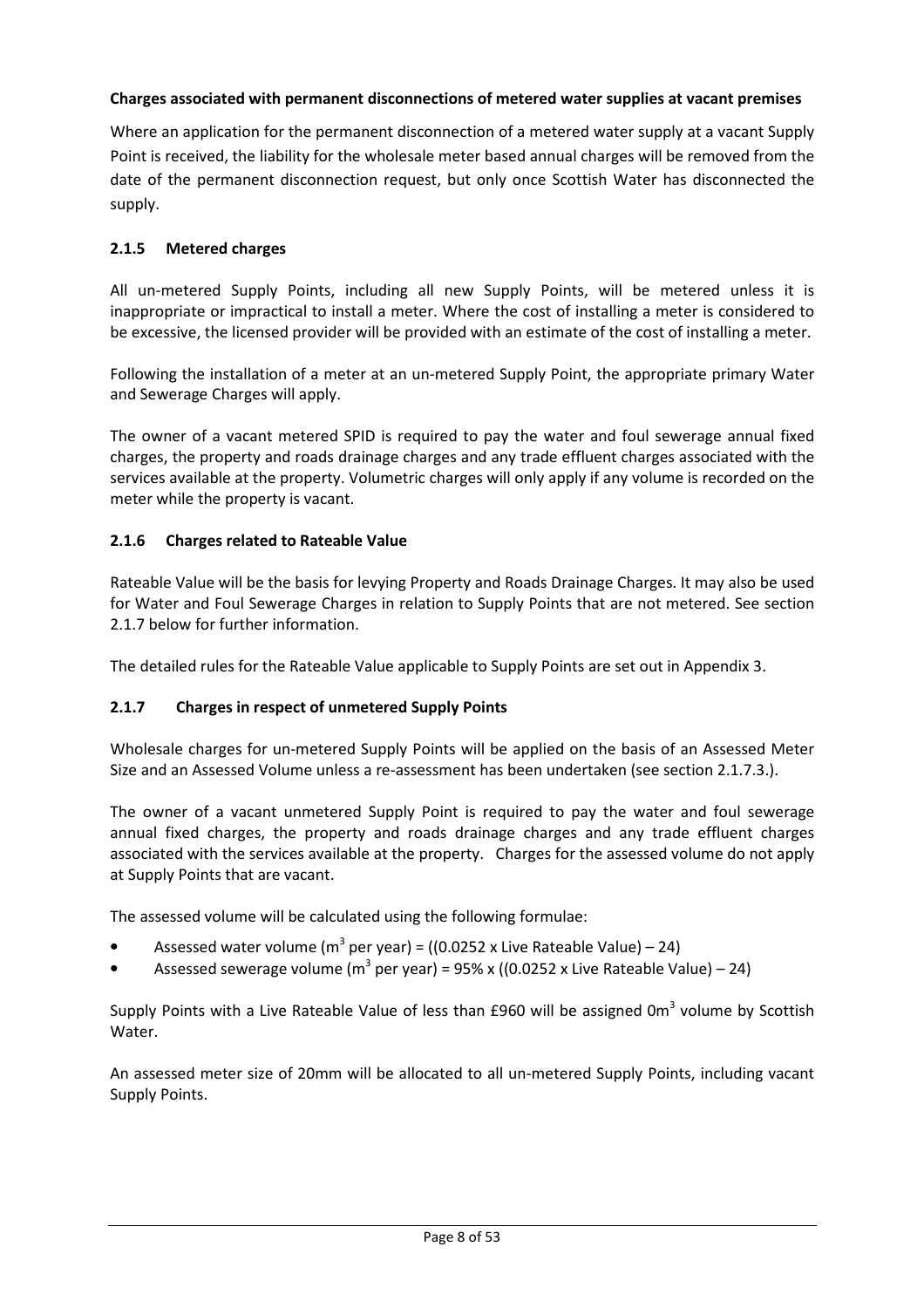# 2.1.7.3 Re-assessments for Supply Points which remain un-metered

Where the Licensed Provider believes that the assessed consumption at a Supply Point is not representative of the actual consumption requirements, they may request a re-assessment in accordance with the Operational Code.

The re-assessment will determine whether a meter can be installed. If Scottish Water determines that meter installation is not feasible, the Supply Point may be considered for re-assessed charges.

Charges at re-assessed Supply Points will be calculated using metered charges based on the following parameters:

- Water and Foul Sewerage Meter Based Annual Fixed Charges based on an assessed meter size of 20mm;
- Water and Foul Sewerage Volumetric charges derived from Scottish Water's re-assessed volume and where appropriate the volume bands shown below; and

|         | <b>Range of Re-assessed Volume</b><br>$m3$ per year |          | <b>Assigned Annual</b>      | <b>Assigned Annual Foul</b><br><b>Sewerage Volume</b> |  |
|---------|-----------------------------------------------------|----------|-----------------------------|-------------------------------------------------------|--|
|         |                                                     |          | Water Volume m <sup>3</sup> |                                                       |  |
|         | Low                                                 | High     | per year                    | (95% Return)                                          |  |
| Group 1 | 0                                                   | 19.99    | 10                          | 9.5                                                   |  |
| Group 2 | 20                                                  | 99.99    | 60                          | 57                                                    |  |
| Group 3 | 100                                                 | 299.99   | 200                         | 190                                                   |  |
| Group 4 | 300                                                 | 619.99   | 460                         | 437                                                   |  |
| Group 5 | 620                                                 | 939.99   | 780                         | 741                                                   |  |
| Group 6 | 940                                                 | 1,259.99 | 1,100                       | 1,045                                                 |  |

• Return to Sewer (where applicable) of 95%.

If the re-assessed volume is out-with the ranges described in the volume bands above, the reassessed volume will be the assigned volume.

#### Standard requests

Standard requests are requests for re-assessment relating to situations where water is used only in the provision of facilities for employees.

The re-assessed volume for standard requests will be calculated based on the number of full-time (equivalent) employees and combination of water using facilities on the premises.

#### Non-standard requests

Non-standard requests are requests for re-assessment that relate to situations other than those described as 'Standard requests'. Non-standard requests relate to situations where water is used in the provision of facilities, goods or services to persons other than employees.

Re-assessed volume for non-standard requests will be calculated to reflect the:

- number of full-time employees,
- combination of water-using facilities available, and
- nature of business carried out at the premises.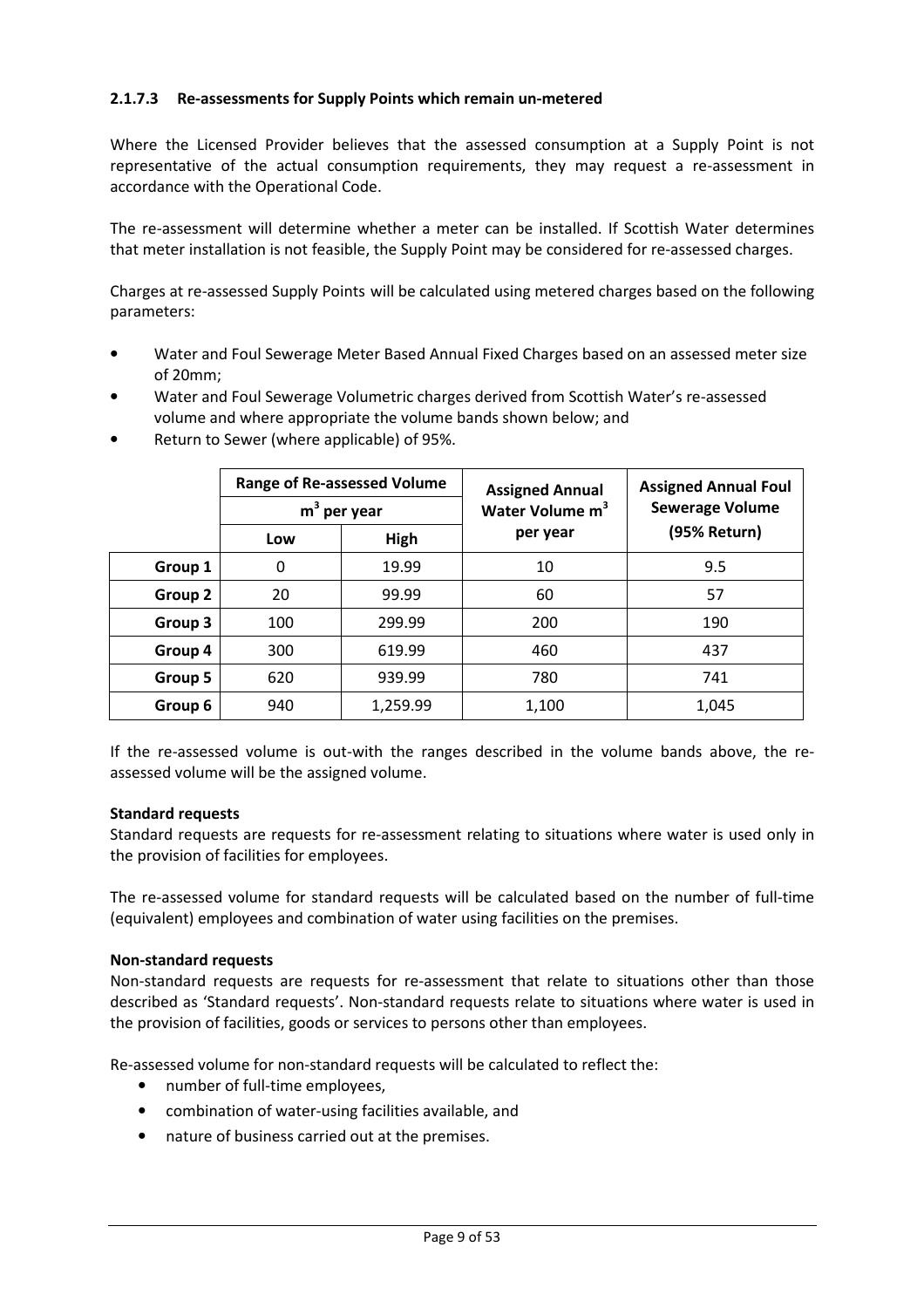As set out in Section 2.1.4, charges at re-assessed Supply Points will revert to Rateable Value–based assessed unmeasured charges when the Supply Point becomes vacant. Unmeasured charges will continue to apply until the Licensed Provider lodges a Reassessment Request Form (Form L) with evidence of actual consumption.

Successful re-assessment requests received by Scottish Water from Licensed Providers will apply from the date the application is received by Scottish Water. Re-assessments will be allowed to apply retrospectively in situations where an incorrect action by Scottish Water prevented the Licensed Provider applying for re-assessment at an earlier date.

Where there is a review of the reassessment at the Supply Point by Scottish Water (which shall take place no more than once every 3 years), the Licensed Provider will be requested to supply up-to-date information on water use and consumption to allow both an evaluation of the appropriateness of the current assessment for charging, and the potential for meter installation. If the Licensed Provider fails to provide such information within 20 business days, the Supply Point may be reverted to Rateable Value based assessed unmeasured charges.

Following a change of use or change of tenancy the Licensed Provider will lodge a Reassessment Request Form (Form L) with evidence of actual water use and consumption in accordance with Process 27A of the Operational Code. If this information is not provided within 30 business days, the Supply Point may be reverted to rateable value based assessed unmeasured charges.

# 2.1.8 Charges in respect of Part-Residential Premises

Business Charges will apply at dwellings which are part of a dual-use premises where the Assessor record for the premises includes an Apportionment Note, these premises are termed partresidential. In such circumstances all Rateable Value based charges will be based on the full property Rateable Value i.e. the Rateable Value of the premises had it not been apportioned between the dwelling and the business.

At unmetered dual–use premises with no Apportionment Note, including non-rated business premises such as farms, unmeasured Council Tax based water and sewerage charges will apply to the dwelling and assessed charges will apply to the business. Where a meter has been installed meter related charges will be levied on the business premises, subject to resale conditions (Appendix 4) and both household (Council Tax based) and business property and roads drainage charges will apply.

#### 2.1.9 Effective dates of data changes

 $\overline{a}$ 

Scottish Water's wholesale data changes policy sets out the general principles to be followed in making data amendments. This includes the effective dates for charging using the amended data items<sup>5</sup>.

 $<sup>5</sup>$  For further details of Scottish Water's policy on Wholesale Data Changes please refer to the Licensed Provider Portal on</sup> Scottish Water's website.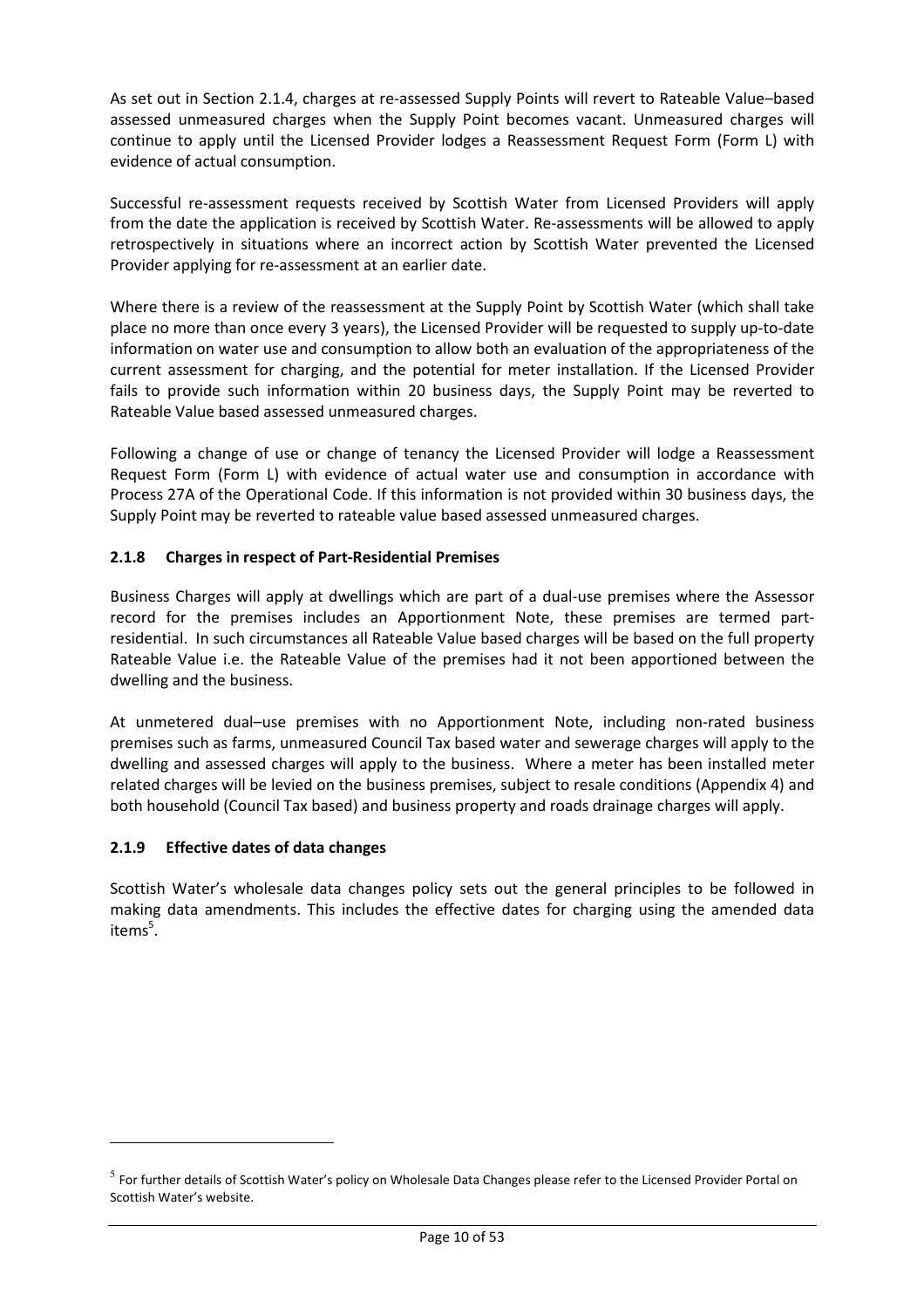# 2.2 Scottish Government Water & Sewerage Charge Exemption Scheme

A new exemption scheme with respect to Water and Sewerage Charges has been developed by the Scottish Government<sup>6</sup>. The scheme has qualification requirements and is therefore not available to all Supply Points. Qualifying supply points will either be fully exempt from charges or entitled to a 50% reduction in wholesale charges, depending on the qualifying requirements prescribed by the scheme.

Qualifying Supply Points will attract a credit from Scottish Water which will be set against the wholesale charges to the Licensed Provider while Supply Points continue to be eligible for the exemption scheme. The Licensed Provider is responsible for providing evidence to Scottish Water, annually, of the continued entitlement to assistance for all qualifying Premises.

The credit will be applied monthly based on the number of exempt Supply Points reported at the previous annual submission.

The annual Supply Point credit is applied in relation to the services provided by the Licensed Provider. The credit payments from Scottish Water to the Licensed Provider for each service supplied by the Licensed Provider are:

| $\bullet$ | Licensed Provider supplies the Water Service                | £16.52 |
|-----------|-------------------------------------------------------------|--------|
| $\bullet$ | Licensed Provider supplies the Sewerage Service             | £14.05 |
|           | Licensed Provider supplies both Water and Sewerage Services | £30.57 |

#### 2.3 Water and Sewerage Services Utilised for Firefighting Purposes<sup>7</sup>

#### 2.3.1 Meter Based Annual Charges

Where the Supply Point requires additional water and sewerage capacity solely for existing firefighting purposes, and the Supply Point concerned was connected prior to 1 April 2003<sup>8</sup>, Scottish Water will make an allowance for the firefighting capacity as set out in this section.

Where Supply Points have been given such an allowance, water meter based annual charges and Capacity Volume thresholds will be based on an assessed water meter size. The assessed water meter size will be based on the size of the water meter which would be required for all nonfirefighting facilities at the Supply Point.

Foul sewerage meter based annual charges will also be derived from the assessed water meter size and the charges in the Part 2 of the Charges Scheme will apply in the same way as they are applied to all other Supply Points. Supply Points with fire tariff agreements can be supplied through combination meters.

 $^6$  For updates to the exemption scheme including qualification requirements please refer to the Scottish Government's website at www.scotland.gov.uk.

 $^7$  For further details of Scottish Water's policy on Water and Sewerage Services utilised for firefighting purposes please refer to Scottish Water's "Fire Tariff Agreement and Fire Fighting Allowance Policy" in force from time to time and set out on the Licensed Provider Portal of Scottish Water's website

 $^8$  Supply Points constructed after 1 April 2003 will not be given an allowance as the provision of water for firefighting purposes should have been constructed from a point in the supply prior to the meter, i.e. a separate supply source.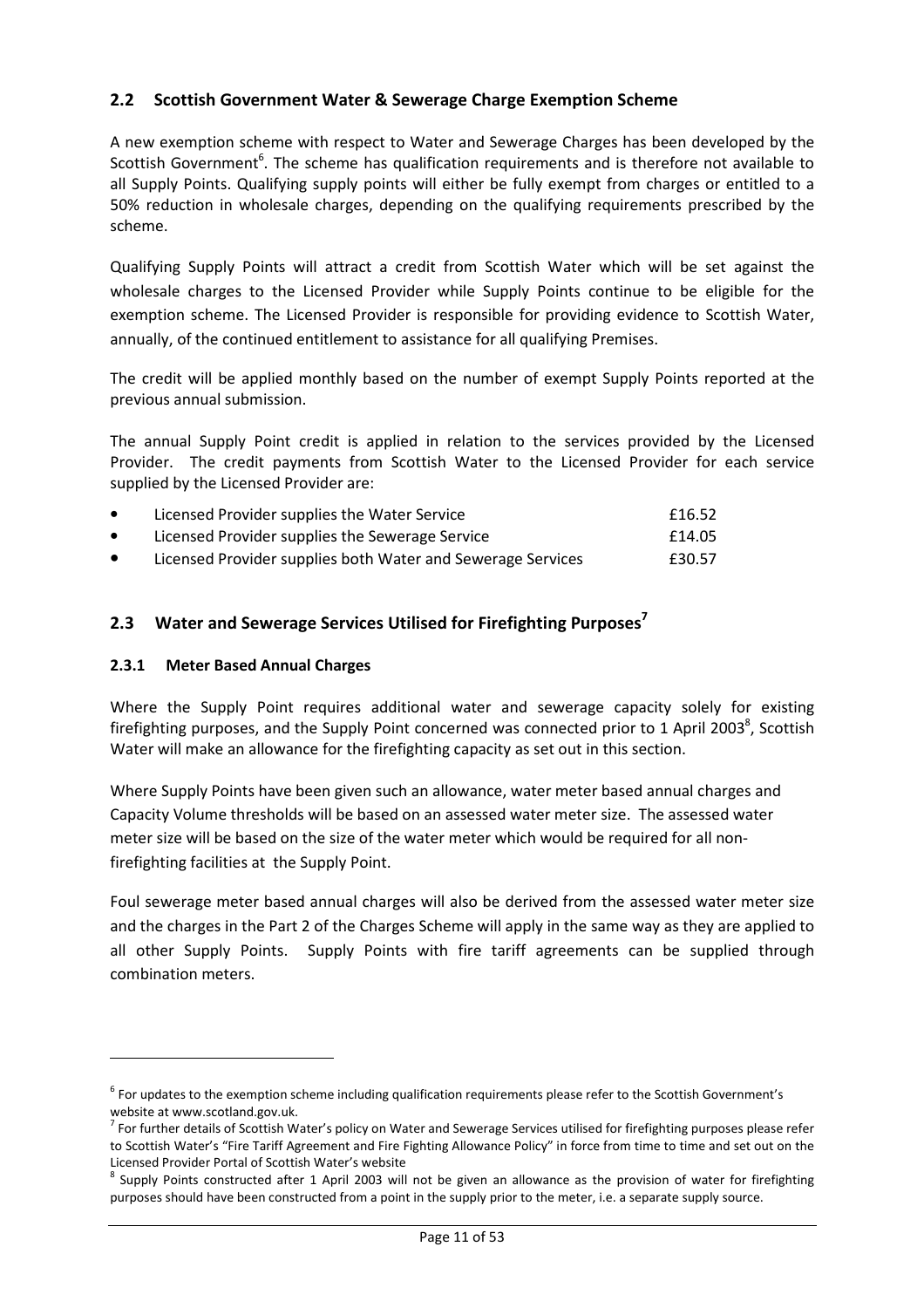Combination meters have two dials with each dial considered to be an individual meter with distinct Physical and Tariff Meter Sizes. In such cases one of these meters will be assigned a Tariff Meter Size of 0mm and the other will be assigned a Tariff Meter Size based on the non-firefighting facilities at the Supply Point.

The Allocated and Capacity Volume Threshold for the combination meter will be those associated with the non-0mm meter. The water volumetric charges will apply to the aggregate consumption through both meters less any water associated with fire related activities. Sewerage Charges will be determined using the same approach but reflecting the sewerage Tariff Meter Size and appropriate return to sewer volume for the Supply Point.

# 2.3.2 Volumetric Charges

No volumetric charges will be applied to the proportion of Water and Sewerage Services supplied to Supply Points which are utilised for firefighting, the testing of firefighting apparatus or firefighting training purposes.

Where the Licensed Provider considers that Water and Sewerage Services supplied to a Supply Point have been utilised for the purposes outlined above, it must apply for an allowance to Scottish Water, with the supporting evidence required in accordance with Process 26 of the Operational Code. No allowances will be applicable unless an application has been made to Scottish Water and all such allowances applied will be subject to review and agreement by Scottish Water. Any reduction in the charged volume applied by Scottish Water will be based on the previous consumption profile at the Supply Point, where available.

### 2.3.3 Charges applicable to Fire Stations

Where the Supply Point is a fire station, Water Meter Based Annual Charges will be based on an assessed water meter size. The assessed water meter size will be based on the size of the water meter which would be required for "normal" domestic use, i.e., the water demand other than for firefighting (as well as training and apparatus testing) purposes supplied to the Supply Point. Foul Sewerage Meter Based Annual Charges will also be derived from the "normal" domestic water use.

# 3. Primary Charges for Water

# 3.1 The Water Charge

 $\overline{a}$ 

Subject to the provisions of this Part 1, the water charge is applied to all Supply Points with a measured piped supply of water where the installation, type and size of the meter in question has been approved or accepted by Scottish Water $^9$ . At Supply Points with an unmeasured piped supply of water, water charges will apply to assessed volumes and meter size described in Section 2.1.7.

All new Supply Points (including those allocated under the gap site procedure) will be metered unless it is inappropriate or impractical to install a meter. An assessment will be made of the charges to apply retrospectively.

 $9$  Unless and until the installation, type and size of the meter in question is approved or accepted by Scottish Water, the water supply will be charged on assessed meter size and consumption.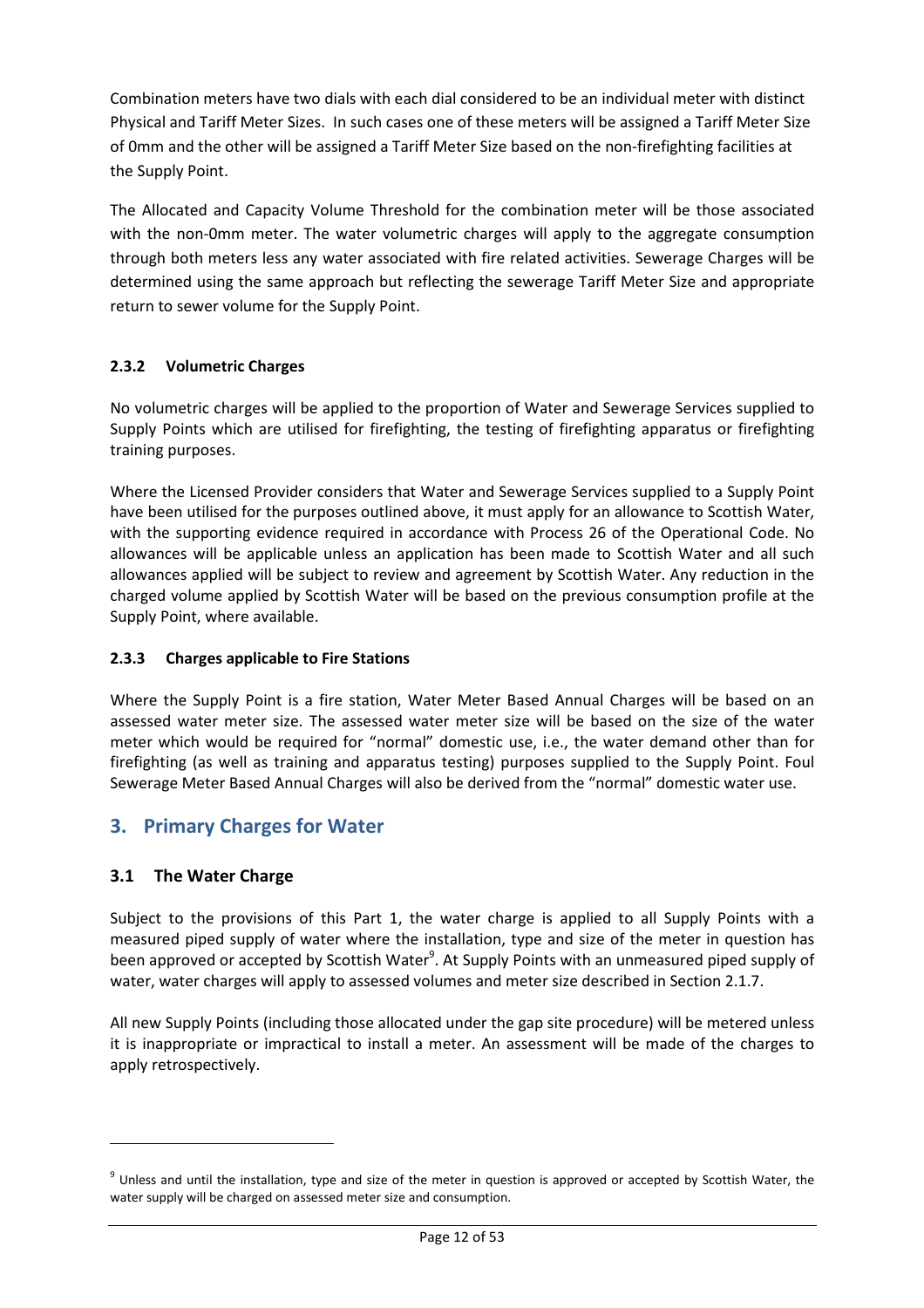The water charge has two components:

- a) a meter based annual charge; and
- b) a volumetric charge.

#### 3.1.1 The Water Meter Based Annual Charge

The water meter based annual charge is based on the size of the water meter on each water supply. Annual meter related charges are shown in Part 2 and are applied on a daily basis (refer to Section 2.1.2).

If the exact size of the water meter existing at the Supply Point is not listed within Part 2 of the Charges Scheme, the Meter Based Annual Charge applied for meters greater than 20mm will be that listed for the next size down with all relevant charges<sup>10</sup>. For unquoted meters greater than 0mm and less than 20mm, the 20mm charges will apply.

#### 3.1.1.1 The Water Meter Based Annual Charge (Non-Potable)

Supply Points on Scottish Water's raw water infrastructure, and only those on Scottish Water's raw water infrastructure, will attract the water meter based annual charge at the non-potable level.

#### 3.1.2 Tariff and Physical Meter Sizes

 $\overline{a}$ 

The records to be held by the CMA for each measured connection will contain three entries reflecting the "Physical Meter Size", the "Tariff Meter Size" for water and the "Tariff Meter Size" for sewerage. Charges are based on the "Tariff Meter Sizes". Generally the "Physical Meter Size" and the "Tariff Meter Sizes" are the same. However, there are circumstances in which the sizes will differ, and in those circumstances the "Tariff Meter Size" will be used to calculate charges.

#### 3.1.3 Multiple metered connections to a single Supply Point

Unless additional metered connections to a Supply Point have been stipulated by Scottish Water for its operational purposes, if two or more metered connections feed the same supply point, meter based annual charges will be based on each of the meters serving the supply point. Volumetric charges are described in section 3.1.4.

Where additional metered connections to a SPID have been stipulated by Scottish Water for its operational purposes, the additional meters will be assigned a Tariff Meter Size of 0mm and the other (or one of the other) meter(s) will be assigned a Tariff Meter Size based on the size of metered connection that would have been provided if the operational constraints had not existed. The Allocated and Capacity Tranche for the Supply Point will be those associated with the non-0mm meter(s). The water volumetric charges will apply to the aggregate consumption through all meters. Sewerage Charges will be determined using the same approach but reflecting the appropriate return to sewer volume for the Supply Point or the non-domestic allowance at a Supply Point with an associated Trade Effluent Discharge Point.

<sup>&</sup>lt;sup>10</sup> For example, if the existing meter at the Supply Point is 43mm, then the Meter Based Annual Charge applied will be that for a 40mm meter.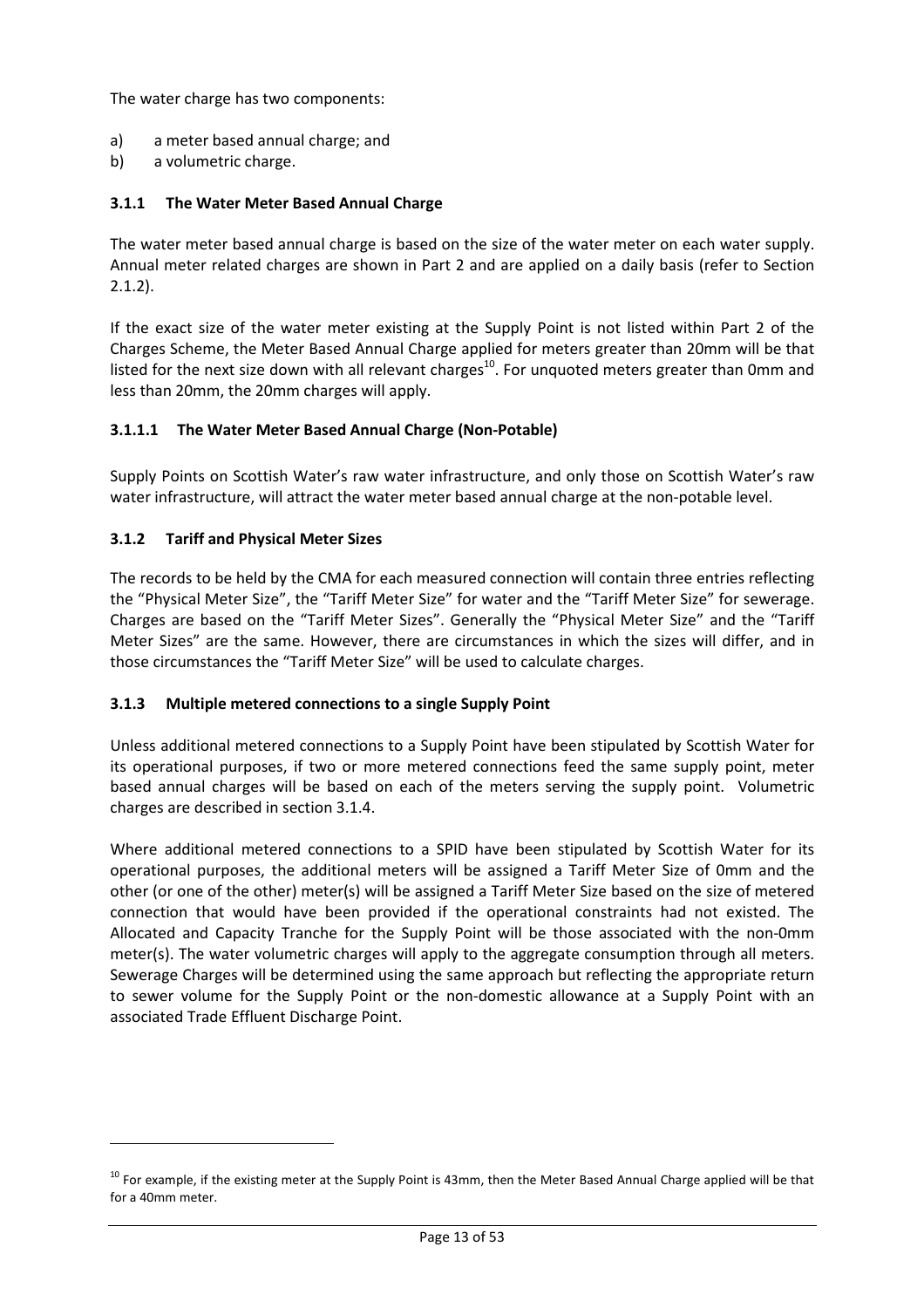#### 3.1.4 The Water Volumetric Charge

Other than to the allowance given for water used for firefighting purposes (see Section 2.3 for further information), the water volumetric charge is applied to all consumption recorded on the water meter(s) or the estimated consumption where:

- the meter is discovered to have stopped recording,
- there are unavailable closing reads, or
- there is over or under recorded consumption.

For details of Scottish Water's policy on estimated meter consumption please refer to the estimated meter consumption policy in force from time to time.

Volumetric Charges feature three volume components:

- Allocated Tranche volume per meter (for metered supply points) up to 20 $m^3$  on every meter size, proportioned in accordance with how long the meter is installed. No volume charges apply.
- Standard Volumes all volumes beyond the Allocated Tranche (i.e. annual consumption above  $20m<sup>3</sup>$  at single meter Supply Points and annual consumption above the aggregate of 20 $m<sup>3</sup>$  per meter at Supply Points with more than one meter). This charge element is a declining block tariff that is common across all meter sizes; and
- Capacity Volume volumes beyond the Allocated Tranche, up to the Capacity Volume Threshold (unique for each meter size). The Capacity Volume therefore overlaps with Standard Volumes.

The specific charge applicable is based on a stepped tariff, which is applied to the total annual water consumption at a Supply Point.

Where two or more measured supplies feed the same Supply Point, the Allocated Tranche and the Capacity Volumes for each meter will be aggregated and applied at a Supply Point level. The Standard Volume charges apply to the aggregated volume of the meters above the Allocated Tranche. The Capacity Volume Charges apply to the aggregated volumes beyond the aggregated Allocated Tranche, up to the aggregated Capacity Volume Thresholds. The Standard Volume charges apply to the aggregated volume of the meters above the Allocated Tranche i.e. where the volumes for each meter serving a Supply Point are aggregated and exceed the Allocated Tranche, 250,000m<sup>3</sup> or 1,000,000 $m<sup>3</sup>$ , the corresponding Standard Volume Charges in Part 2 apply to each block the volume passes through.

No volume charges apply if the volume of water used is less than the allocated tranche. All volumetric thresholds (Allocated Tranche and Capacity Volume) are annual figures. These will be applied proportionally for Supply Points that are:

- Occupied for less than the full Fiscal Year $^{11}$ , or
- Connected for less than the full Fiscal Year $^{12}$ .

 $11$  For example, a property occupied for nine months and temporarily disconnected for three of those "occupied" months would have volume thresholds applied for nine months.

 $12$  For example, a property that is connected for eight months, occupied for six months and temporarily disconnected for two of those "connected" months would have volume thresholds applied for six months.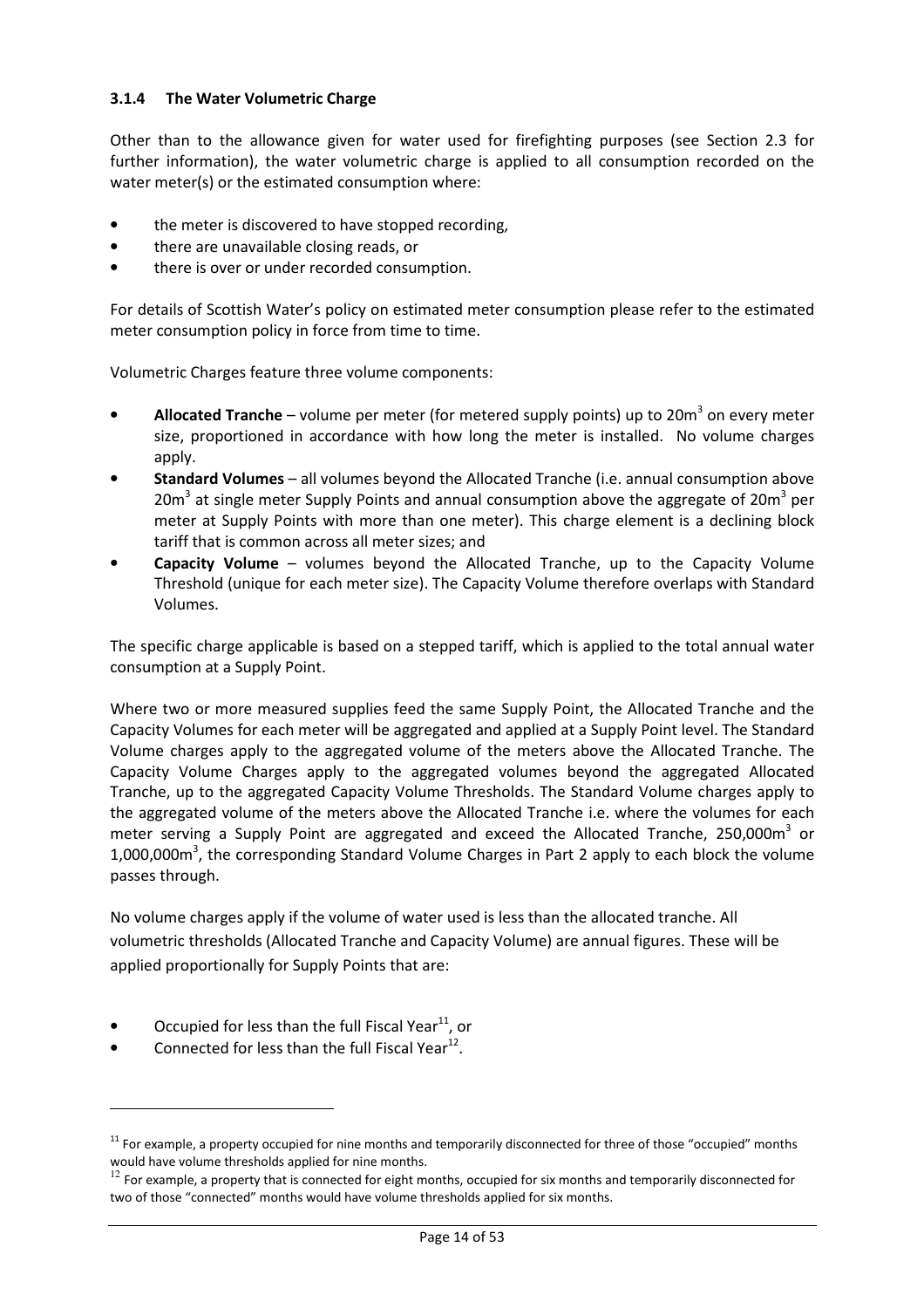For the purposes of the Charging Scheme, periods of temporary disconnections are treated as being connected.

The Standard Volume tariffs apply to all consumption recorded on the water meter(s), excluding the Allocated Tranche at the Supply Point. Additionally, the Capacity Volume Charge applies to the volume below the Capacity Volume Threshold (unique for each meter size) excluding the Allocated Tranche (or proportionate sums thereof).

# 3.1.4.1 The Water Volumetric Charge (Non-Potable)

Supply Points on Scottish Water's raw water infrastructure, and only those on Scottish Water's raw water infrastructure, will attract the Water Volumetric Charge at the non-potable level.

# 3.2 Field Troughs and Drinking Bowls

Charges apply to unmeasured connections and apply per trough or drinking bowl irrespective of the field being in grass or crop. The charge will apply for each trough or drinking bowl. A fixed element is built into each tariff and therefore the Water Meter Based Annual Charge, as described above, does not apply.

Field troughs and drinking bowls fall into two categories:

- 1. Farms (excluding Crofts and registered small holdings); and
- 2. Crofts and registered small holdings.

Before Crofts and small holdings charges will be applied, the Licensed Provider will be required to provide evidence annually of the Supply Points being either a registered Croft under Crofting legislation, or provide a small holding registration number granted by the Scottish Government.

#### 3.3 Outside Taps

The outside taps charge applies to all external taps at Supply Points (including farms) where water charges are not based on Rateable Value nor is the supply through a water meter. A fixed element is built into each tariff and therefore the Water Meter Based Annual Charge, as described above, does not apply.

Outside taps fall into two categories:

- 1. Farms (excluding Crofts and registered small holdings) and other Supply Points; and
- 2. Crofts and registered small holdings.

Before Crofts and small holdings charges will be applied, the Licensed Provider will be required to provide evidence annually of the Supply Points being either a registered Croft under Crofting legislation, or provide a small holding registration number granted by the Scottish Government.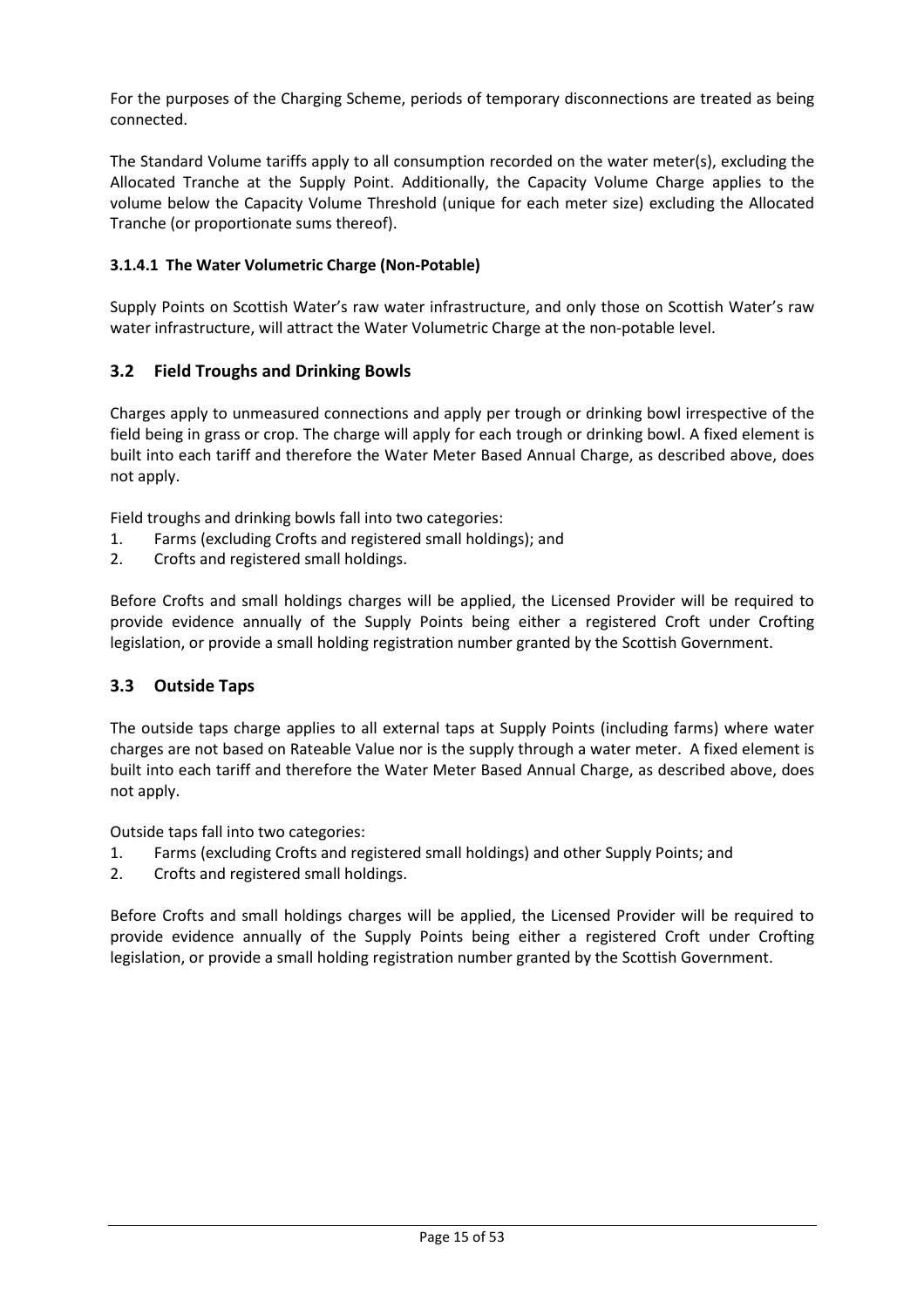# 4. Primary Charges for Sewerage

### 4.1 The Sewerage Service

#### 4.1.1 Sewerage Charges

Charges for the sewerage service relate to the four sewerage sub-services:

- Foul Sewerage;
- Property Drainage;
- Roads Drainage; and
- Trade Effluent.

This section, Section 4.1, covers the Sewerage Charge in relation to the Foul Sewerage, Property Drainage and Roads Drainage sub-services. Section 4.2 covers the Trade Effluent sub-service.

#### 4.1.2 The Sewerage Charge in relation to the Foul Sewerage, Property Drainage and Roads Drainage sub-services

Subject to the provisions of this Part 1, the Sewerage Charge is applied to all Supply Points which:

- are drained to the Public Sewerage System, or have a drain connected, either directly or through an intermediate sewer or drain, to the Public Sewerage System provided for foul water or surface water or both; or
- are Supply Points having the benefit of facilities<sup>13</sup> which drain to the Public Sewerage System or drain so connecting; or
- have a septic tank overflow that drains to the Public Sewerage System.

#### 4.1.2.1 Components of the Sewerage Charge in relation to the Foul Sewerage, Property Drainage and Roads Drainage sub-services

The Sewerage Charge has four components:

- 1. a Foul Sewerage Meter Based Annual Charge;
- 2. a Foul Sewerage Volumetric Charge;

- 3. a Rateable Value based Charge for Property Drainage; and
- 4. a Rateable Value based Charge for Roads Drainage.

#### 4.1.3 The Foul Sewerage Meter Based Annual Charge

The Foul Sewerage Meter Based Annual Charge is based on the size of the water meter on each water supply. Annual meter related charges shown in Part 2 are applied on a daily basis (see 2.1.2). At Supply Points that have not yet been metered, Foul Sewerage Meter Based Annual Charges will apply to assessed meter sizes as described in 2.1.7).

 $13$  Such facilities may include, but are not limited to, access roads, loading bays and wash bays.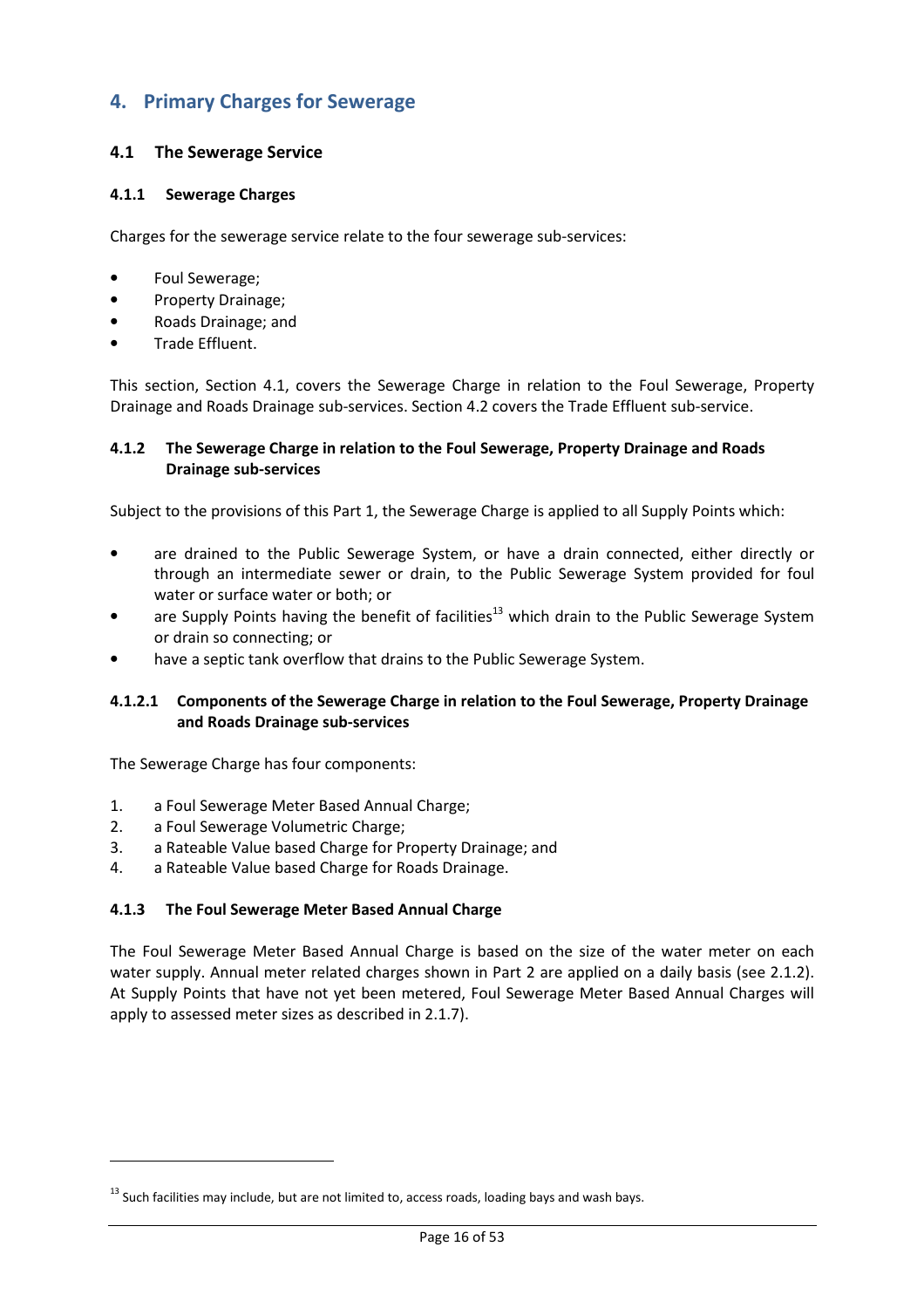If the exact size of the water meter existing at the Supply Points is not listed within Part 2 of the Charges Scheme, the Meter Based Annual Charge for meters greater than 20mm will be that listed for the next size down with all relevant charges applied<sup>14</sup>. For unquoted meters greater than 0mm and less than 20mm, the 20mm charges will apply.

# 4.1.3.1 Tariff and Physical Meter Size

The records to be held by the CMA for each metered connection will contain three entries reflecting the "Physical Meter Size", the "Tariff Meter Size" for water and the "Tariff Meter Size" for sewerage. Charges are based on the "Tariff Meter Sizes". Generally the "Physical Meter" and the "Tariff Meter" sizes are the same. However, there are circumstances in which the sizes will differ and in those circumstances the "Tariff Meter Size" will be used to calculate charges.

The Foul Sewerage Meter Based Annual Charge will not apply where the return to sewer allowance (see section 4.1.4) is 0% i.e. the "Tariff Meter Size" will be 0mm and the volume thresholds are not in use.

# 4.1.4 The Foul Sewerage Volumetric Charge

The Foul Sewerage Volumetric Charge is applied to 95% of all consumption recorded on the water meter, or the estimated consumption where the meter is discovered to have stopped recording, or the assessed consumption. The volume component is not applied to water used for firefighting or fire training purposes (See Section 2.3 for further information). At Supply Points that are not metered, sewerage volumetric charges will apply to assessed volumes as described in 2.1.7.

At trade effluent discharge points foul sewerage volumetric charges will only apply to the nondomestic allowance (all non-industrial discharges from the Supply Point) specified by Scottish Water for the Supply Point, as described in section 4.2.6.1. At Supply Points with a metered private water supply the Foul Sewerage Charge will be based on the metered consumption where recorded at the CMA.

#### 4.1.4.1 Exceptions to the 95% return to sewer allowance

 $\overline{a}$ 

Where the Licensed Provider can show to Scottish Water's satisfaction, that a figure less than 95% of the measured water volume supplied to the Supply Points is being returned to sewer on an average long term basis, a reduced volume percentage (a return to sewer allowance) representing that average long term return will be applied to the volumetric charge.

Where more than one meter supplies the Supply Points, a return to sewer allowance will only be applied to meters where it has been adequately demonstrated that less than 95% of the water supplied by that meter returns to sewer. Where there is a change of occupier or a change of use at the Supply Points, the Chargeable Volume will revert to 95%.

Where a Supply Point qualifies for a return to sewer allowance, the reduced volume percentage applied will be taken into account when deciding on the appropriate meter size to be used when charging measured Foul Sewerage Meter Based Annual Charges. In such cases, Scottish Water will assess the appropriate meter size to determine the Foul Sewerage Meter Based Annual Charge.

<sup>&</sup>lt;sup>14</sup> For example, if an existing meter at the Supply Point is 43mm, then the Meter Based Annual Charge applied will be that for a 40mm meter. For unquoted meters less than 20mm the 20mm charges apply.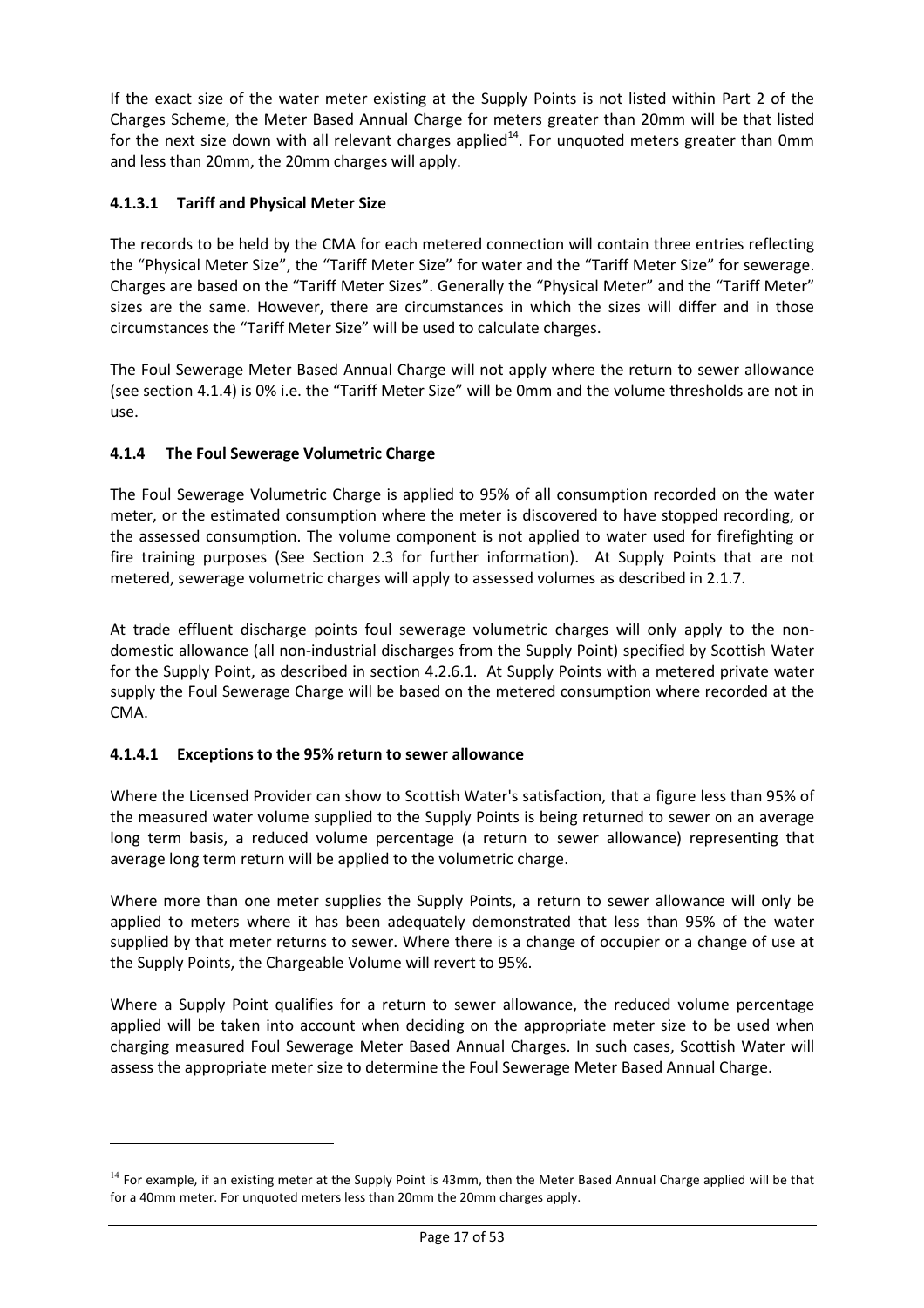Return to sewer allowances will apply from the date on which the Licensed Provider has demonstrated to Scottish Water's satisfaction that such an allowance is justified i.e. the point at which a full application, including all relevant information, is received. All return to sewer allowances applied, are subject to review by Scottish Water. Such reviews will be undertaken through contact with the Licensed Provider.

When Licensed Providers become aware that an applied return to sewer allowance at a Supply Point no longer accurately reflects the actual volume of water returning to sewer, they must inform Scottish Water forthwith and without delay.

### 4.1.4.2 Components of Volumetric Charges

Volumetric Charges feature three components:

- Allocated Tranche volume per meter (for metered supply points) up to 20m<sup>3</sup> on every meter size, proportioned in accordance with how long the meter is installed. No volume charges apply.
- Standard Volumes all volumes beyond the Allocated Tranche; and
- Capacity Volume volumes up to the Capacity Volume Threshold, beyond the Allocated Tranche,

Where two or more measured supplies feed the same Supply Points, the Allocated Tranche and the Capacity Volumes for each meter will be aggregated and applied at a Supply Point level. The standard volume charges apply to the aggregated volume of the meters above the Allocated Tranche. The Capacity Volume Charges apply to the aggregated volumes beyond the aggregated Allocated Tranche, up to the aggregated Capacity Volume Thresholds.

No volume charges apply if the volume discharged is less than the allocated tranche. All volumetric thresholds (Allocated Tranche and Capacity Volume) are annual figures. These will be applied proportionally for Supply Points that are:

- Occupied for less than the full Fiscal Year<sup>15</sup>, or
- Connected for less than the full Fiscal Year<sup>16</sup>.

#### 4.1.5 Property Drainage Charges

The Property Drainage Charge is applied to all Supply Points which drain to the Public Sewerage System provided for surface water, as described in section 4.1.2.

Area based Property Drainage Charges will only apply to Supply Points that:

- qualified for the charge in 2005-06, or
- will not be assigned a Rateable Value by the Assessor or
- qualify for the charge under the conditions outlined below:

<sup>&</sup>lt;sup>15</sup> For example, a property occupied for nine months and temporarily disconnected for three of those "occupied" months would have volume thresholds applied for nine months,.

 $16$  For example, a property that is connected for eight months, occupied for six months and temporarily disconnected for two of those "connected" months would have volume thresholds applied for six months.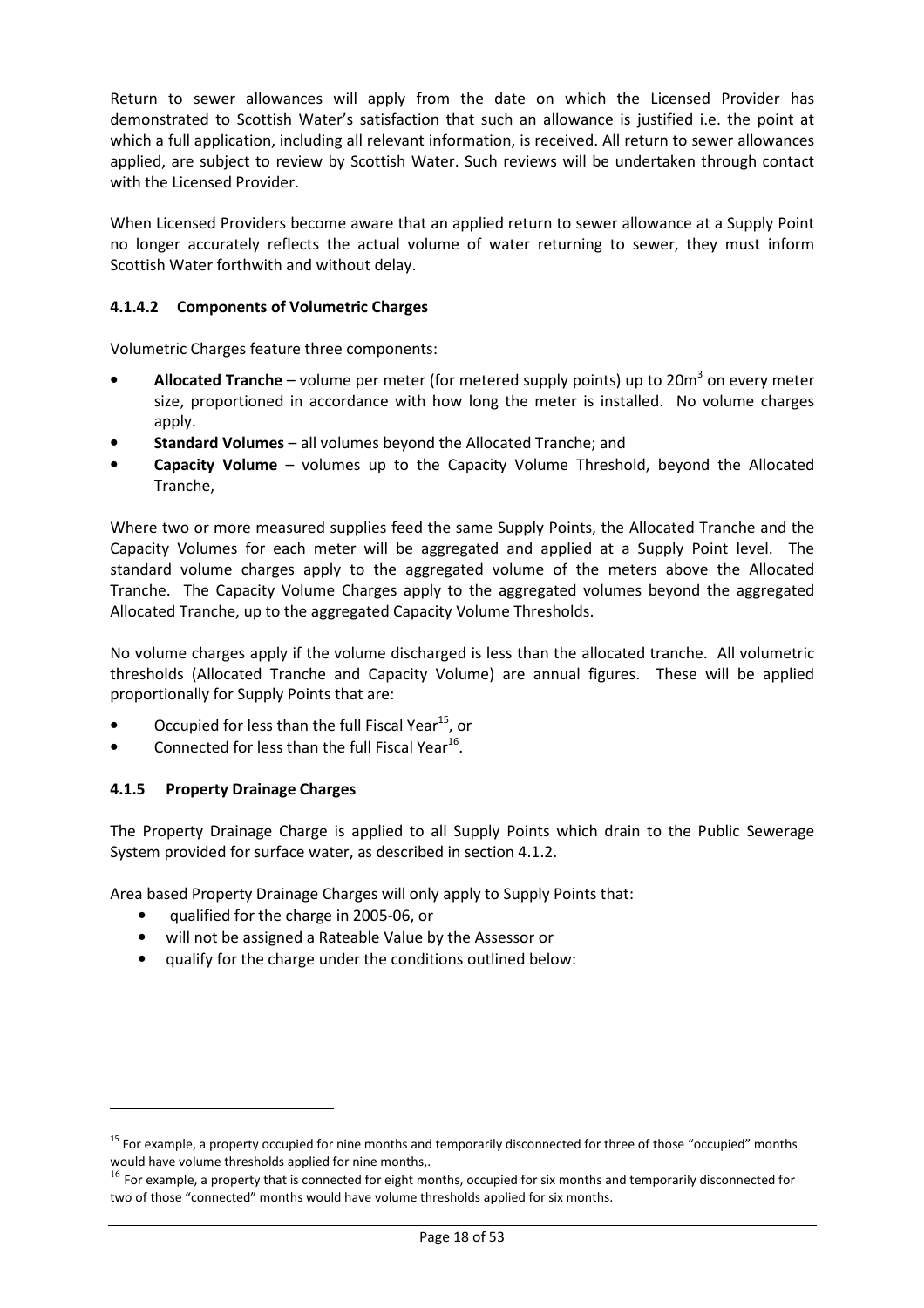In situations where the only part of a premises that drains to the Public Sewerage System provided for surface water is connected for environmental protection reasons, Licensed Providers can apply to Scottish Water to have their property drainage liability re-assessed if the following criteria are met:

- single occupier, non-household site, or
- multiple occupier, non-household site where a single occupier has exclusive access to the localised site area (that is required to be connected to the Public Sewerage System for environmental reasons), where:
	- a) no surface water, except for the localised site area, drains to the Public Sewerage System, and
	- b) there is an available alternate discharge point that could, and would otherwise be used to deal with all surface water on site.

#### 4.1.6 Roads Drainage Charges

The Roads Drainage Charge is applied to all Supply Points which drain to the Public Sewerage System for either foul water or surface water or both, as described in section 4.1.2.

#### 4.2 Trade Effluent

#### 4.2.1 The Trade Effluent Charge

The Trade Effluent Charge is payable in respect of Trade Effluent Services at Supply Points issued with a permanent (as opposed to temporary) discharge consent<sup>17</sup>. Trade Effluent has the meaning given in Appendix 1 of this Part 1. In this section, references to foul sewage and sludge are to those received at Scottish Water's sewerage treatment plants. Charges for discharge points which are issued with a temporary consent will be as defined in Section 5.9.

#### 4.2.1.1 Trade Effluent Charge components

The Trade Effluent Charge is made up of two components:

- 1. the availability charge at a rate per calendar day; and
- 2. the operating charge at a rate per cubic metre  $(m<sup>3</sup>)$ .

Trade Effluent charging is subject to a minimum charge per annum. For each charging year it is the greater of:

- a) the minimum charge for the Fiscal Year, apportioned according to the proportion of the year that the DPID is in charge; or
- b) the sum of the components 4.2.2 and 4.2.3 below.

<sup>&</sup>lt;sup>17</sup> Effluent covered by "Letter(s) of Authorisation" will be charged at the Foul Sewerage Volumetric Charge where the Supply Point only has "Letter(s) of Authorisation" (i.e. does not have a Trade Effluent consent), or where the Supply Point has "Letter(s) Of Authorisation" and Trade Effluent Consent(s), and the discharges covered by the "Letter(s) of Authorisation" are served by a dedicated Scottish Water water meter. In all other situations the volume of effluent covered by the "Letter(s) of Authorisation" will be charged at the Trade Effluent charge rate applicable to the Consented discharge(s) at the Supply Point.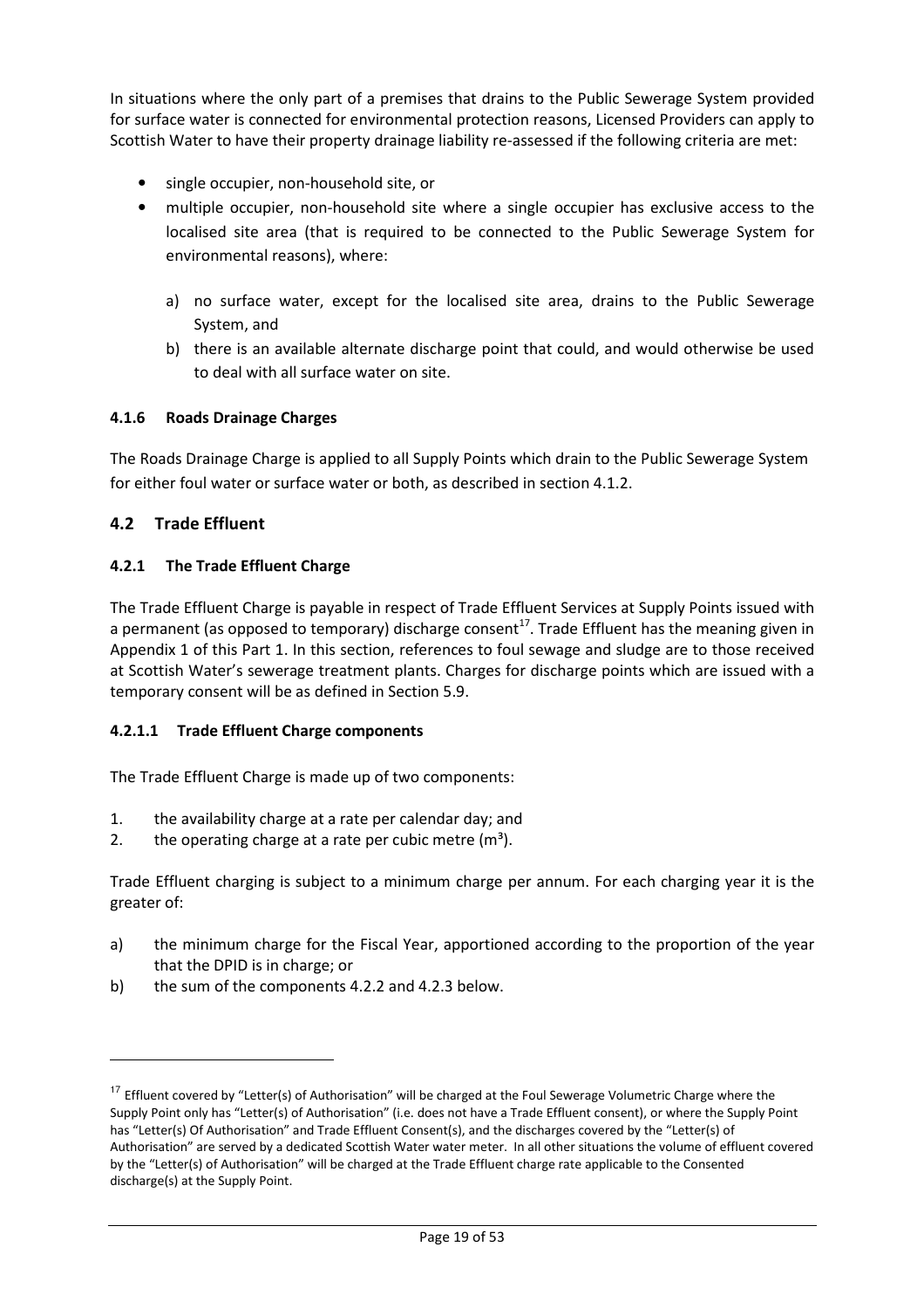# 4.2.2 The Availability Charge

The availability charge is derived from the number of calendar days in the year for which the availability is provided, and is calculated according to the charging components for daily volume, suspended solids load and oxygen demand load, derived from the expression:

nD x [CDV x (Ra +(PTI x Va))+(BTI x Ba x sBODl)+(SSI x Sa x TSSl)]

| Where:      |          |                                                                                |
|-------------|----------|--------------------------------------------------------------------------------|
| nD          | $=$      | Number of calendar days per annum of availability                              |
| Ra          | $=$      | Reception charging component in pence/m <sup>3</sup> per calendar day          |
| Va          | $=$      | Volumetric/Primary charging component in pence/m <sup>3</sup> per calendar day |
| Ba          | $=$      | Biological Capacity charging component in pence/Kg per calendar day            |
| Sa          | $=$      | Sludge Capacity charging component in pence/Kg per calendar day                |
| <b>CDV</b>  | $\equiv$ | Chargeable Daily Volume of the Trade Effluent in m <sup>3</sup>                |
| sBODI       | $\equiv$ | Settled Biochemical Oxygen Demand load of the Trade Effluent                   |
| <b>TSSI</b> | $=$      | Total Suspended Solids load of the Trade Effluent                              |
| PTI         | $=$      | <b>Preliminary Treatment Indicator</b>                                         |
| <b>BTI</b>  | $=$      | <b>Biological Treatment Indicator</b>                                          |
| SSI         | $=$      | Sewage Sludge Indicator                                                        |
|             |          |                                                                                |

A modified charge applies at seasonal discharges, refer to 4.2.7.

#### 4.2.3 The Operating Charge

The operating charge is calculated according to the nature, composition and volume of the effluent discharged in the respective period at a rate per cubic metre  $(m<sup>3</sup>)$  derived from the expression:

AVD x [Ro +(PTI x Vo) + (BTI x Bo x (Ot/Os)) +(SSI x So x (St/Ss))]

| Where:     |          |                                                                            |
|------------|----------|----------------------------------------------------------------------------|
| AVD        | $=$      | Actual Volume Discharged in m <sup>3</sup>                                 |
| Ro         | $=$      | Reception charging component in pence/m <sup>3</sup>                       |
| Vo         | $=$      | Volumetric/Primary charging component in pence/m <sup>3</sup>              |
| <b>Bo</b>  | $=$      | Secondary Treatment charging component in pence/m <sup>3</sup>             |
| So         | $\equiv$ | Sludge Treatment charging component in pence/m <sup>3</sup>                |
| $Ot^*$     | $=$      | the fixed strength (settled Chemical Oxygen Demand) of the Trade Effluent  |
| <b>Os</b>  | $=$      | the standard strength of settled Chemical Oxygen Demand of the foul sewage |
| $St*$      | $=$      | the fixed strength (suspended solids) of the Trade Effluent                |
| <b>Ss</b>  | $=$      | the standard strength of suspended solids in the foul sewage               |
| PTI        | $=$      | <b>Preliminary Treatment Indicator</b>                                     |
| <b>BTI</b> | $=$      | <b>Biological Treatment Indicator</b>                                      |
| <b>SSI</b> | Ξ        | Sewage Sludge Indicator                                                    |

\*Ot and St are derived from analysis of samples of the Trade Effluent, or according to the assessed strength of the effluent or any standard strength of the relevant type of Trade Effluent. Ot is derived after one hour's quiescent settlement at a pH of 7 +/-1.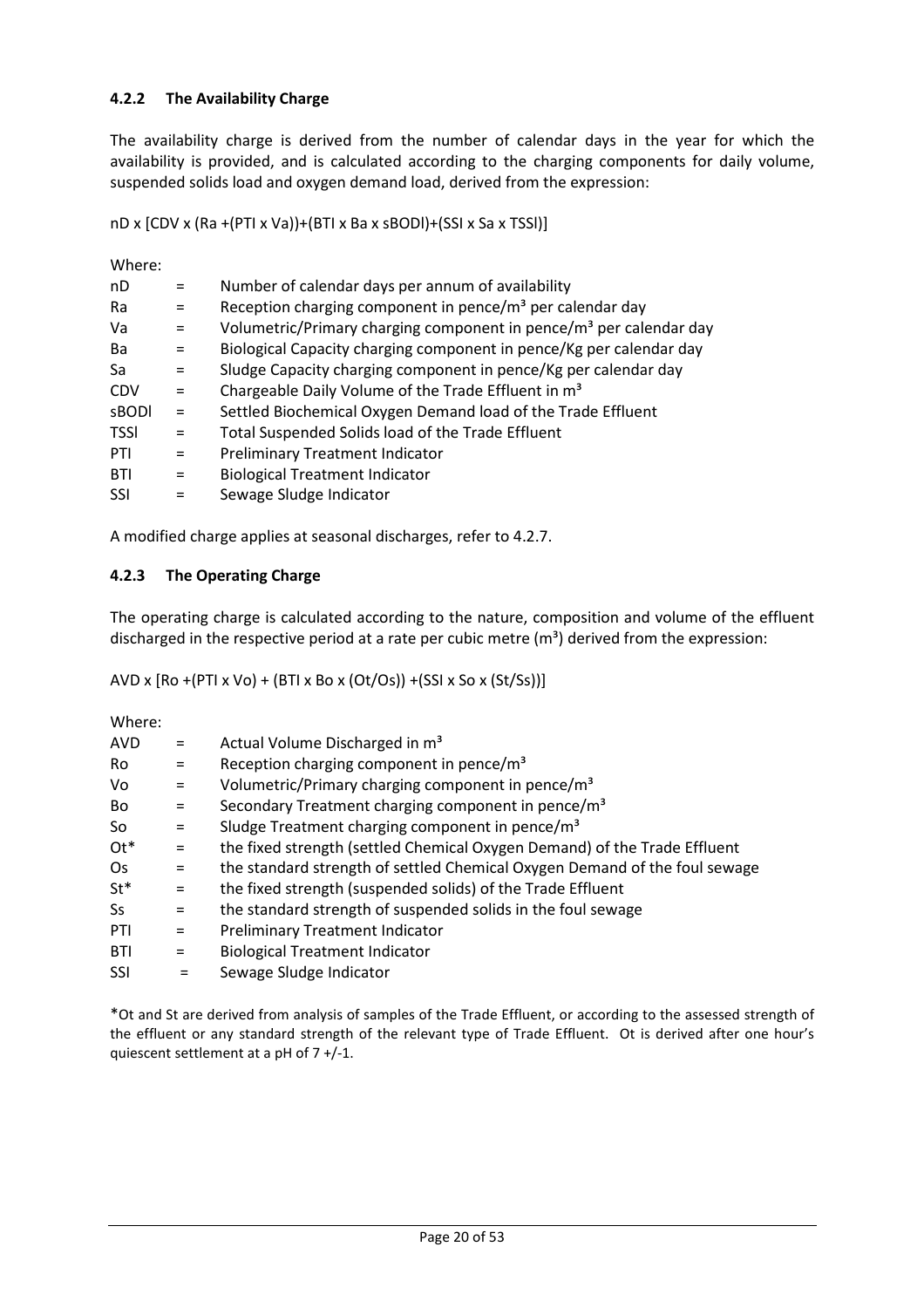#### 4.2.4 Application of Mogden Components

# Mogden Based Charging Components 'Ra' and 'Ro' (Reception)

The availability unit charge 'Ra' and operational unit charge 'Ro' recover the costs associated with receiving foul water into the sewer and its conveyance through all our sewers, pumping stations and outfalls. Discharges made directly into a WWTP will incur the full R charge.

### Mogden Based Charging Components 'Va' and 'Vo' (Volumetric)

The availability unit charge 'Va' and operational unit charge 'Vo' recover the costs associated with volumetric and preliminary or primary treatment which includes:

- (a) all pumping stations with rising mains discharging directly to sewage treatment works,
- (b) all inlet works, including screening, comminution, grit removal and pre-aeration,
- (c) all primary settlement units other than storm treatment works,
- (d) all tidal tanks,
- (e) tertiary treatment for reduction of the concentration of residual suspended solids,

#### Mogden Based Charging Components 'Ba' and 'Bo' (Biological)

The availability unit charge 'Ba' and operational unit charge 'Bo' recover the costs associated with biological (secondary) treatment which includes:

- (a) Biological filtration plants and humus tanks, including recirculation, alternating double filtration and humus sludge pumping,
- (b) activated sludge plants and final settling tanks, including returned sludge pumping,
- (c) the proportion of total sludge treatment and disposal costs associated with secondary sludge treatment and disposal.

#### Mogden Based Charging Components 'Sa' and 'So' (Solids)

The availability unit charge 'Sa' and operational unit charge 'So' recover the costs associated with managing the sludge generated from the treatment which includes:

- (a) pumping or otherwise conveying (e.g. by tanker) sludge to treatment and disposal,
- (b) sludge dewatering and treatment, including digestion, conditioning, consolidation, drying, storage, incineration and disposal.

#### Outfall-only arrangements

Where a discharge bypasses Scottish Water's treatment plant, having been agreed by Scottish Water and SEPA, only the R element will be charged.

#### 4.2.5 Calculation of Fixed Strengths (Ot and St)

In the application of Mogden based trade effluent charges, Ot and St are derived from the analytical results of the sampling activities of the previous year. In exceptional circumstances, Scottish Water may exclude, or if at the request of a Licensed Provider, agree to the exclusion of, data which is not typical of the effluent quality.

Ot and St are generally fixed for the Fiscal Year. Where it becomes apparent that the Ot and St being used for charging are no longer representative of the average strength across the year then Scottish Water, in consultation with the Licensed Provider, may reassess the strengths from the date this becomes apparent.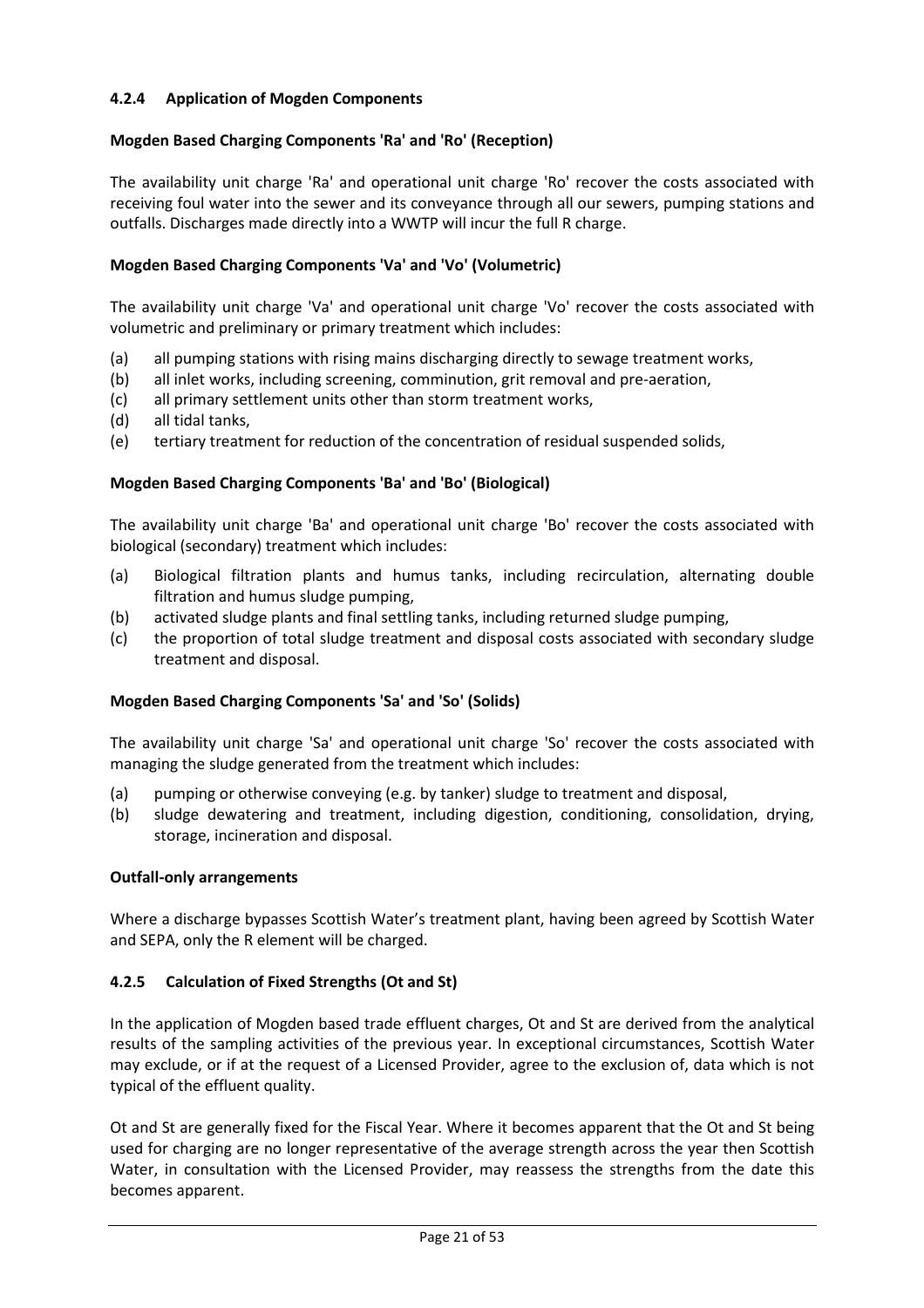The analytical data and methodology used to establish Ot and St will be supplied to Licensed Providers prior to the start of the Fiscal Year in which these will be used for charging. Requests for modification of Ot and St proposed by Scottish Water should be made within 8 weeks of the data being supplied, if the modification is to apply from the start of the Fiscal Year. If Scottish Water agrees, requests by the Licensed Provider to modify Ot and St applying to a discharge will apply from the date the request is made.

For new discharges, or where limited or no sampling data is available, Scottish Water will apply Ot and St values based on the following:

- a) Average data from similar discharges; or
- b) Samples taken over a different period but which can be shown to be representative; or
- c) 80% of the consented limit for settled chemical oxygen demand (for Ot) and suspended solids (total) (for St).

# 4.2.5.1 Trade effluent sampling by Licensed Providers

The costs for Trade Effluent sampling activities are included within the trade effluent charge. Where trade effluent sampling is undertaken by Licensed Providers the costs involved will be credited back to the Licensed Provider. The credit will be applied monthly in the primary wholesale charges bill. The amount to be credited back will be based on the following costs:

| taking and transporting each sample | £36.46 per sample      |
|-------------------------------------|------------------------|
| analysing each sample.              | See Part 2, appendix 2 |

#### 4.2.6 Application of the Trade Effluent Charge

The following conditions will apply with regard to the application of the Trade Effluent Charge:

Where preliminary treatment, biological oxidation or sludge treatment is not normally provided or is provided only in part for the Trade Effluent, the whole or due proportion of the respective charging component V, B or S is omitted as follows:

|             | DT | SSI                  | <b>BTI</b> |
|-------------|----|----------------------|------------|
| Sub-primary |    |                      |            |
| Primary     |    | $2/3$ <sup>rds</sup> |            |
| Secondary   |    |                      |            |

- Each of the charging components, and the due proportion under B and S, are ascertained by Scottish Water on an annual basis.
- PTI = Preliminary Treatment Indicator  $-$  applies to Va and Vo components within the Availability and Operating charges formulae
- BTI = Biological Treatment Indicator applies to Ba and Bo components within the Availability and Operating charges formulae
- SSI = Sewage Sludge Indicator applies to Sa and So components within the Availability and Operating charges formulae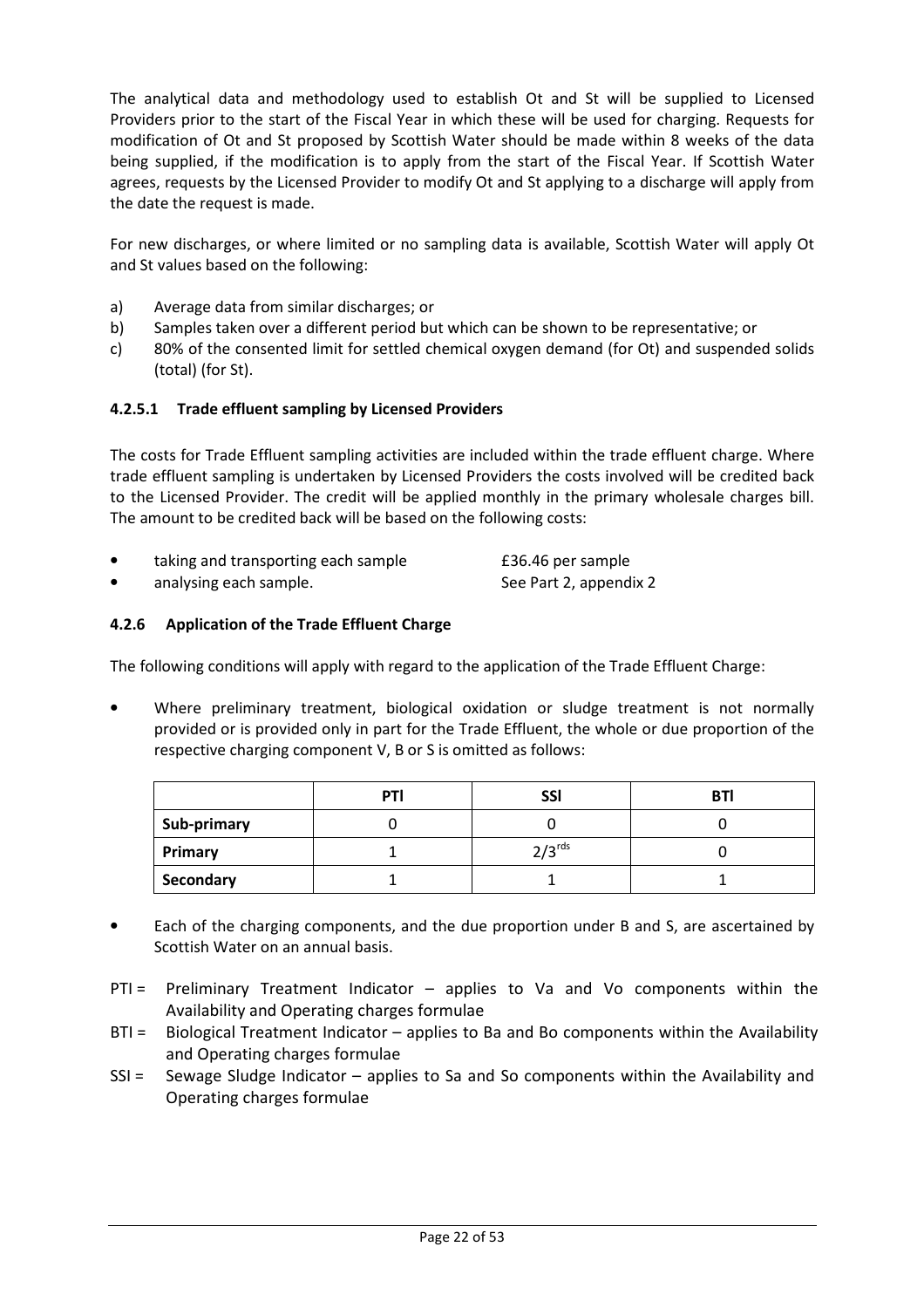# 4.2.6.1 Trade effluent discharge volumes

For the majority of trade effluent Discharge Points, the volume of effluent discharged is based on metered water,

- Where the metered water includes non-industrial water use, the level of non-industrial use is determined by Scottish Water and deducted from the volume of effluent discharged as a nondomestic allowance. The non-domestic allowance is charged as Foul Sewerage Volumetric with the appropriate Foul Sewerage Meter Based Annual Charge.
- Where the metered water includes water that is not discharged back into the Public Sewerage System this demand is determined by Scottish Water and deducted from the volume of effluent discharged as a production / process allowance.

If a Licensed Provider requests a change to the calculated allowance, which is agreed by Scottish Water, this will apply from the date on which the Licensed Provider has demonstrated to Scottish Water's satisfaction that such an allowance is justified i.e. the point at which a full application, including all relevant information, is received.

Where the volume of effluent discharged is not based on metered water a sewerage meter may be used as the basis of measuring Trade Effluent volumes where agreed with Scottish Water and subject to the sewerage meter being maintained in line with Scottish Water consent conditions. Where a sewerage meter is used as the basis of measuring trade effluent volumes, production / process allowances are not applicable.

#### 4.2.6.2 Un-metered Supply Points / Bulk Supplies / private water supplies / sewerage meters

For an un-metered Supply Point with a Trade Effluent consent, Trade Effluent charges will not normally apply. Trade effluent volumes will be included in the Assessed Sewage Volume unless the Trade Effluent volume is made up wholly or in part from imported materials. Un-metered sites importing materials which create a discharge to sewer will be subject to Trade Effluent charges on volumes assessed from import records.

Volumes will also be assessed by Scottish Water where it is not possible to determine volumes using the standard method of deducting allowances from the metered water supply to the site or where a sewerage meter cannot be installed. The method of assessment using logical meters is described in CSD0104.

For an entity on a multiple tenancy shared supply with Trade Effluent volumes served through the landlords meter, and no appropriate sub-metering in place to discern the volumes from the landlord's or others served on that shared supply, Trade Effluent charges will not normally apply. Trade Effluent volumes will be charged as foul sewerage on the landlords Supply Point. Sites using private water supplies in their Trade Effluent process are required to install a meter on the private supply in order that the volume of effluent discharged to sewer can be assessed and the appropriate charge applied.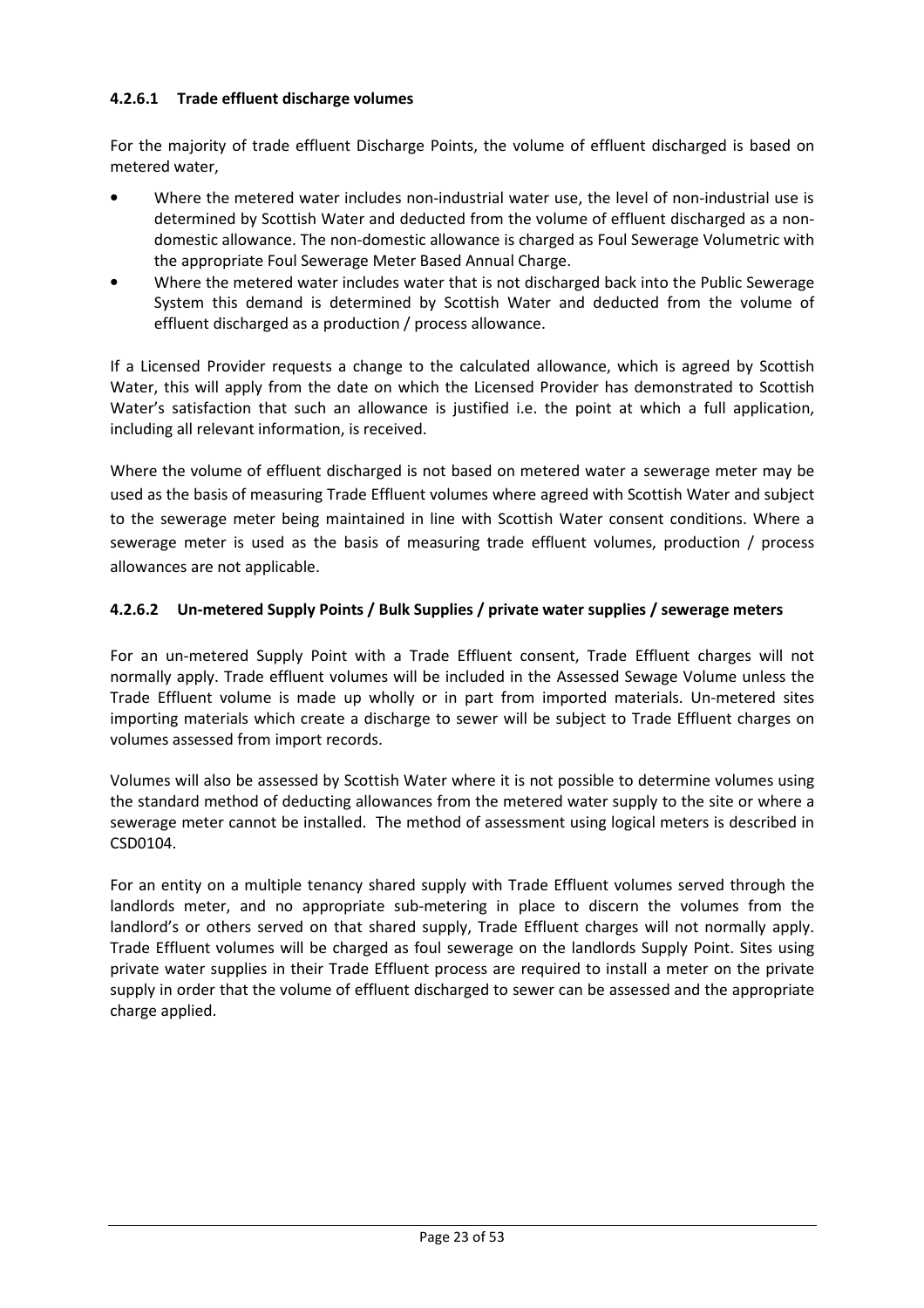Where the annual volume discharged is established through the use of a sewerage meter and the rainwater which drains from the Supply Point is also recorded by the meter Licensed Providers may request a standard annual allowance. The standard annual allowance will be calculated using the area of the property from which the run-off to the sewer is recorded by the waste meter and the average rainfall for the local area. When making such a request Licensed Providers should provide details of the area of the property from which the run-off to the sewer is recorded by the waste meter. Successful application requests or requests for amendment will apply from the date on which the Licensed Provider has demonstrated to Scottish Water's satisfaction that such an allowance is justified i.e. the point at which a full application, including all relevant information, is received. No additional allowance is given for groundwater.

# 4.2.6.3 Modification of Consent

Modification, or review by direction of consent is set out in primary legislation under sections 32 and 36 of the Sewerage (Scotland) Act 1968. A review of Consent conditions can be initiated by Scottish Water or the Non Household Customer via their Licensed Provider. In accordance with primary legislation, before making a direction to review consent conditions, Scottish Water will intimate the proposed changes to the Non Household Customer who has 28 days to make representations in respect of the proposals, thereafter a direction will be issued. The new consent conditions come into effect from a date not earlier than three months after the date of the direction.

Scottish Water wishes to work with dischargers to enable economic development. To facilitate this, Scottish Water may, in consultation with the discharger and their Sewerage License Provider, permit the discharge of volumes and/or loads in excess of those consented for an agreed period. Subject to the wholesale billing parameters being increased to reflect the levels being discharged for the agreed period, without the requirement to formally review the consent.

Similarly, where a request is received to review a consent to reduce the consented volumes and/or loads, and Scottish Water is satisfied that such a request is justified, the wholesale billing parameters will be reduced to those contained in the formal direction from the earlier of the date the formal direction is issued or 90 days from the date the request / review is received by Scottish Water. For the avoidance of doubt, as is set out in primary legislation, the date the conditions of the consent will be formally varied by the direction will remain no less than three months after the date the direction is issued.

# 4.2.7 Seasonal Discharges

A seasonal discharge is defined as one that occurs during regular defined periods of the year and is constrained by the natural and seasonal availability of raw products. In these circumstances, the volume, BOD and TSSI factors used in the calculation of the Availability Charge will be as shown below:

 $[(Volume 1 x length of period 1) + (Volume 2 x length of period 2) + (Volume 3 x length of period 3) +$ (Volume 4 x length of period 4)]/12

 $[(BOD 1 x length of period 1) + (BOD 2 x length of period 2) + (BOD 3 x length of period 3) + (BOD 4 x$ length of period 4)]/12

[(TSSI 1 x length of period 1) + (TSSI 2 x length of period 2) + (TSSI 3 x length of period 3) + (TSSI 4 x length of period 4)]/12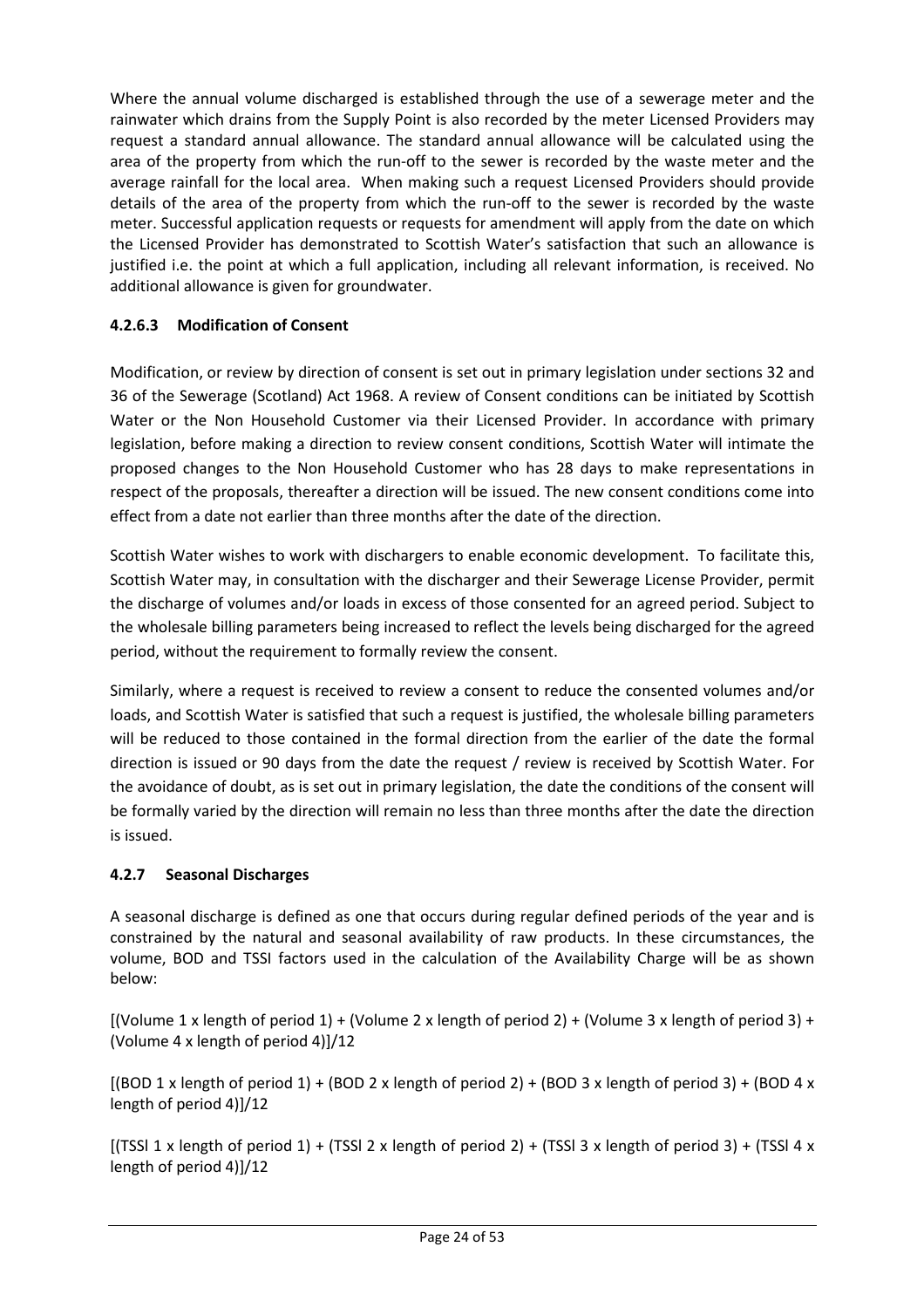A 20% premium will apply to the availability charge for registered seasonal dischargers.

The volume, the sBODl and the TSSI for each period and the duration of each period will be specified in the consent. There will be a maximum of 4 periods definable, with no period being shorter than one month, and a year will comprise 12 months, i.e. all months are equal in length in this calculation. The consent document will also show the availability parameters applying in the individually consented periods but not the calculated availability parameters.

Where a Discharge Point with a seasonal discharge consent is either discontinued or terminated, the Licensed Provider will be charged the full value of the availability charges for the period the consent is in operation.

# 4.2.8 Recovery of Extra-ordinary Costs

Where it can be demonstrated that a discharge of Trade Effluent caused events which resulted in extra-ordinary costs to Scottish Water, i.e. costs not recovered through the Trade Effluent Charge to Licensed Providers, the occupier of the Discharge Point giving rise to the discharge, or the holder of the Trade Effluent consent, as appropriate, will be held liable for such costs and will be charged by Scottish Water.

Extra-ordinary costs may relate to physical damage to assets and costs arising from clean-up costs or additional sampling costs, as a result of a non-compliant discharge, or costs arising from effecting a discontinuation of Trade Effluent Services. Scottish Water may recover costs of pre-emptive measures taken to minimise the impact on Scottish Water's assets of anticipated breaches of discharge consent.

# 4.2.9 Treatment Cap

Capped Trade Effluent arrangements in respect of future increased levels of treatment provided at Scottish Water waste water treatment works continue to be available. Any new arrangements will be phased out over four years (including a grace year) so that in year five standard published charges apply to the affected discharge points. This is consistent with the policy published by the Commission in December 2006. As set out in the Commission's policy, the first year is a grace year followed by the phased removal of caps commencing in year two.

Phased charges are calculated so that, before allowing for the impact of changes in underlying variables (volume, strength, consent parameters and prices), the wholesale charge will grow in the same proportion each year. This avoids imposing the heaviest monetary increases on customers in the first year of phasing.

For example, a customer who was charged £500 (at a retail level) in year 0, but would have been charged £1,000 under Scottish Water's standard published charges, can be said to have a 50% discount in year 0. The following table shows the discounts in each year of phasing that will give a constant annual growth rate in the wholesale charge relating to the customer.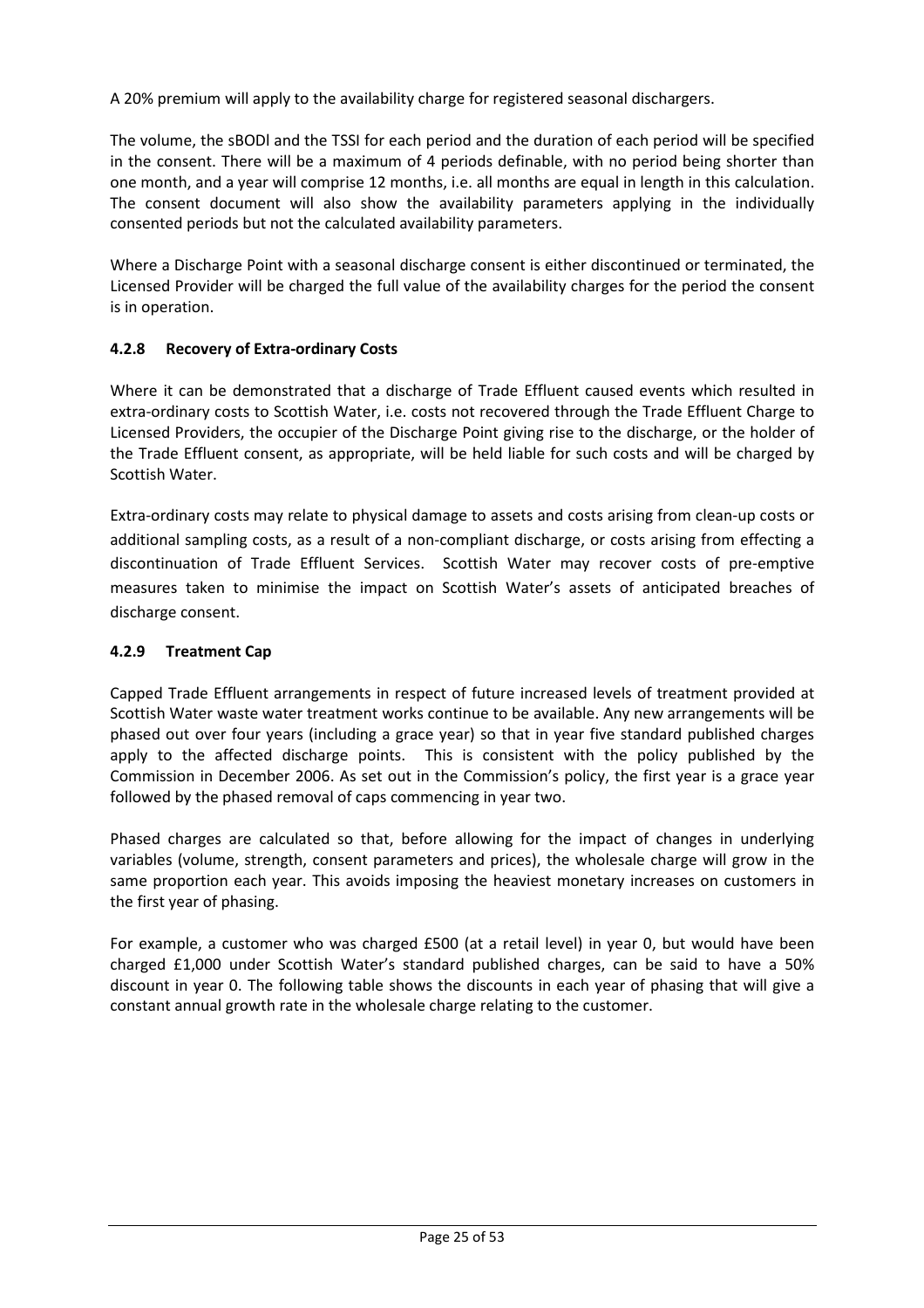#### Phasing of capped Trade Effluent arrangements in respect of treatment

| Year                     | 0      |        |        |        | 4      |
|--------------------------|--------|--------|--------|--------|--------|
| Notional uncapped charge | £1,000 | £1,000 | £1,000 | £1,000 | £1,000 |
| Notional capped charge   | £500   | £500   | £629   | £794   | £1,000 |
| <b>Discount</b>          | 50%    | 50%    | 37%    | 21%    | 0%     |
| Notional growth rate     | n/a    | 0%     | 26%    | 26%    | 26%    |

For discharge points affected by a capped Trade Effluent arrangement in respect of treatment, a discount may be calculated for 2020-21 by the method described above. The discount will be applied to the wholesale charge calculated for that discharge point in accordance with the standard charges published in this wholesale Charges Scheme.

More detail on the process and calculation of phased charges for discharge points affected by capped Trade Effluent arrangements are available in Trade Effluent Capping a Technical Note, published by the Commission in February 2008.

#### 4.2.10 Discontinuation or termination of the Trade Effluent Service

No discount relating to the removal of capping will be applied upon resumption of a Trade Effluent service at a discharge point where the service has previously either been discontinued or terminated.

# 5. Other Wholesale Services (Non-Primary Charges)

# 5.1 Verification of service provision / de-registration requests

If a Licensed Provider considers that the details of a Supply Point held by the CMA are not correct, the Licensed Provider can request that Scottish Water investigate (verify) the services provided to the site, including verifying the details of Scottish Water meters located on-site by submitting a request for:

- De-registration of a supply point or removal of service elements,
- Verification of meter details, or
- Verification of water service or supply configuration

The Licensed Provider will pay abortive visit charges if Scottish Water is unable to complete a survey or any work in connection with any of the above, due to actions of the Licensed Provider or of the Customer.

#### 5.1.1 Deregistration requests

If a Licensed Provider considers that a Supply Point is being charged for services that it does not receive, the Licence Provider can request that Scottish Water investigate the services provided and remove service elements or to de-register the Supply Point (where no physical disconnection of the Supply Point is required). This may include verification of foul sewerage and/or property drainage services. There is no charge for these investigations or the associated administration if the service details held by the CMA prove to be incorrect, unless the service arrangements have been changed without notification to Scottish Water.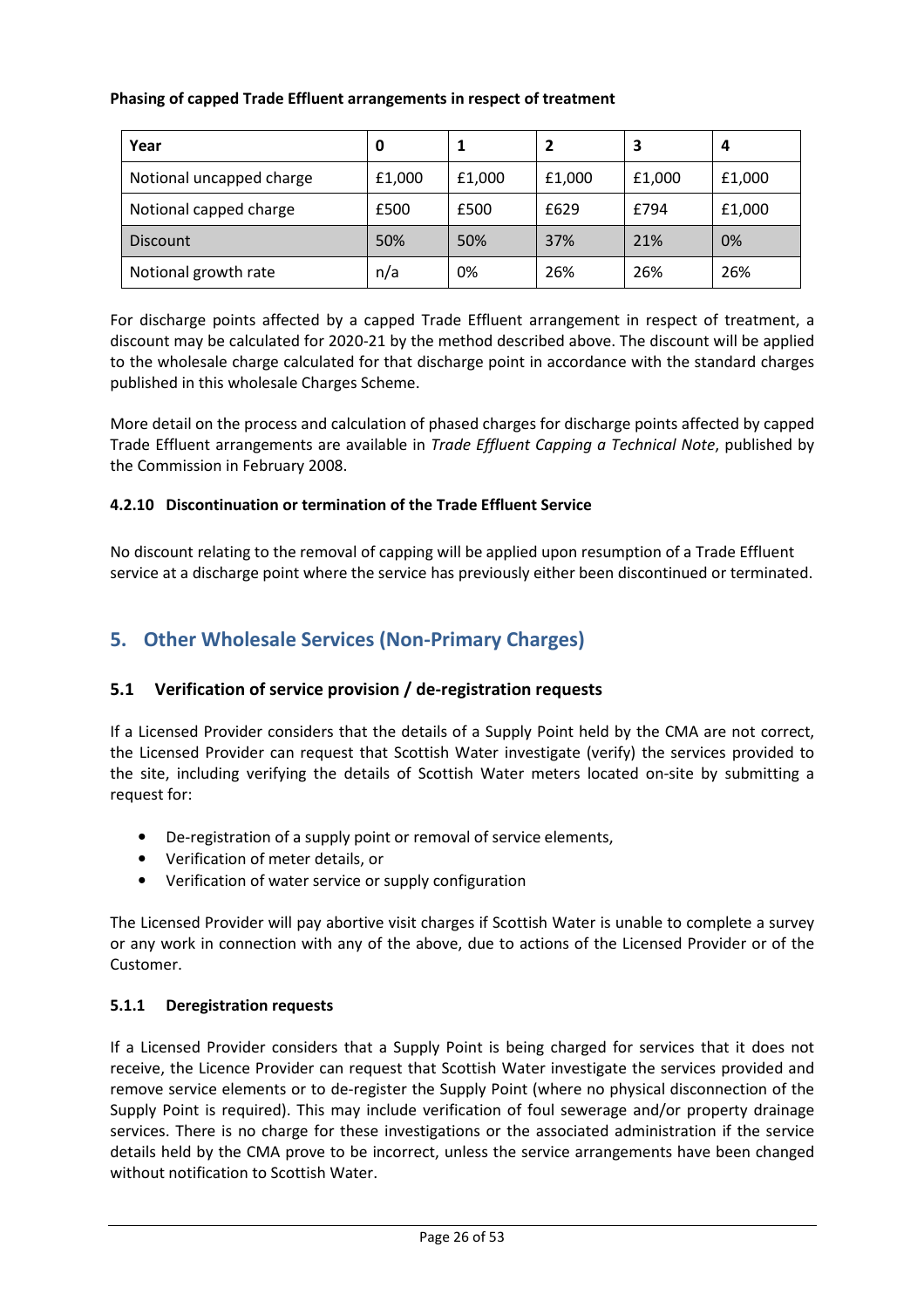A charge per application or Supply Point will apply where Scottish Water's investigations confirm that the recorded services and/or meter details are correct or where the service arrangements have been changed without notification to Scottish Water. In situations where a charge would apply only the system verification fee will apply if Scottish Water can provide the necessary evidence without the need for a site visit.

Where a charge applies and it has been necessary to visit the premises, the standard charge for a site-visit is applied based on a two person service; if additional resources are required Scottish Water will charge the Licensed Provider the Reasonable Costs Incurred of the actual work involved. Additional charges will be applied if the visit is required to be made out-with Standard Hours.

# 5.1.2 Verification of meter details

If a Licensed Provider considers that the details of a Supply Point held at the CMA are not correct, the Licensed Provider can request that Scottish Water investigate and verify the details of Scottish Water meters located on-site.

A charge per application or Supply Point will apply where Scottish Water's investigations confirm that the recorded meter details are correct or the meter has been changed or relocated without notification to Scottish Water.

Where a charge applies and it has been necessary to visit the premises, the standard charge for a site visit is applied based on a single person service; if additional resources are required Scottish Water will charge the Licensed Provider the Reasonable Costs Incurred of the actual work involved. Additional charges will be applied if the visit is required to be made out-with Standard Hours.

# 5.1.3 Verification of service arrangements

If a Licensed Provider considers that the details of a Supply Point held at the CMA are not correct or wishes to understand the service arrangements, the Licensed Provider can request that Scottish Water investigate the water service provided to the site. This may include verification of complex supply configurations. There is no charge for these investigations or the associated administration if the service details held by the CMA prove to be incorrect, unless the service arrangements have been changed without notification to Scottish Water.

A charge per application or Supply Point will apply where Scottish Water's investigations confirm that the recorded services and/or meter details are correct, including situations where the service arrangements have been changed without notification to Scottish Water. In situations where a charge would apply only the system verification fee will apply if Scottish Water can provide the necessary evidence without the need for a site visit.

Where a charge applies and it has been necessary to visit the premises the standard charge for a site visit is applied based on a two person service; if additional resources are required Scottish Water will charge the Licensed Provider the Reasonable Costs Incurred of the actual work involved. Additional charges will be applied if the visit is required to be made out-with Standard Hours.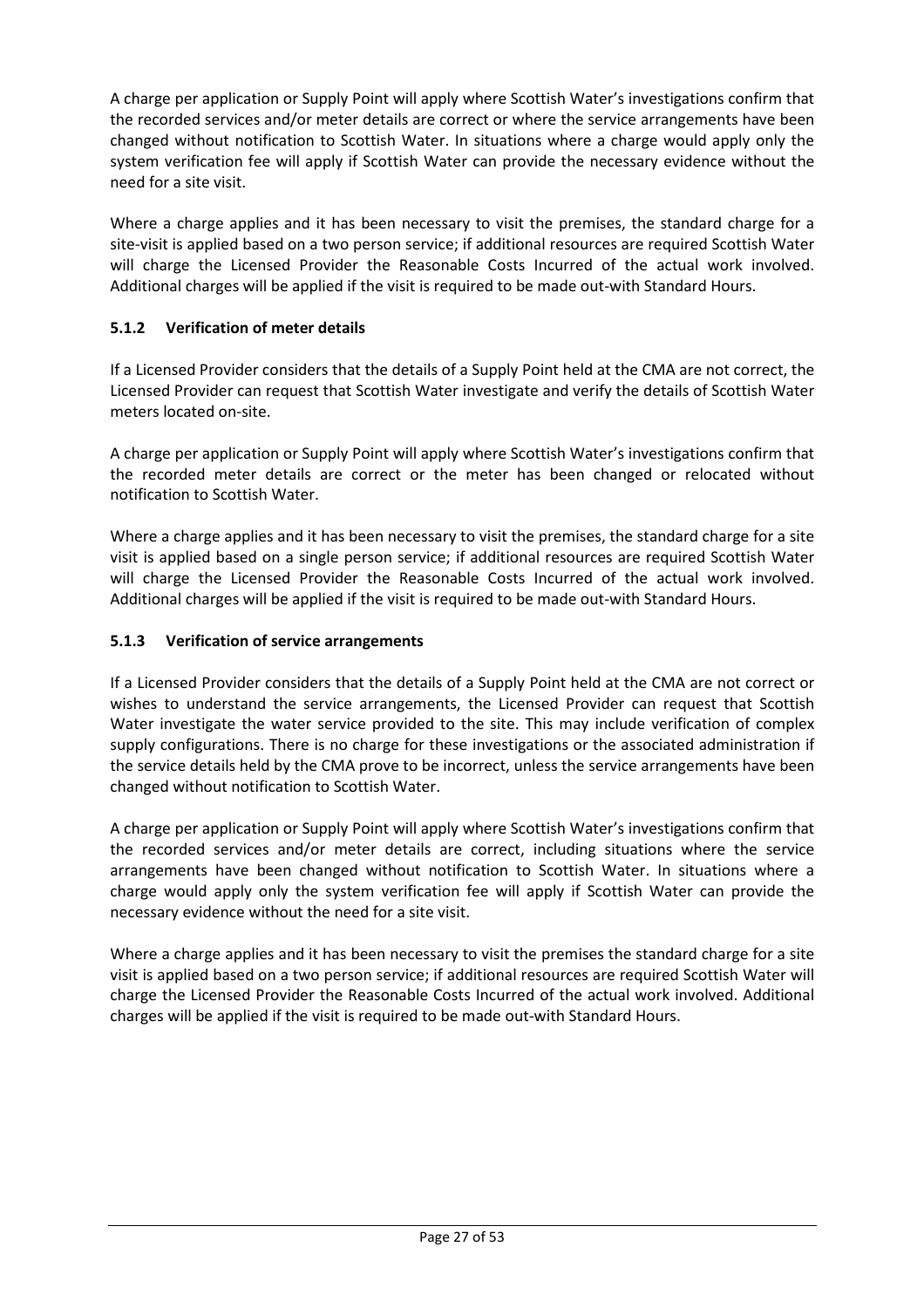# 5.1.3.1 Legal Review – associated with verification of water service or supply configurations

A charge per application or Supply Point will also apply where a legal (property ownership) review is necessary to establish the premises ownership at the time the meter was installed to establish that it was appropriate to have metered the supply, and where Scottish Water's investigations confirm that the recorded services and/or meter details are correct including situations where the service arrangements have been changed without notification to Scottish Water.

# 5.2 Water Supply Shut-off and Reconnection

#### 5.2.1 Temporary Disconnection

Temporary disconnections can only be requested by Licensed Provider's in relation to non-payment or denying access to a meter. Licensed Providers cannot request a temporary disconnection on behalf of their customers.

Where a Licensed Provider requests Scottish Water undertakes a temporary disconnection from the water supply at Supply Points in relation to non-payment or denying access to a meter, Scottish Water will charge the Licensed Provider:

- a survey charge to determine if a temporary disconnection is viable; and
- a standard charge where the standard disconnection process applies, as defined in the disconnection document and where no pipe-work alteration is required.

The level of charge for the survey will depend on whether the survey is to be carried out during or out-with Standard Hours.

Meter Based Annual Charges (Water and Foul Sewerage) will not apply to periods of temporary disconnection.

#### 5.2.1.1 Non-standard Temporary Disconnections

When requesting a temporary disconnection the Licensed Provider should stipulate if a Survey Only service or a Survey and Estimate service is required. The Survey Only and Survey and Estimate services are:

- Survey Only in the event that Scottish Water's survey identifies that the non-standard temporary disconnection process applies or that modifications to pipework are required or that the premises is supplied through a shared supply, only the survey findings are to be reported to the Licensed Provider.
- **Survey and Estimate** in addition to reporting the findings of the field survey, Scottish Water is to provide an estimate of the costs of undertaking the disconnection through the nonstandard temporary disconnection process including the costs of modifying pipework or separating the supply.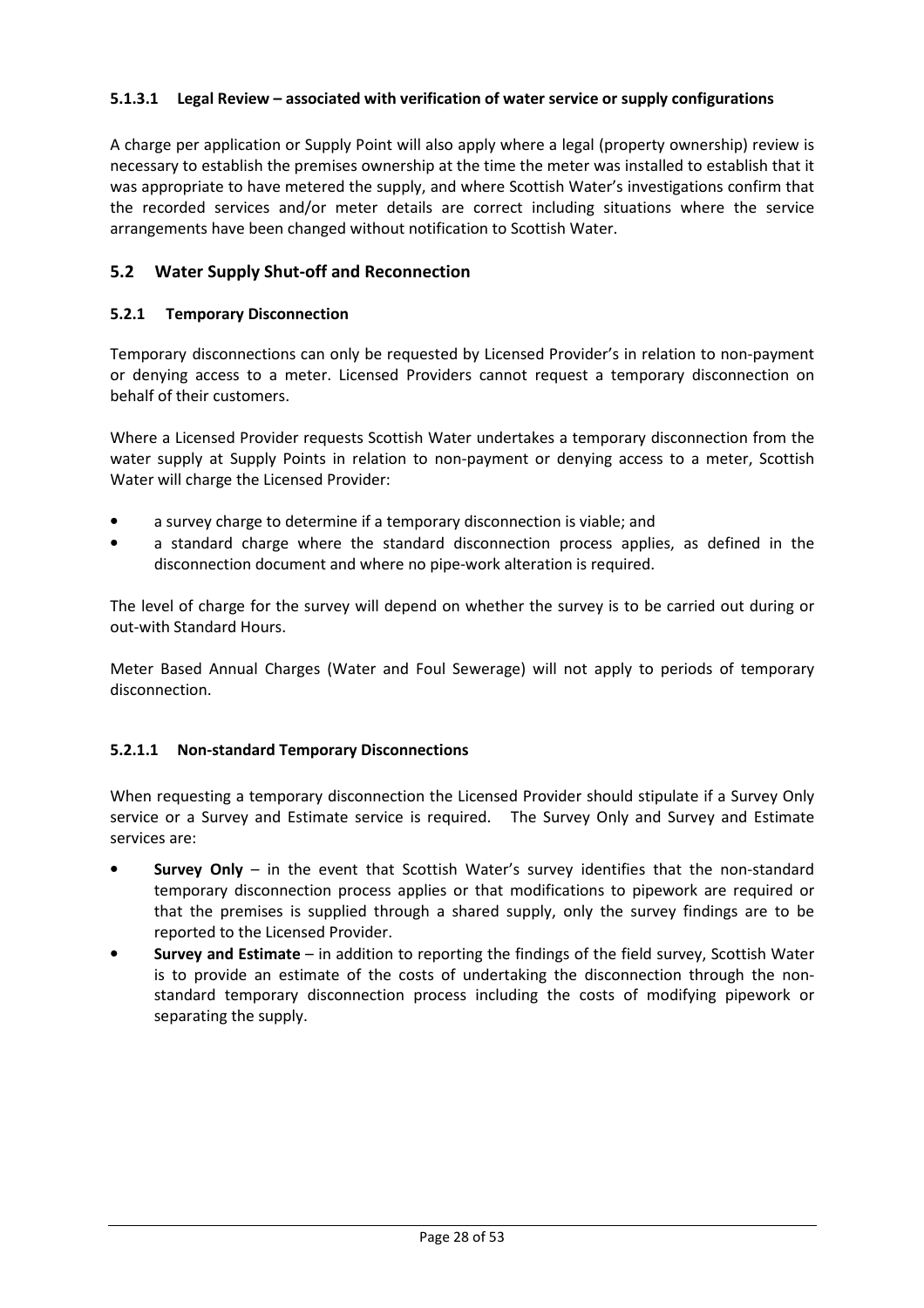Where a request is made of Scottish Water and the non-standard disconnection process applies, as defined in the disconnection document, or where the Supply Point to be disconnected is on a shared supply or where pipe-work alteration is required Scottish Water will charge the Licensed Provider:

- a Survey Charge for determining if a temporary disconnection is viable. All costs incurred securing access to permit the survey to be undertaken (e.g. legal costs) may also be recovered; and
- a charge based on the Reasonable Costs Incurred of the actual work involved which may include the recovery of any costs incurred to secure access to allow the work to be undertaken (e.g. legal costs).

# 5.2.1.2 Advanced Commitment Reduced Charge

Where a survey reveals that a standard disconnection can be made at a Supply Point, it is possible to carry the disconnection out immediately following the survey.

If a Licensed Provider commits to paying standard disconnection fees in advance of a survey, Scottish Water offers a reduced charge that reflects the need only to visit a Supply Point once to undertake both the survey and standard disconnection. In these cases the advanced commitment reduced charge applies.

Where a Licensed Provider commits to paying standard disconnection fees in advance of a survey and the survey reveals that the disconnection cannot be made immediately following the survey and this is not due to an error or omission on the part of Scottish Water, the advanced commitment reduced charge is not applicable and the Licensed Provider will be charged the appropriate individual survey and disconnection charges in full.

#### 5.2.2 Permanent Disconnection

A Licensed Provider can request that Scottish Water undertakes a permanent disconnection either in relation to non-payment or on behalf of its customer. Permanent disconnection may also occur if a non-household customer is found to have illegally used water and/or sewerage services, if the water supply is not byelaws compliant, or if a temporary disconnection continues for a period in excess of three months.

In situations where the Licensed Provider requests a permanent disconnection in relation to nonpayment or the customer is found to have illegally used water and/or sewerage services, Scottish Water will charge the Licensed Provider:

- A survey charge to establish if the permanent disconnection is viable, and
- the relevant permanent disconnection charge for each supply that is permanently disconnected at a SPID.

The level of charges for the survey charge and the disconnection will depend on whether or not the activity, be it the survey or the permanent disconnection, is required to be carried out during or outwith Standard Hours.

Scottish Water will not charge survey or disconnection charges for customer requested permanent disconnections.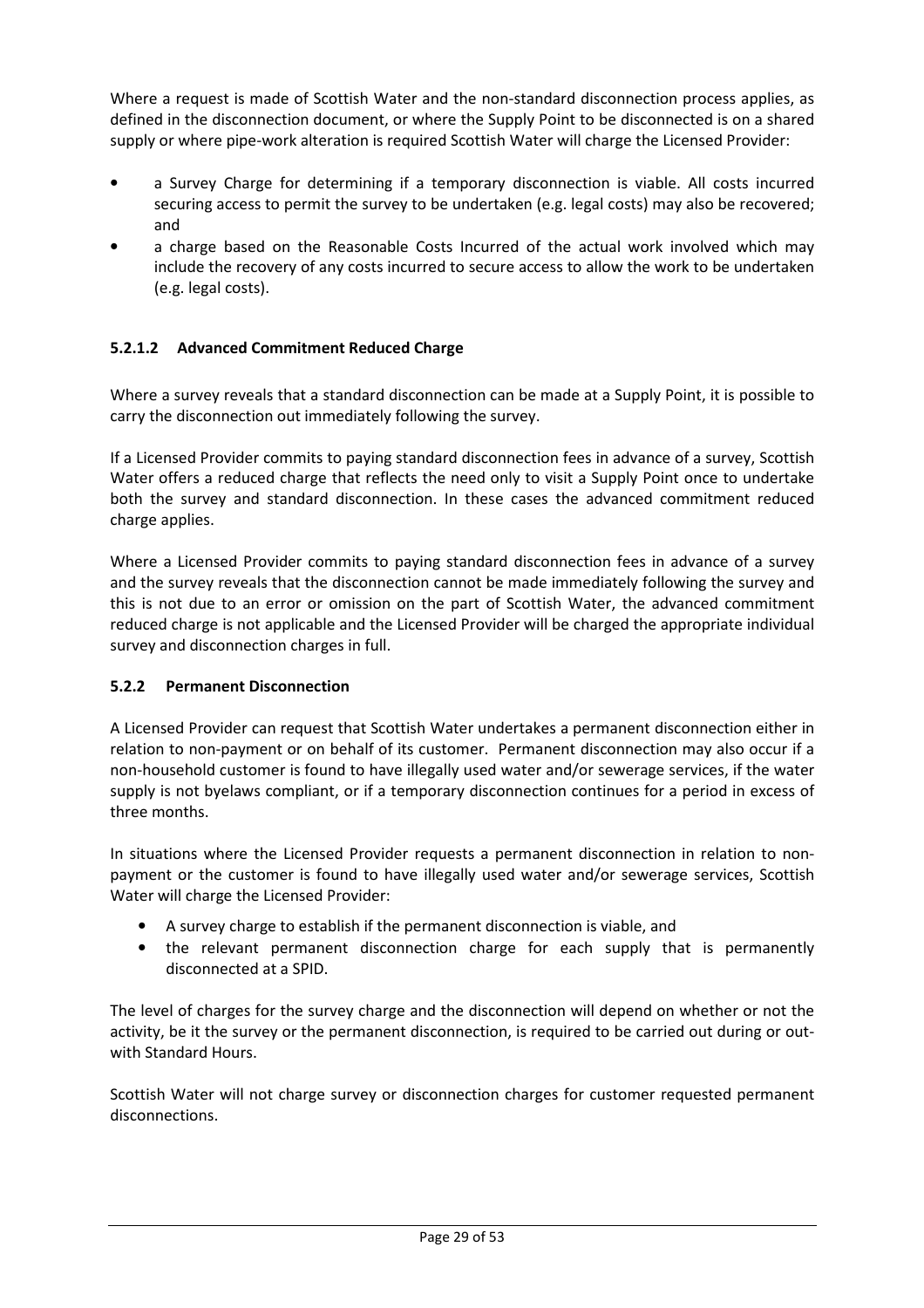# 5.2.3 Inspection Fee

An inspection fee will apply where Scottish Water is required to approve a permanent disconnection that has been carried out by a third party. The level of charges for the inspection will depend on whether or not the inspection is required to be carried out during or out-with Standard Hours.

An Inspection Fee will not apply if the permanent disconnection is requested by the customer.

### 5.2.4 Reconnection Charges

Scottish Water will apply reconnection charges where a Licensed Provider requests that the water supply at a Supply Point which was previously temporarily disconnected, either at a Licensed Providers request or by Scottish Water for operational reasons, be reconnected. Standard charges will apply where no pipe-work alteration is required and where the standard disconnection process applied (as defined in the Disconnection Document) to the earlier disconnection.

Where the non-standard disconnection process applied (as defined in the Disconnection Document) to the earlier disconnection or where pipe-work alteration is required as part of the reconnection, Scottish Water will charge the Reasonable Costs Incurred.

#### 5.2.5 Service Removal Verification Survey

If the owner of a premises (or the occupier with the owner's agreement) that is connected to Scottish Water's mains by a shared supply serving multiple premises (and therefore the supply cannot be disconnected from Scottish Water's mains) requests that the water supply to their premises is disconnected, Scottish Water will consider that the water service has been removed to the SPID if:

- 1. the toilets, sinks and other water using equipment in the premises are removed (not simply disconnected), and
- 2. the connection to the private pipework is terminated, and
- 3. the property owner agrees (in writing) to make an application for a water supply direct from Scottish Water's mains if a supply is required in the future. The existing penalties for unauthorised connection will continue to apply.

The Service Removal option is not available for SPIDs that have Communal Facilities.

Scottish Water will visit the site to verify the removal of facilities and the Service Removal Verification Survey charge will apply.

#### Abortive Visit Charges

The Licensed Provider will pay abortive visit charges if Scottish Water is unable to complete a survey or any work in connection with temporary or permanent disconnections or reconnections, due to actions of the Licensed Provider or of the customer.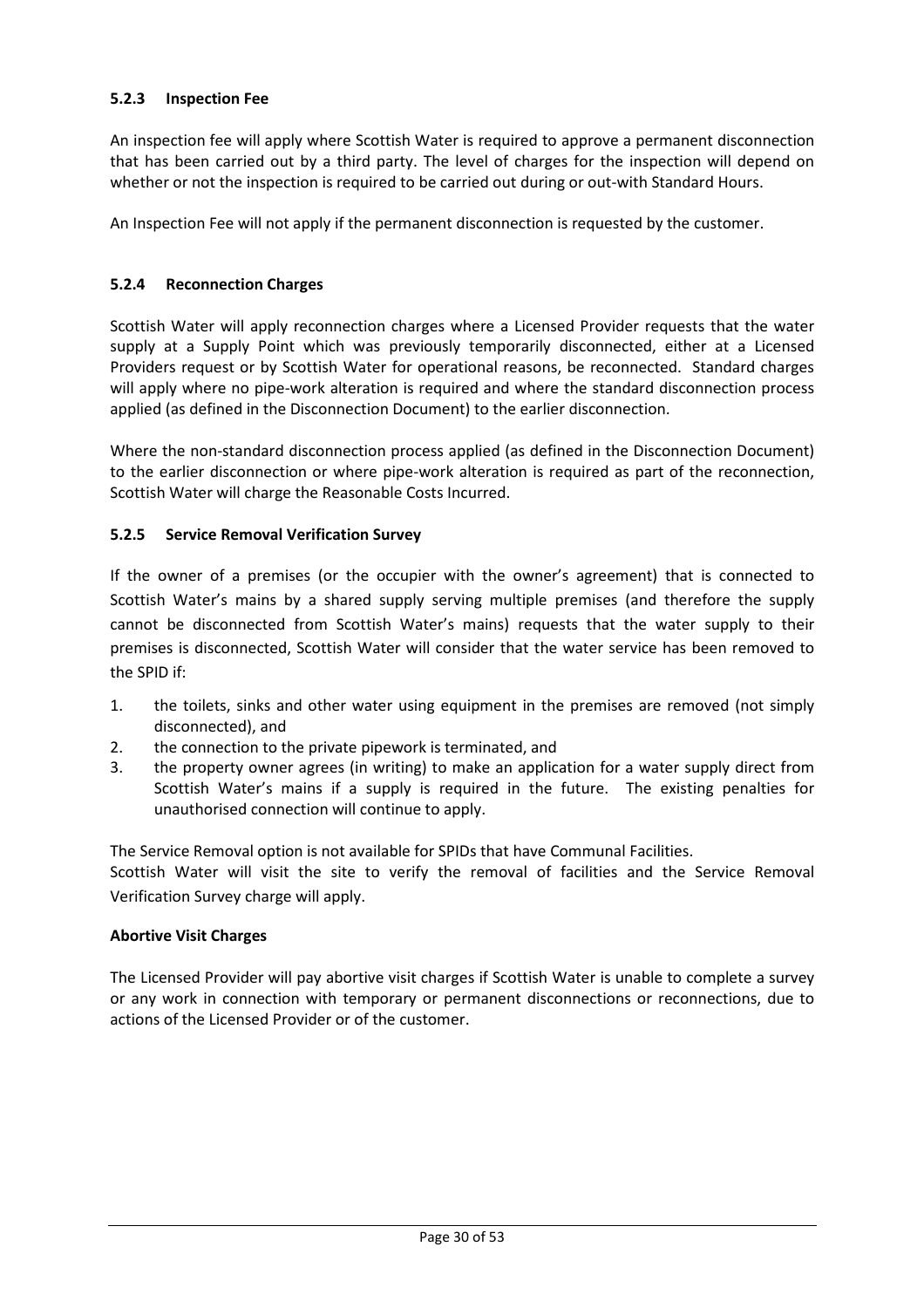# 5.3 Discontinuation and Re-establishment of Trade Effluent Service

Scottish Water will, when requested to do so by a Licensed Provider, visit the Supply Points of a Licensed Providers customer to determine if a temporary discontinuation of the Trade Effluent service is viable and to determine where viable the likely cost of both the temporary and subsequent permanent discontinuation as well as the possible reconnection. A Survey Charge will apply in every case. Where it is determined that it is possible to discontinue the Trade Effluent Service by physical means the Licensed Provider will be charged the Reasonable Costs Incurred for undertaking this work.

If the discontinuation cannot be achieved by physical means, Scottish Water will take further steps to attempt to discontinue the service. Scottish Water will charge the Licensed Provider, based on Reasonable Costs Incurred, for all work undertaken in relation to the requested discontinuation, even if this proves to be unsuccessful.

If the discontinuation is achieved by non-physical means, this will apply from the date on which the Licensed Provider has demonstrated to Scottish Water's satisfaction that the discontinuation is justified i.e. the point at which a full application, including all relevant information, is received.

Scottish Water will apply charges where a Licensed Provider requests that the Trade Effluent Service at occupied Supply Points which was previously temporarily discontinued be re-established.

The Licensed Provider will pay abortive visit charges if Scottish Water is unable to complete any work in connection with discontinuation and re-establishment of trade effluent service, due to actions of the Licensed Provider or of the customer.

# 5.4 Metering Services

#### 5.4.1 Standard Circumstances

Generally, standard metering services charges relate to undertaking work in standard circumstances, generally where access is unhindered, where no pipework modifications are required and, unless specifically included, no excavation or traffic management is required and include the provision of "standard specification" meters.

#### 5.4.2 Abortive Visit Charges

For all metering services including changing a meter, replacing/repairing a faulty or damaged meter, meter accuracy test and installation, abortive visit charges will apply when Scottish Water is prevented from undertaking a survey or any work and this is due to actions of either the Licensed Provider or the Customer or erroneous information provided by either the Licensed Provider or the Customer.

#### 5.4.3 Non-Standard Meters

Where Scottish Water is requested by the Licensed Provider to undertake metering activities including the provision of a non-standard meter, the Licensed Provider will pay Scottish Water the difference in capital cost between the non-standard meter and the equivalent standard specification meter as well as any additional cost for fittings.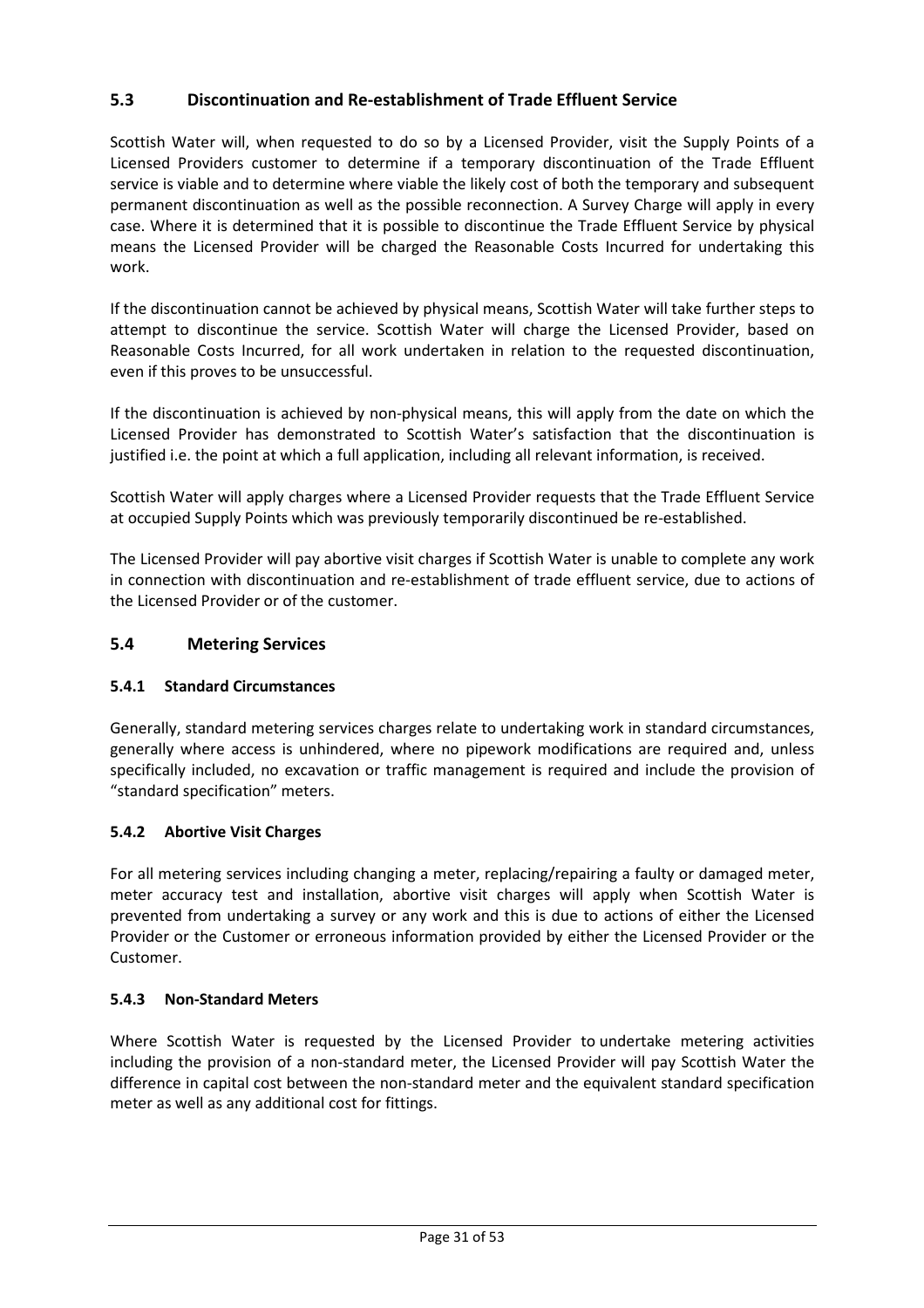#### 5.4.4 Meter Installation on a new supply

All new supplies to non-household premises, whether new supplies to new or to existing premises, will be metered. Meters are installed at the time the connection is made.

Where a meter has been installed, charges will be applied on a metered basis immediately following the supply point being brought into charge at the CMA.

The Licensed Provider cannot opt to revert to an unmetered supply after a meter has been installed.

#### Scottish Water contribution where a Licensed Provider does the work

Please refer to Scottish Water's Contribution Schedule for the contributions Scottish Water will pay to the Licensed Provider where the Licensed Provider installs a water meter on a new Supply Point(s) registered to them.

#### 5.4.5 Meter Installation – existing unmeasured supplies

In response to a Licensed Provider request, Scottish Water will meter unmeasured Supply Points at no additional charge unless Scottish Water declines to install a meter for reasons of excessive expense or it is inappropriate or impractical to install a water meter. Where the cost of installing a meter is deemed to be excessive, the licensed provider will be provided with the estimate of the cost of installing a meter.

Where an installation has been declined, as an alternative to remaining on assessed charges, the Licensed Provider can apply for the Supply Point to be re-assessed (refer to Part 1 of the Wholesale Charges Scheme 2.1.7.1).

Where a meter has been installed, charges will be applied on a metered basis immediately following the supply point being brought into charge at the CMA. .

The Licensed Provider cannot opt to revert to an unmetered supply after a meter has been installed.

#### Scottish Water contribution where a Licensed Provider does the work

Please refer to Scottish Water's Contribution Schedule for the contributions Scottish Water will pay to the Licensed Provider where the Licensed Provider installs a water meter that serves existing unmeasured Supply Point(s) registered to them.

#### 5.4.6 Changing of meter at the request of a Licensed Provider

Where a Licensed Provider requests Scottish Water to change a water meter that serves a Supply Point(s) registered to them, the Licensed Provider can request Scottish Water to undertake a site survey to establish if the change is viable and, where viable, the costs involved or instruct Scottish Water to change the meter without a separate survey. This will apply to requests for:

- Like-for-like meter exchanges,
- Meter relocation, and
- Meter rightsizing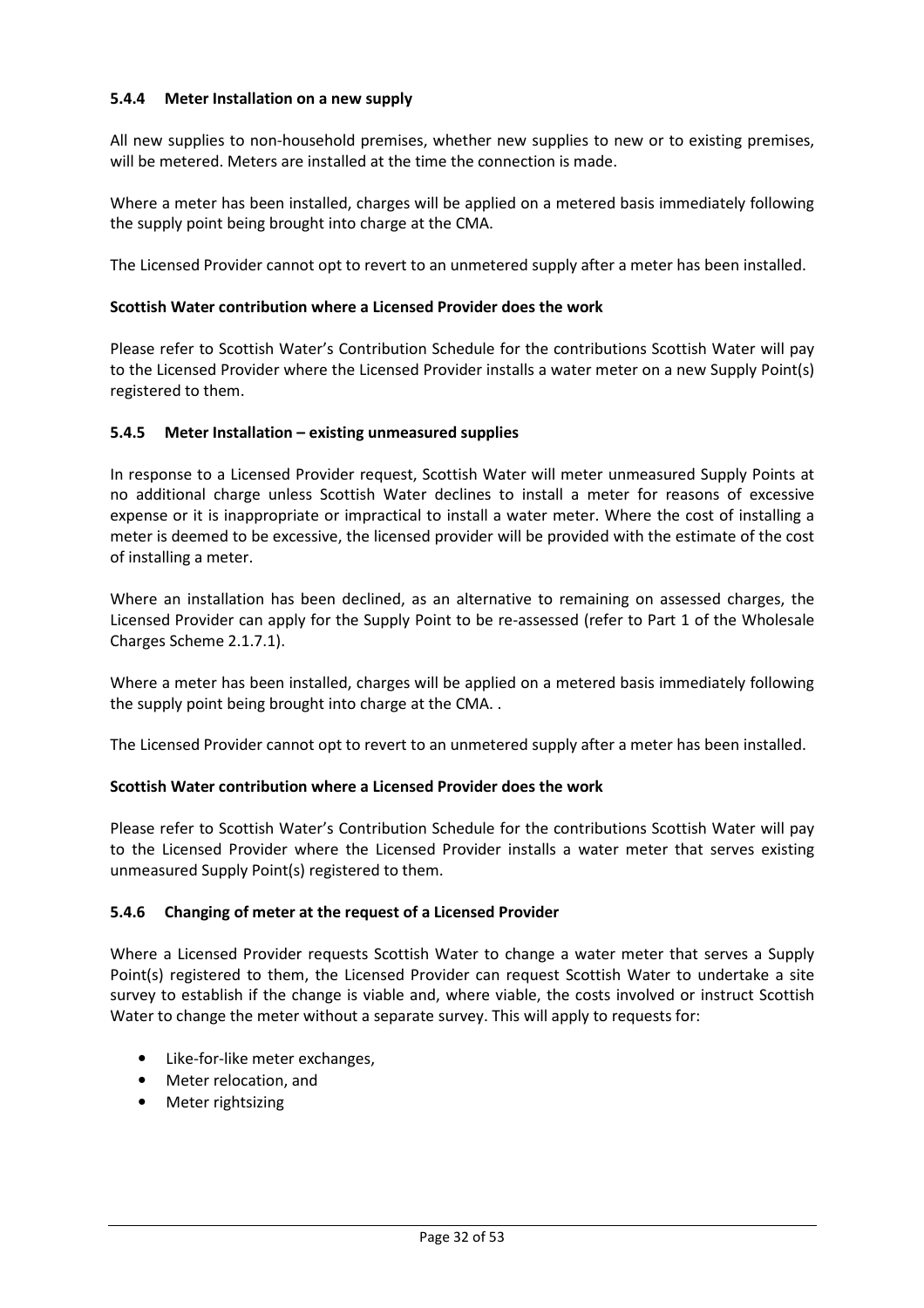The Licensed Provider is liable for the cost of any survey as well as the exchange where a change of meter is requested.

#### Where a Licensed Provider requests a survey

Where a survey is requested Scottish Water will establish if the change is viable and, if viable, provide a quotation for the requested activity.

Where the Licensed Provider accepts Scottish Water's quotation, Scottish Water will apply a survey charge in addition to its quotation.

If the Licensed Provider chooses not to proceed with Scottish Water's quotation, or the change is not viable, Scottish Water will apply the survey charge.

The level of survey charge will depend on the nature of the change and whether or not the survey is required to be carried out during or out-with Standard Hours.

#### Where a Licensed Provider does not request a survey

Where a survey has not been requested and the change can be undertaken for the standard charge, Scottish Water will apply the standard charge.

Where a site survey has not been requested but, having visited the site Scottish Water establishes either the change is not viable or, where viable, the change cannot be undertaken for the standard charge, Scottish Water will provide a quotation to the Licensed Provider based on the Reasonable Costs of the actual work required to exchange the meter.

If the Licensed Provider accepts Scottish Water's quotation, Scottish Water will apply a survey charge in addition to its quotation.

If the Licensed Provider chooses not to proceed with Scottish Water's quotation, or the meter change is not viable, Scottish Water will apply the survey charge.

#### Scottish Water contribution where a Licensed Provider does the work

Please refer to Scottish Water's Contribution Schedule for the contribution Scottish Water will pay to the Licensed Provider where the Licensed Provider exchanges a water meter that serves a Supply Point(s) registered to them.

#### 5.4.6.1 Electro-magnetic meters

Similar charges apply where a Licensed Provider requests an electro-magnetic meter from Scottish Water to replace the existing mechanical meter at a Supply Point.

Existing electro-magnetic meters will not be physically exchanged in size by Scottish Water unless the flow rate changes to an extent that it is judged, by Scottish Water, to be outwith the recommended flow range and accuracy bands for the meter size.

Basic electromagnetic meters are Scottish Water's standard specification when providing meters sized 150mm and above.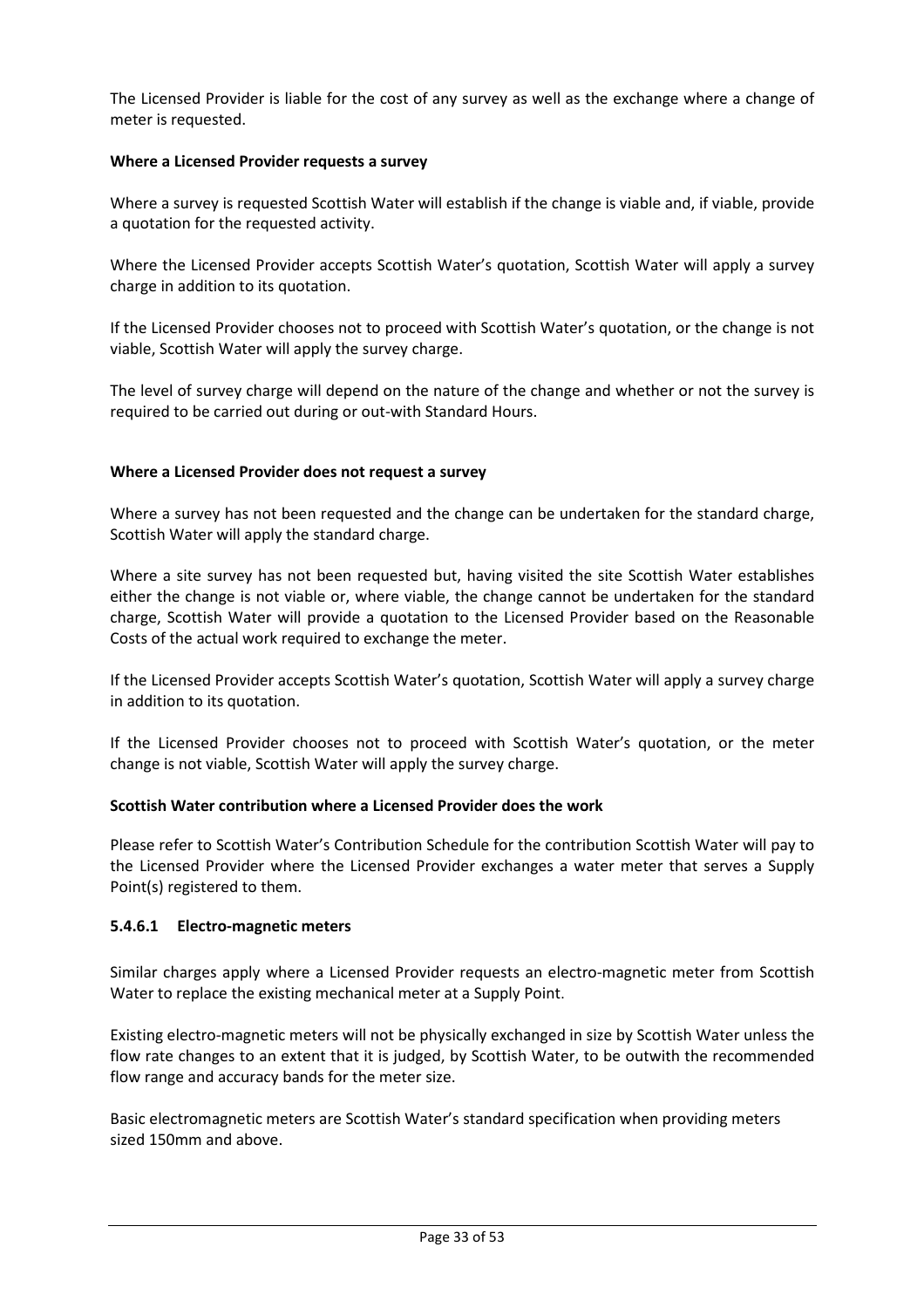Electromagnetic meters below 150mm are non-standard specification<sup>18</sup>. Where Scottish Water is requested by the Licensed Provider to provide an electromagnetic meter below 150mm, the Licensed Provider will pay Scottish Water, in accordance with the Wholesale Services Agreement, the difference in capital costs between the electromagnetic meter and equivalent standard specification meter.

As with any meter exchange, where the existing meter is deemed to be in good working order, the Licensed Provider will be required to meet all meter exchange costs.

The installation and ongoing care of all electro-magnetic meters will be subject to the terms and conditions in Scottish Water's Electro-magnetic Meter Policy, Terms and Conditions of Supply and the Licensed Provider's Wholesale Services Agreement.

#### Scottish Water contribution where a Licensed Provider does the work

Please refer to Scottish Water's Contribution Schedule for the contribution Scottish Water will pay to the Licensed Provider where the Licensed Provider exchanges a water meter that serves a Supply Point(s) registered to them.

#### 5.4.7 Replacing/Repairing a Faulty/Damaged Meter

Licensed Providers are responsible for the due care of a water meter existing on a Supply Point to which they are registered. If the Licensed Provider believes a water meter is faulty or damaged, they must notify Scottish Water.

Where a water meter is faulty/damaged and needs to be replaced or repaired, and the Licensed Provider requests Scottish Water to replace or repair the meter, the Licensed Provider is subject to the standard meter exchange or repair charge, if the fault/damage was caused by an act or omission of the Licensed Provider or its Customer.

Scottish Water's Abortive Visit charge will apply where the site visit establishes that the meter is not faulty or damaged.

#### Scottish Water contribution where a Licensed Provider does the work

Please refer to Scottish Water's Contribution Schedule for the contribution Scottish Water will pay to the Licensed Provider where the Licensed Provider repairs or replaces the meter at Supply Point(s) registered to them and it can be established that the fault/damage was not caused by an act or omission of the Licensed Provider or its Customer.

#### 5.4.8 Meter Accuracy Test

 $\overline{a}$ 

If the Licensed Provider believes a water meter is not registering accurately, they must notify Scottish Water.

If requested by the Licensed Provider, Scottish Water will arrange to undertake a meter accuracy test and confirm the test results to the Licensed Provider.

 $18$  Minimum specification mechanical meters are Scottish Water's standard specification when providing meters sized below 150mm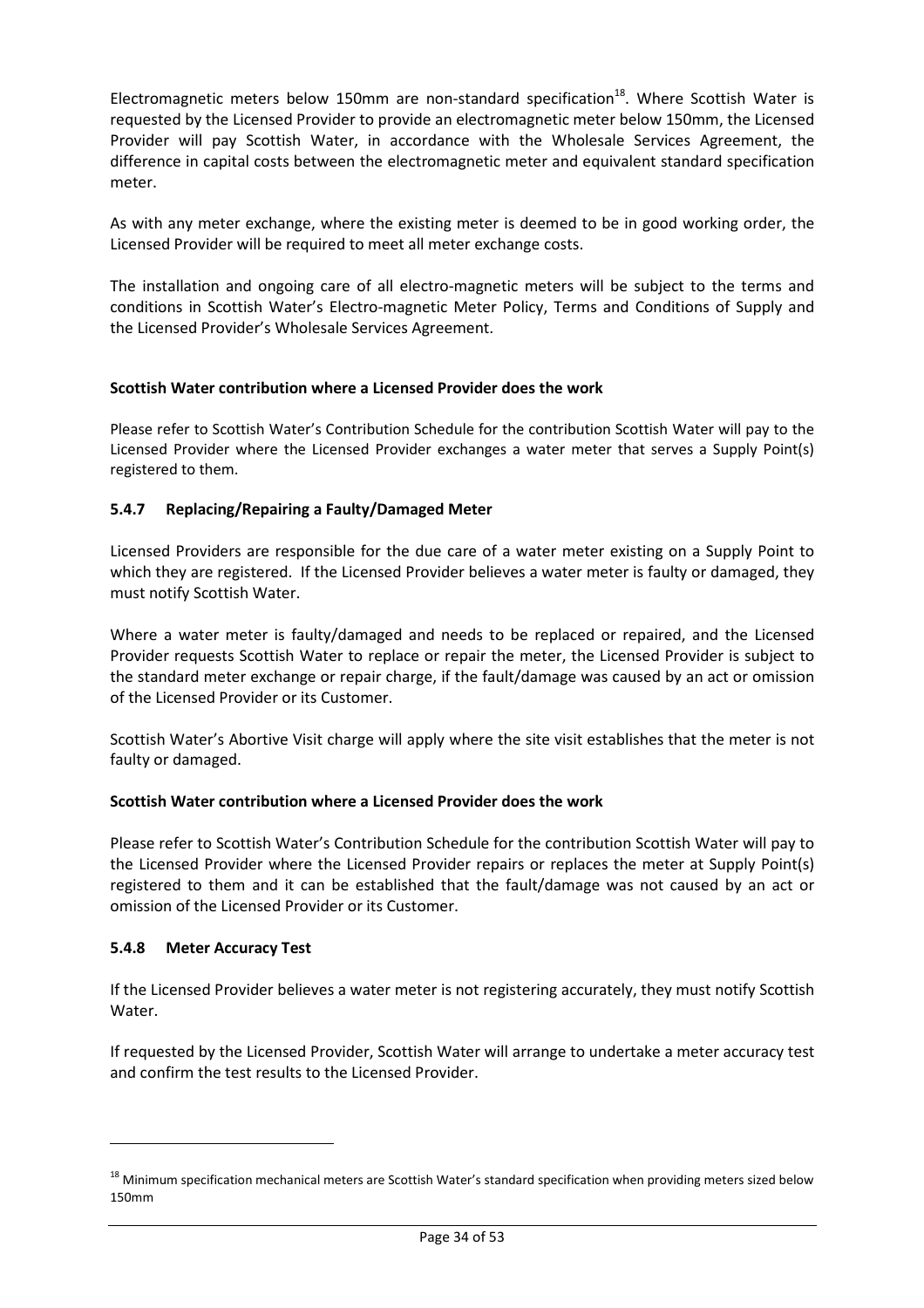#### Meter Reading Inaccurately

Where the error of indication for the "tested" meter exceeds tolerances under applicable legislation, no survey charge or meter accuracy test will be charged by Scottish Water.

Any refund or additional charges payable as a result of an inaccurate meter reading will be determined in accordance with the Water (Scotland) 1980 Act.

#### Meter Reading Accurately

Where the error of indication for the "tested" meter does not exceed tolerances under applicable legislation, Scottish Water will apply the survey charge and meter accuracy test charges.

#### Scottish Water contribution where a Licensed Provider does the work

Please refer to Scottish Water's Contribution Schedule for the contribution Scottish Water will pay to the Licensed Provider where the Licensed Provider undertakes a meter accuracy test and the outcome of the test identifies that the meter is found not to be accurate to within tolerances under applicable legislation.

#### 5.5 Development Services

Development in the form of household, business or industrial growth places demands on Scottish Water's assets and resources. To ensure the efficient use of these assets a series of development charges apply. These charges fall into four categories:

- a) Infrastructure charges;
- b) Services to construction sites; and
- c) Application fees, Connection charges and inspection fees.
- d) Sewer CCTV Review Fees

The route for securing these services varies depending on the nature of the development. The table below shows the various routes. The charges covered in Part 2 of the Charges Scheme relate to the services provided through Licensed Providers.

|                                | <b>Self-Build Houses</b> | <b>Commercial House</b><br>Development | Non-Household<br><b>Development</b> |
|--------------------------------|--------------------------|----------------------------------------|-------------------------------------|
| Infrastructure Charges         | Direct from              | Direct from                            | Secured through                     |
|                                | Scottish Water           | Scottish Water                         | <b>Licensed Provider</b>            |
| Services to construction sites | Direct from              | Direct from                            | Secured through                     |
|                                | Scottish Water           | Scottish Water                         | <b>Licensed Provider</b>            |
| Application Fees, Connection   | Direct from              | Direct from                            | Secured through                     |
| Charges and Inspection Fees    | Scottish Water           | Scottish Water                         | <b>Licensed Provider</b>            |
| Sewer CCTV Review Fees         | Direct from              | Direct from                            | Secured through                     |
|                                | <b>Scottish Water</b>    | <b>Scottish Water</b>                  | <b>Licensed Provider</b>            |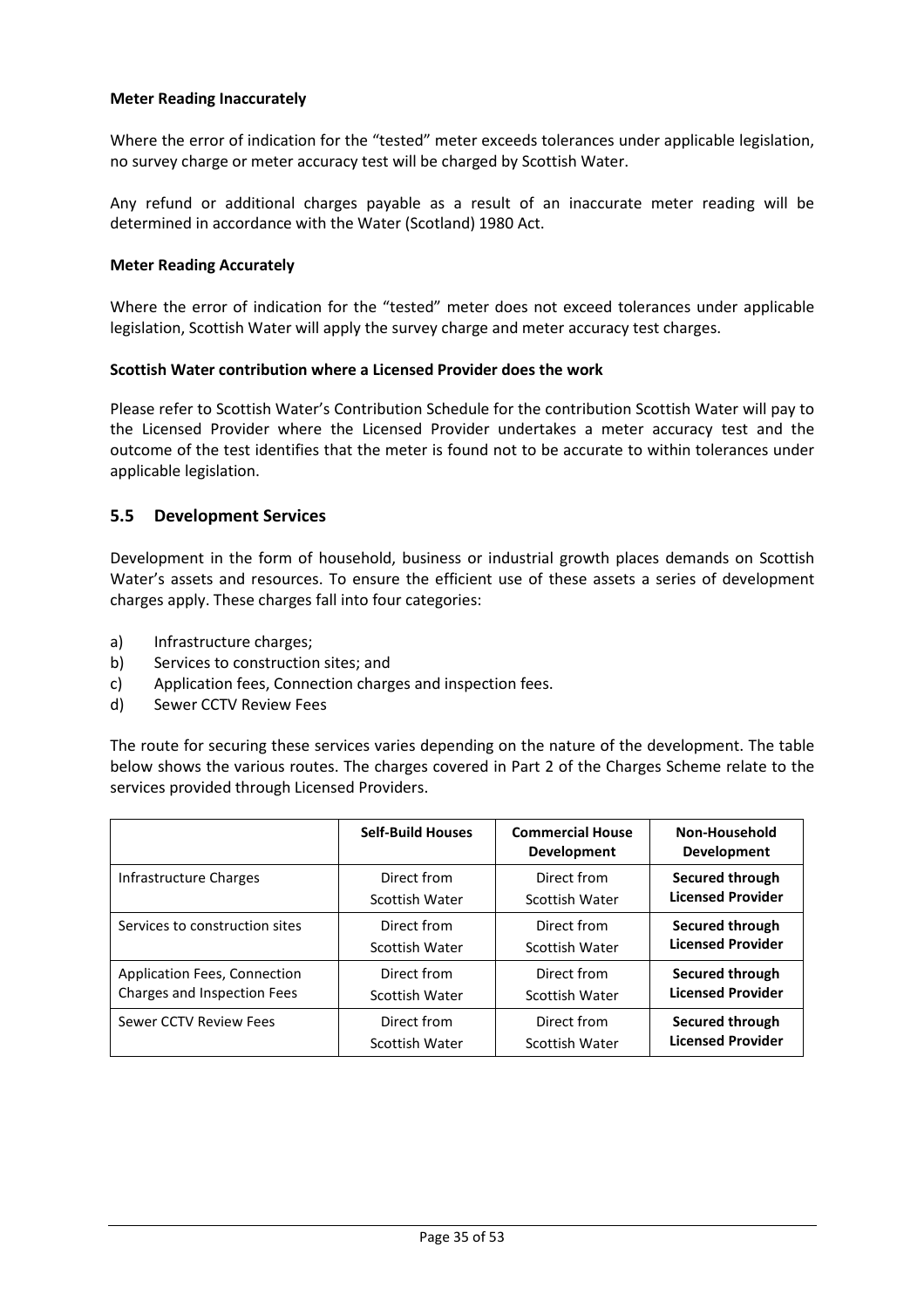#### 5.5.1 Infrastructure Charges

For new Supply Points or Supply Points which have not previously been connected to Scottish Water's water or waste water network, an infrastructure charge will be payable for each new Supply Point connected to:

- a) the public water mains; and
- b) the waste water system.

Where sites are redeveloped, infrastructure charges will apply to each Supply Point that will exist at the end of the redevelopment.

In relation to business and industrial developments that comprise of a number of sub-units, such as a shopping centre, the infrastructure charges will apply to each of the sub-units that will have a separate Rateable Value within the development.

The application of Infrastructure Charges for student halls of residence are described in Part 3 - Retail Charges Scheme.

#### 5.5.2 Services to construction sites $^{19}$

Water supplies to a site which is being prepared for development e.g. grouting, will be metered.

Where a site is served by an existing meter the Licensed Provider must ensure,

- i. the occupier is the sole party served by the existing meter,
- ii. the occupier is also the party wishing to use the construction site services<sup>20</sup>; and
- iii. Scottish Water is in agreement that the services can be supplied through the existing meter.

Otherwise the Licensed Provider must ensure a separate metered temporary connection is made.

Standard Water Volumetric Charges and Fixed Charges apply.

#### 5.5.2.1 Site Accommodation

Where the water and/or sewerage supply to site accommodation on a building site is fed from an unmetered mains supply, fixed and volumetric charges will apply. These charges will be in addition to any building water charges. Fixed Charges will apply based on the current 20mm meter based annual charges and the number of weeks the supply has been made available. Volumetric charges will be applied using the current metered volumetric charges and an assessment of the volume of water used. The assessment of the volume of water and sewerage used will be calculated using the following formulae:

Water: Number of people using site accommodation x Weeks On-Site x  $PCC^{21}$ Sewerage: Number of people using site accommodation x Weeks On-Site x PCC<sup>22</sup> x 95%

<sup>&</sup>lt;sup>19</sup> Exemptions from water and sewerage charges under the Scottish Government Exemption Scheme do not apply to charges for services to construction sites.

 $20$  Lease sites may also be considered, where the occupier of the site served by the existing meter is leasing the land to the party wishing to use the construction site services

 $<sup>1</sup>$  Per Capita Consumption (PCC) for Site Accommodation charges will be based on the procedure for calculating volume at</sup> re-assessed unmeasurable premises.

<sup>&</sup>lt;sup>22</sup> See footnote 21 above.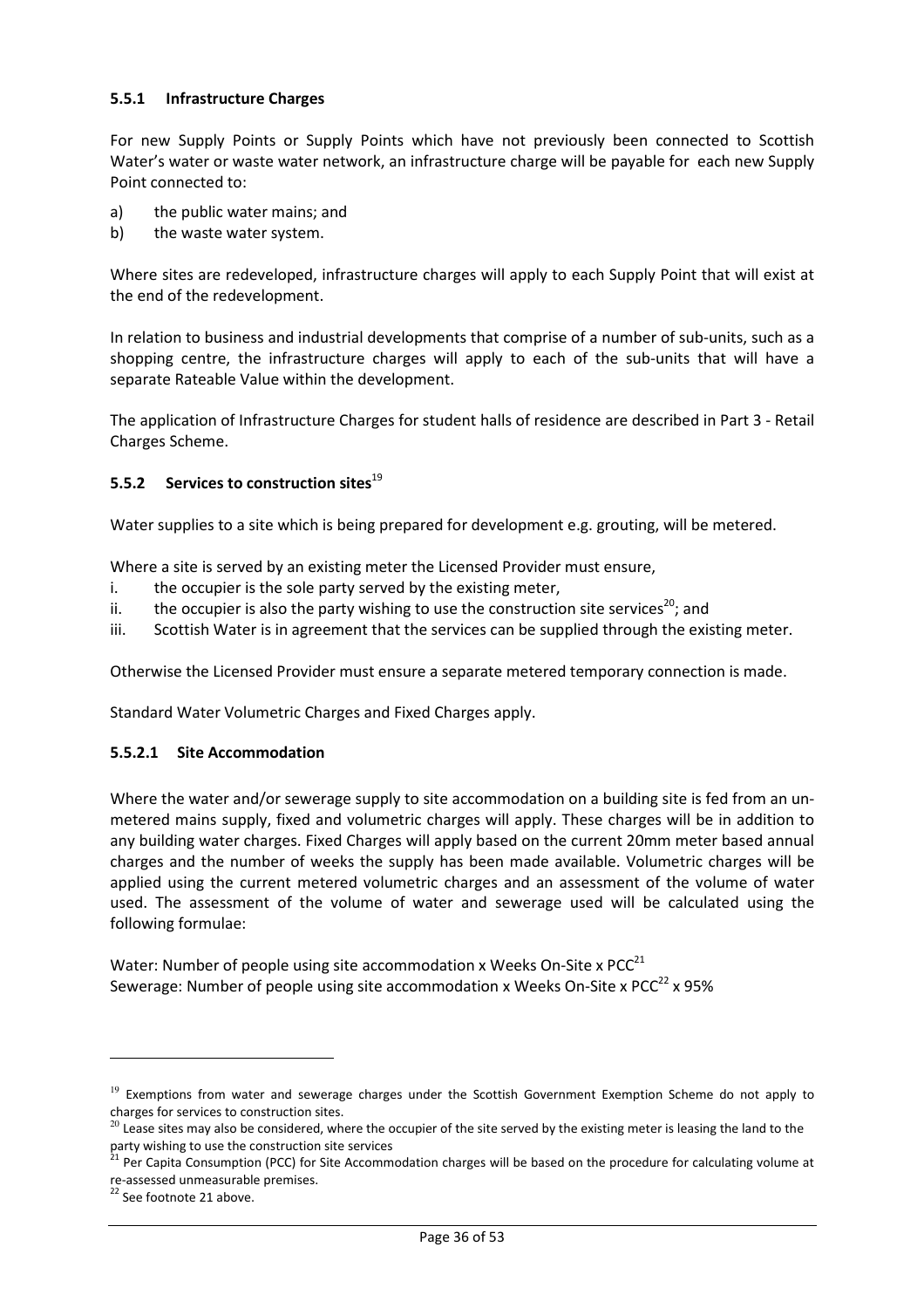# 5.5.2.2 Water for Building Work – Business & Industrial Developments

In addition to the services required for site accommodation (5.5.2.1), building water charges apply to water taken from the public supply for use in construction activities.

The building water charge for the supply of un-metered water used in the building of business and industrial developments will be based on a percentage of the estimated cost reported in planning permission applications and building warrant approvals. The estimated cost is the total price of the contract less the value of any pre-mixed concrete.

Where Scottish Water has approved that a meter supply can be used to supply Building Water for construction activities Standard Water Volumetric Charges and Meter Based Annual Charges will apply.

Scottish Water will charge the Reasonable Costs Incurred of providing and removing a water supply.

Scottish Water will not typically complete a permanent connection to a premises until it has received and processed an associated building water application for the site and is in receipt of the Licensed Provider's acceptance of the building water quotation.

#### Construction Sites with an Alternative Source of Water

Scottish Water would expect water taken from the public supply to be used in all construction projects. However if a Licensed Provider believes that a construction project will not require the use of any water supply from Scottish Water they must declare to Scottish Water at the outset of the project that none will be required. If a Licensed Provider does not make the relevant declaration unmetered building water charges will be applied as set out in this section 5.5.2.2.

#### Use of Standpipes

Where a Licensed Provider applies for a standpipe licence as a mechanism for supplying Building Water, normal site specific Building Water charges will still apply.

For further details please see Scottish Water's Building Water Charging Policy on the Licence Providers portal which can be found at www.scottishwater.co.uk/business.

#### 5.5.3 Application Charges

We charge a fee for each application received for connection(s) to the Public Water Supply System and Public Sewerage System. This charge applies both for applications received where the connection(s) will be undertaken by Scottish Water and for applications received where the connection(s) will be undertaken within the market. Once a Connection Offer has been made the Application fee will apply for any subsequent resubmissions for the same site.

#### 5.5.4 Repeat Design Review Charge

Scottish Water reviews designs of pipework (water mains and sewers) that will be provided as part of new development. Where a submission is not of an appropriate standard or is technically deficient, the design will be returned to the developer for amendment. Repeat design review charges will apply in situations where the re-submitted details require to be subjected to further technical review.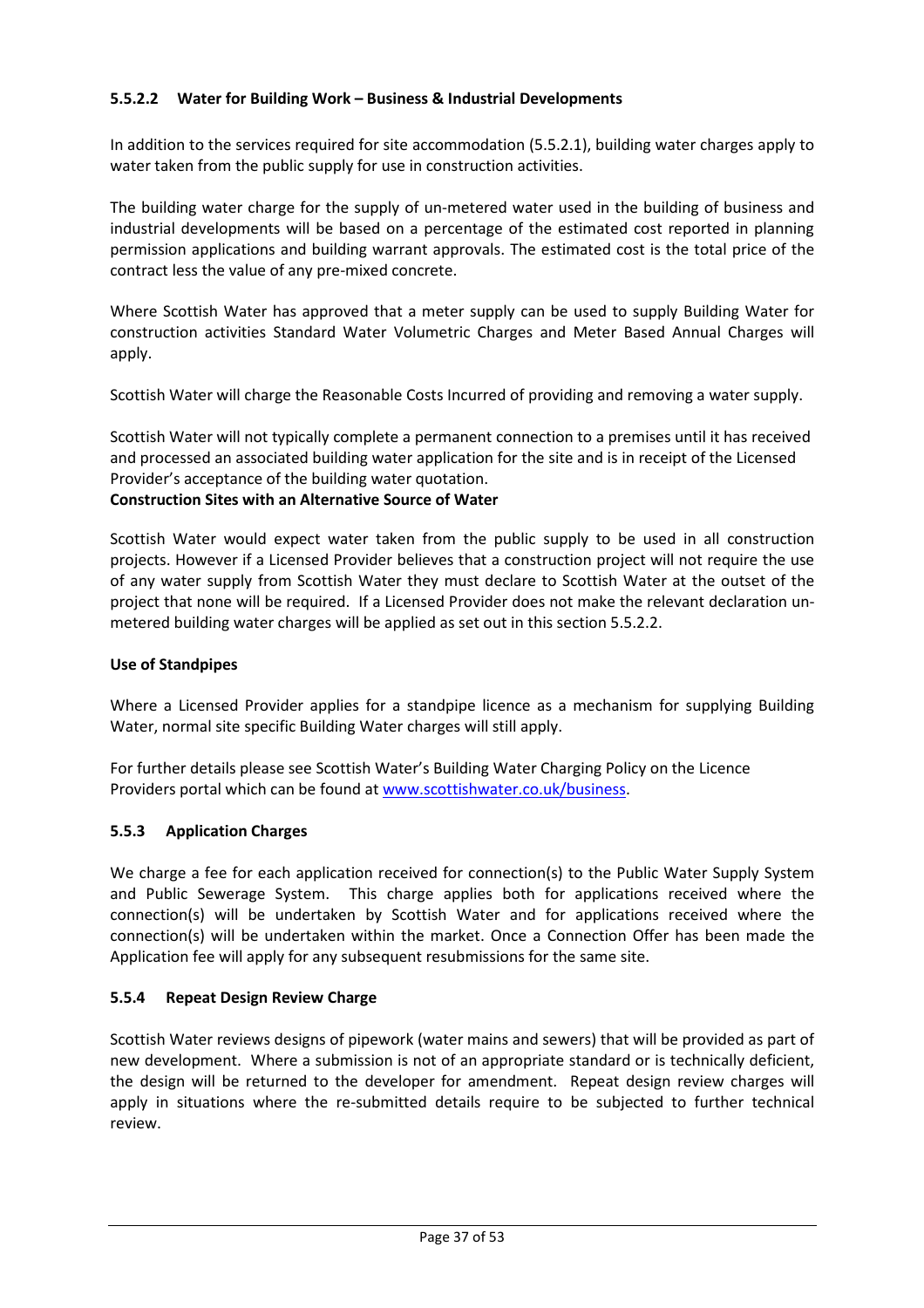# 5.5.5 Water Connection Charges

Scottish Water will undertake connections to the Public Water Supply System for all self-build houses and commercial house development. In relation to non-household development Licensed Providers will be able to choose an accredited contractor to undertake the final connection or to continue to use Scottish Water to make the connection. All connections must be made in compliance with construction standards set out in Water for Scotland. The charges described in this section 5.5.5 relate to connections undertaken by Scottish Water.

If the Communication Pipe has an outside diameter of less than or equal to 32mm, and where the connection is not to a Trunk Main, a standard charge will apply based on the labour and materials required to complete the pipe-laying work only for connection to the Public Water Supply System. The Licensed Provider will be responsible for:

- a) Arranging all excavation work (or providing suitable ducts, or both);
- b) Filling in and reinstating the footpath and road; and
- c) Providing all materials (other than those required for pipe-laying) including water toby (external stopcock) or meter chamber.

In relation to providing additional connections to existing premises, for example refurbishment, the Licensed Provider is responsible for all internal pipework arrangements.

If the Communication Pipe has an outside diameter greater than 32mm, or if the connection is to a Trunk Main, Scottish Water will charge the Reasonable Costs Incurred of actual work involved.

Water connection charges involving connections to commercial house developments, i.e., where the development is exclusively households, will be billed to the developer directly by Scottish Water.

Water connection charges for tie-ins at mixed development (households and non-households) will be allocated by Scottish Water between the housing developer and the Licensed Provider of the developer of the commercial development.

The cost of installing a meter is included within the water connection charges.

Abortive visit charges will apply when Scottish Water is prevented from undertaking a survey or any work and this is due to actions of either the Licensed Provider or the Customer or erroneous information provided by either the Licensed Provider or the Customer.

#### 5.5.5.1 Changes to Water Connection Charges

There may be occasions when Scottish Water is required to review water connection charges where circumstances change. This may be where:

- 1) The work carried out by Scottish Water is delayed for reasons beyond its control;
- 2) Scottish Water has introduced a new set of charges before the Licensed Provider confirms that they have laid their internal supply pipework;
- 3) The work carried out by Scottish Water has to be done outwith normal working hours; or
- 4) The Licensed Provider has not laid the internal supply pipe work within three months of Scottish Water having set the charge.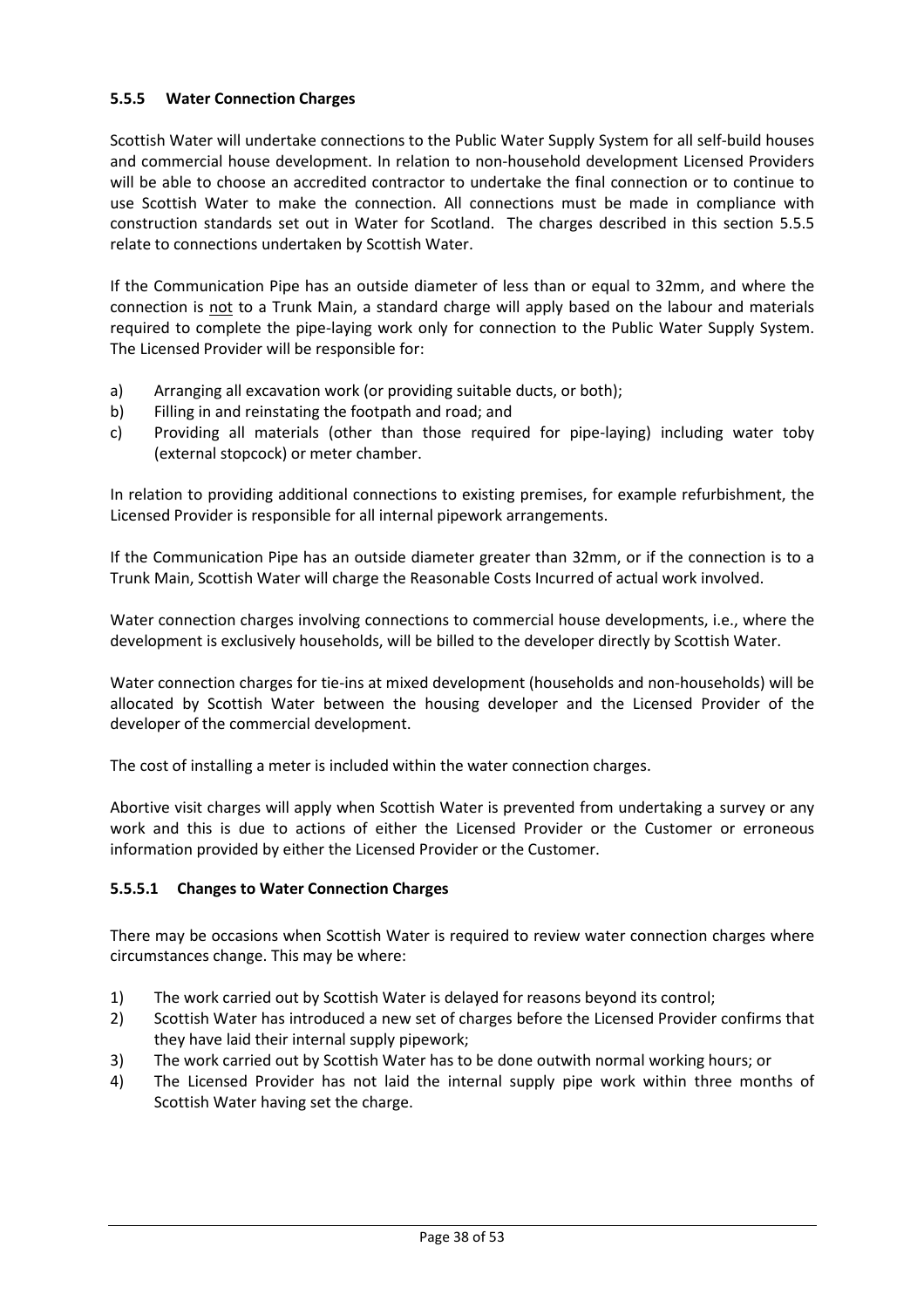### 5.5.6 Inspection Charges

Scottish Water has a regime to inspect connections. Inspection fees will apply to all temporary building water connections and permanent water connections. Where a temporary building water connection is to be converted into a permanent water connection an additional inspection is required to confirm it is suitable for re-use.

An inspection charge will apply where Scottish Water is required to approve a sewerage connection where the Licensed Provider has made the sewerage connection.

Inspection charges involving connections to commercial house developments, i.e. where the development is exclusively households, will be billed to the developer directly by Scottish Water.

Abortive visit charges will apply when Scottish Water is prevented from undertaking the inspection as a result of actions of either the Licensed Provider or the Customer or erroneous information provided by either the Licensed Provider or the Customer.

#### 5.5.7 Sewer CCTV Review Fee

Where a development includes the provision of new or enhanced sewers and developers provide a CCTV record to prove that there are no faults in the new infrastructure, a Sewer CCTV Review Fee will apply if Scottish Water identifies faults in the infrastructure the CCTV records. This fee will only apply if faults are detected.

#### 5.6 Provision of information

Scottish Water receives enquiries about the location of its services from a range of organisations and individuals and for a range of purposes. In some instances charges will apply, in other circumstances charges will not apply.

#### 5.6.1 When charges will not apply

Plans can be inspected given three hours' notice in advance. Three working days is required notice if several sets of plans need to be made available. There is no charge for inspecting plans at Scottish Water offices.

Scottish Water will not charge Licensed Providers who ask for copies of plans showing the location of Scottish Water assets within the curtilage of Supply Points registered to them or in relation to enquiries regarding prospective 29E departures.

Scottish Water will not charge Local authorities or statutory undertakers for the provision of plans.

There is no charge if the plans requested are to allow Scottish Water's pipelines and other assets to be located in an emergency to avoid damage during site investigation works, excavation or other activities or to minimise potential safety and operational issues.

#### 5.6.2 When charges will apply

Charges will apply when Licensed Providers request copy plans of asset locations on land that is not registered to them.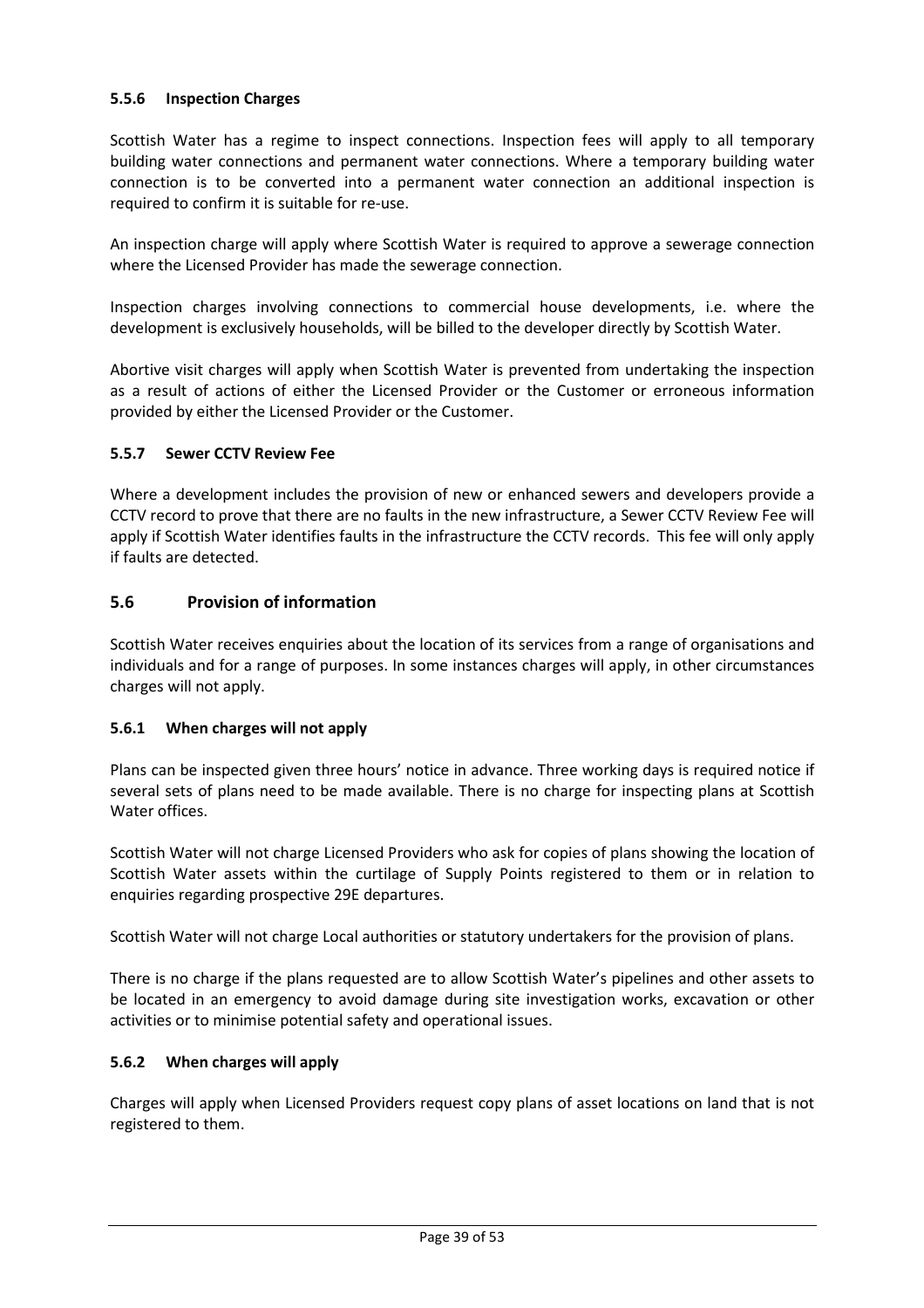Scottish Water will make a charge for any other administration or consultation for this type of service, such as site visits or advice while inspecting plans. Scottish Water will also make a charge (abortive visit charge) when we arrive on site to provide information and our services are not required or we cannot complete our work for reasons beyond our control.

In order to obtain copy plans regarding the location of Scottish Water services Licensed Providers are required to contact online service providers SIS or National One Call directly.

VAT will be added where applicable.

# 5.7 Fire hydrants

#### Installation of a Fire Hydrant at the request of a Licensed Provider

Section 22 of part 5 of the 1980 Act provides legislation for Scottish Water to install fire hydrants at the request and expense of a third party other than the Fire Brigade.

Where such a request is received from Licensed Providers, the following charges will apply:

- a) a survey charge to determine if the installation of a fire hydrant is appropriate, viable and, where viable, the likely cost of the installation; and
- b) the Reasonable Costs Incurred of the actual work involved.

#### 5.8 Sampling and Laboratory Services

When asked by a Licensed Provider to provide information, such as in relation to the quality of the drinking water provided by Scottish Water, and that information is beyond the obligations placed on Scottish Water to make information publicly available, Scottish Water shall produce a quotation to provide the services required.

#### 5.8.1 The scale of the Charge

Sampling and laboratory services are based on quotation.

#### 5.9 Temporary Trade Effluent Consents

Temporary Trade Effluent consents will be issued for short term discharges of effluent, typically from site remediation or construction activities, of no longer than six months. A consent will be issued for such discharges which will be valid for six months. After six months the consent will automatically terminate.

Where the proposed consented discharge volume and/or loads comprise a substantial proportion of the flow to a sewerage treatment works Scottish Water may issue a full consent and charge accordingly.

Scottish Water reserves the right to authorise and charge for short term discharges other than those from site remediation or construction activities, dependant on the proposed volume or nature of the discharge.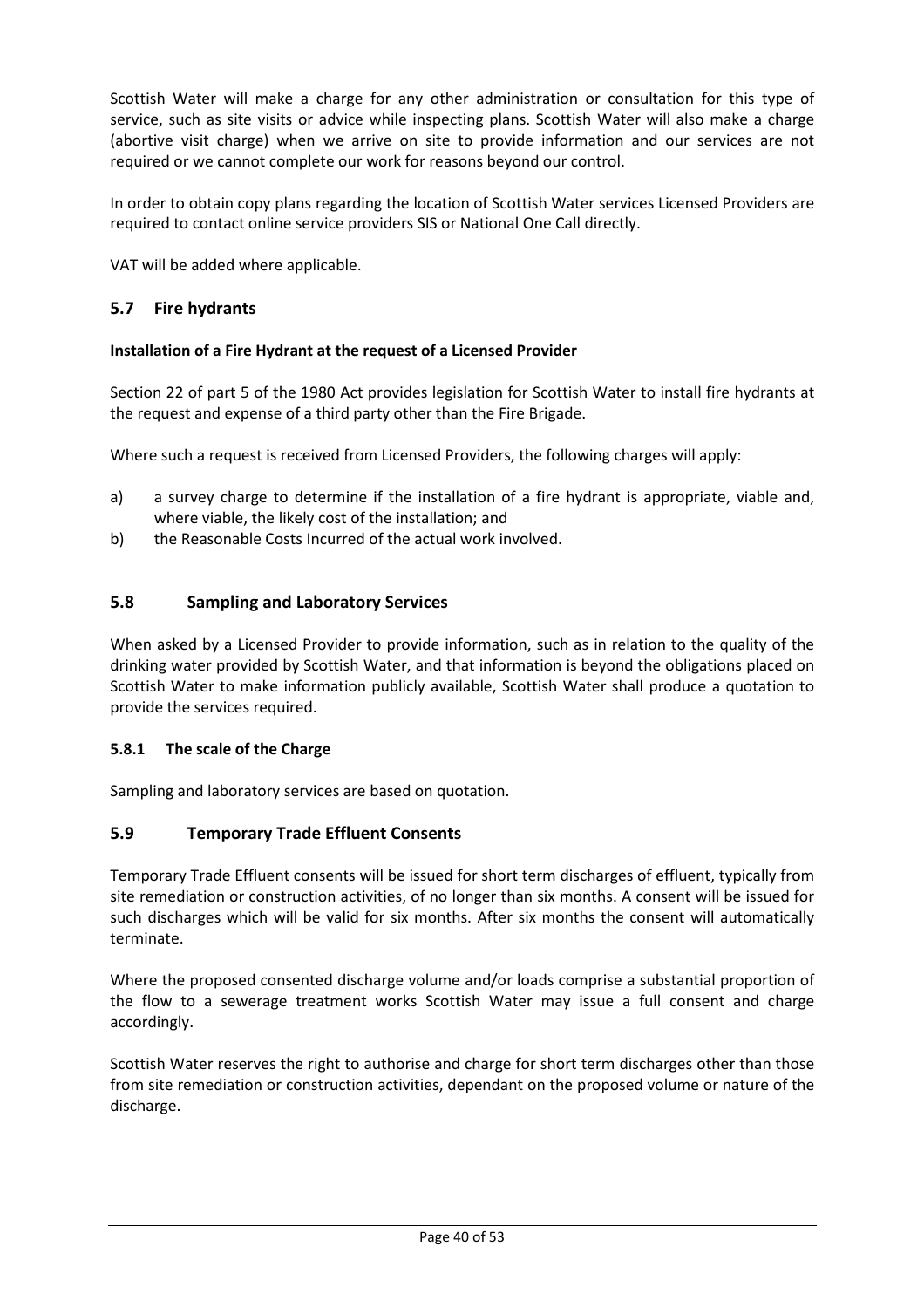# 5.10 Assisting a Licensed Provider's Accredited Entity

In accordance with the Operational Code Licensed Providers may request assistance from Scottish Water to facilitate activities using an Accredited Entity. Where such a request is made the Licensed Provider will be liable for the charges set out in Part 2 of the Charges Scheme.

# 5.11 Any other goods and services provided

Any other goods and services provided will be charged at the reasonable actual cost of providing the service.

As permitted by Section 25 of the Water Industry (Scotland) Act 2002, Scottish Water may engage in any activity which it considers is not inconsistent with its core functions. By virtue of Section 29 of the Water Industry (Scotland) Act 2002 Scottish Water may charge for any goods and services provided in exercise of such non-core functions. In line with section 29, charges for these activities will be subject to separate charging arrangements agreed directly between the parties.

#### 5.11.1 The Scale of the Charge

Other goods and services provided will be charged based on the Reasonable Costs Incurred.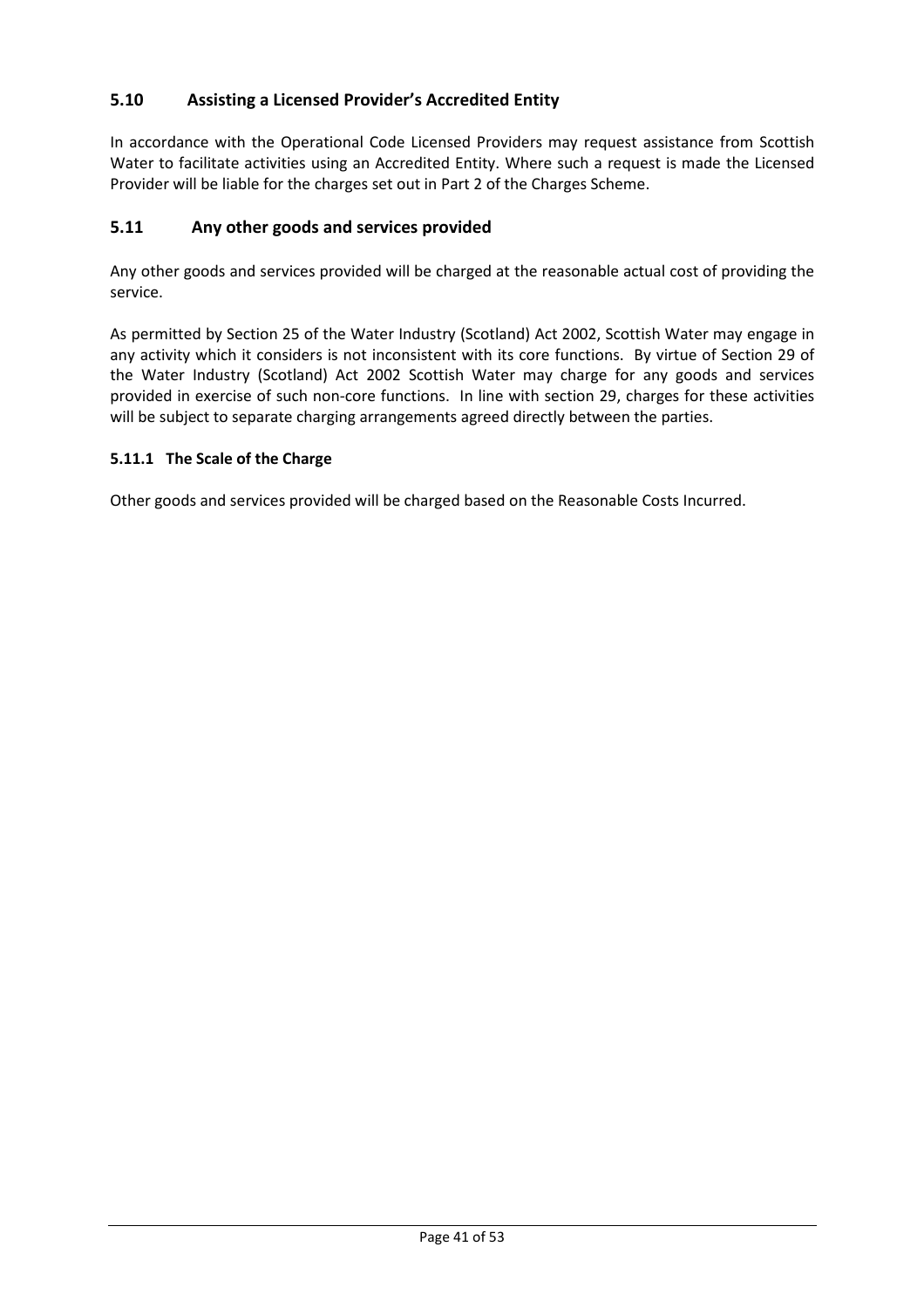# Appendix 1

# Definitions and Acronyms

| <b>Accredited Entity</b>         | Has the meaning set out in the Operational Code.                       |  |  |  |
|----------------------------------|------------------------------------------------------------------------|--|--|--|
|                                  | This is the volume of water (or sewerage) that is included within the  |  |  |  |
| <b>Allocated Tranche</b>         | meter based annual charges. Effectively a volumetric rate of Op is     |  |  |  |
|                                  | applied to the volume in the Allocated Tranche.                        |  |  |  |
| <b>Apportionment Note</b>        | Has the meaning set out in Section 1 of Schedule 5 of the Local        |  |  |  |
|                                  | Government Finance Act 1992.                                           |  |  |  |
|                                  | Meter Size used to calculate wholesale charges at Supply Points which  |  |  |  |
| <b>Assessed Meter Size</b>       | remain un-metered following Scottish Water's meter installation        |  |  |  |
|                                  | programme.                                                             |  |  |  |
|                                  | Consumption used to calculate wholesale charges at Supply Points which |  |  |  |
| <b>Assessed Volume</b>           | remain un-metered following Scottish Water's meter installation        |  |  |  |
|                                  | programme.                                                             |  |  |  |
| Assessor                         | The body responsible for assigning Rateable Values to non-household    |  |  |  |
|                                  | premises.                                                              |  |  |  |
|                                  | Meter Size, assigned as 20mm used to calculated wholesale charges at   |  |  |  |
| <b>Assigned Meter Size</b>       | Supply Points, which remain un-metered following Scottish Water's      |  |  |  |
|                                  | meter installation programme but which have been subject to re-        |  |  |  |
|                                  | assessment.                                                            |  |  |  |
|                                  | Consumption used to calculate wholesale charges at Supply Points which |  |  |  |
| Assigned Volume                  | remain un-metered following Scottish Water's meter installation        |  |  |  |
|                                  | programme but which have been subject to re-assessment.                |  |  |  |
| <b>Business Day</b>              | Any day other than a Saturday, a Sunday or a bank holiday in Scotland  |  |  |  |
|                                  | under the Banking and Financial Dealings Act 1971.                     |  |  |  |
|                                  | This is the volume to which the Capacity Volume Charge applies. The    |  |  |  |
| <b>Capacity Volume</b>           | Capacity Volume is the Capacity Volume Threshold less the Allocated    |  |  |  |
|                                  | Tranche.                                                               |  |  |  |
| <b>Capacity Volume Charge</b>    | This is a charge that is applied to the Capacity Volume.               |  |  |  |
| <b>Capacity Volume Threshold</b> | This is the volume, unique for each meter size, at which the Capacity  |  |  |  |
|                                  | Volume Charge ceases to apply.                                         |  |  |  |
| Chargeable Volume                | The volume of water and/or sewerage used in the calculation of water   |  |  |  |
|                                  | and/or Sewerage Charge.                                                |  |  |  |
|                                  | Scottish Water's Charges Scheme as from time to time made by Scottish  |  |  |  |
| Charges Scheme                   | Water, and approved by The Commission, under Section 29A of the 2002   |  |  |  |
|                                  | Act.                                                                   |  |  |  |
| <b>CMA</b>                       | Has the meaning set out in the Market Code.                            |  |  |  |
| Commission                       | The Water Industry Commission for Scotland                             |  |  |  |
| <b>Communication Pipe</b>        | The pipe/connection from the boundary of the Supply Points to the      |  |  |  |
|                                  | public system.                                                         |  |  |  |
| <b>Contribution Offer</b>        | Means the amount offered by Scottish Water to the Licensed Provider as |  |  |  |
|                                  | a contribution towards the costs associated with works at the relevant |  |  |  |
|                                  | Supply Point;                                                          |  |  |  |
| <b>Council Tax</b>               | Has the meaning set out in Section 70 (1) of the Local Government      |  |  |  |
|                                  | Finance Act 1992.                                                      |  |  |  |
| Cumulo Rateable Value            | Has the meaning specified in Appendix 3.                               |  |  |  |
| Croft                            | Has the meaning set out in the Crofters (Scotland) Act 1993.           |  |  |  |
|                                  | A Customer of a Licensed Provider, who is supplied with Water Services |  |  |  |
| Customer                         | and/or Sewerage Services by that Licensed Provider.                    |  |  |  |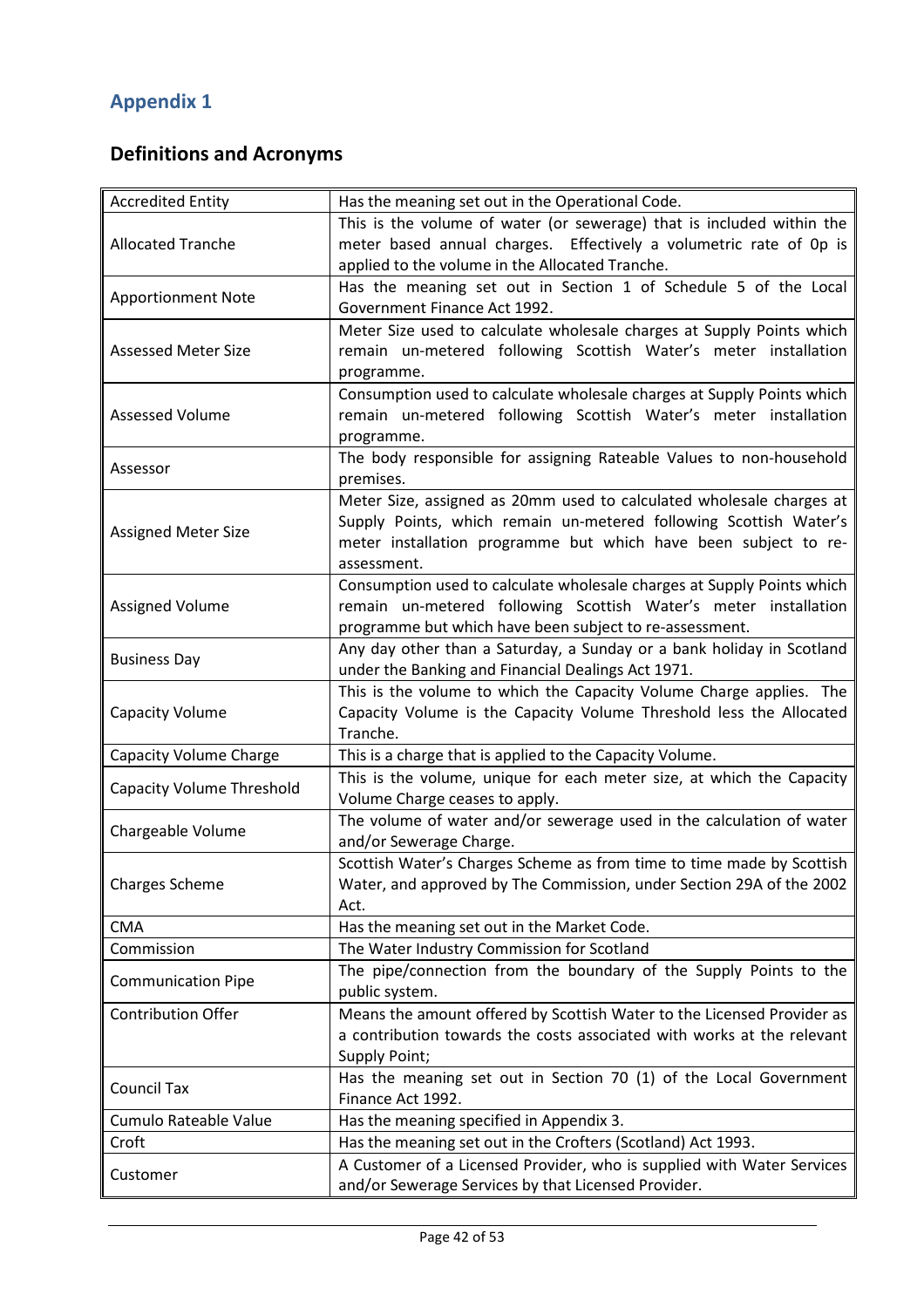| Discharge Point                   | Has the meaning defined in the Market Code.                                                                                                                                                                                                                                                                                |  |  |  |  |
|-----------------------------------|----------------------------------------------------------------------------------------------------------------------------------------------------------------------------------------------------------------------------------------------------------------------------------------------------------------------------|--|--|--|--|
| <b>Eligible Premises</b>          | Eligible Premises under section 27 of the 2005 Act.                                                                                                                                                                                                                                                                        |  |  |  |  |
| <b>Fiscal Year</b>                | Scottish Water's accounting period running from 1 <sup>st</sup> April to 31 <sup>st</sup> March.                                                                                                                                                                                                                           |  |  |  |  |
| <b>Foul Sewerage Charges</b>      | Relates to charges for Foul Sewerage Services.                                                                                                                                                                                                                                                                             |  |  |  |  |
| <b>Foul Sewerage Services</b>     | The disposal of sewage which is not property drainage, roads drainage or<br>trade effluent.                                                                                                                                                                                                                                |  |  |  |  |
|                                   |                                                                                                                                                                                                                                                                                                                            |  |  |  |  |
| Large User Volume<br>Agreement    | A written agreement between the Licensed Provider and its Customer<br>which sets out the volumetric charge specified in Part 2 of the Charges<br>Scheme, for the supply of water to the Supply Points of that Customer.                                                                                                    |  |  |  |  |
| <b>Licensed Provider</b>          | Any person licensed to provide Water Services and/or Sewerage Services<br>under the 2005 Act.                                                                                                                                                                                                                              |  |  |  |  |
| <b>Licensed Provider Portal</b>   | Accessed through the Scottish Water website this is the gateway to<br>Scottish Water's wholesale services. You can use this site to request<br>services and access useful information on our policies, practices and<br>activities.                                                                                        |  |  |  |  |
| <b>LIVE Rateable Value</b>        | The monetary valuation in £ of a Supply Point determined by the LRCS<br>used by Scottish Water for the purposes of determining certain<br>wholesale charges from 1 April 2018. This value is the most recent<br>valuation assigned by the LRCA and is recorded at the CMA in the data<br>field called Live Rateable Value. |  |  |  |  |
| Market Code                       | The code designated as such by or under the Water Services (Codes and<br>Services) Directions 2007 (or any other direction which amends, replaces<br>or supplements, or is made in respect of substantially the same subject<br>matter as that direction.                                                                  |  |  |  |  |
| Nominal Rateable Value            | The monetary valuation in £ of a Supply Point that is applied by Scottish<br>Water when a valid Live Rateable Value of £0 has been assigned, as set<br>out under Market Code Subsidiary Document CSD101.                                                                                                                   |  |  |  |  |
| Non-Potable Water                 | Water not treated to Drinking Water standards supplied to non-<br>household Supply Points through Scottish Water's raw water<br>infrastructure and intended for use for purposes other than cooking,<br>drinking, food preparation and washing, domestic purposes and food<br>production.                                  |  |  |  |  |
| Occupancy                         | The act, condition or fact of occupying something or being occupied -<br>refer to description in Market Code;                                                                                                                                                                                                              |  |  |  |  |
| <b>Physical Meter Size</b>        | The actual size of a water meter used in the measurement of the volume<br>of water supplied to a Supply Points.                                                                                                                                                                                                            |  |  |  |  |
| Potable Water                     | Water supplied through Scottish Water's potable network intended for<br>use for all purposes including cooking, drinking, food preparation and<br>washing and other domestic purposes and to premises for food<br>production.                                                                                              |  |  |  |  |
| <b>Property Drainage Services</b> | Property Drainage is the term that is used for the service of dealing with<br>rainwater that drains to the Public Sewerage System from the property.                                                                                                                                                                       |  |  |  |  |
| <b>Property Drainage Charges</b>  | Has the meaning specified in Section 4.1.5.                                                                                                                                                                                                                                                                                |  |  |  |  |
| <b>Property Modification</b>      | Any change of circumstances that the Assessor considers will have a<br>material change on the rental value of the property that results in the<br>Rateable Value being revised between periodic re-assessments.                                                                                                            |  |  |  |  |
| Public Water Supply System        | This term is defined in the 2005 Act.                                                                                                                                                                                                                                                                                      |  |  |  |  |
| Public Sewerage System            | This term is defined in section 29 of the 2005 Act.                                                                                                                                                                                                                                                                        |  |  |  |  |
| Rateable Value                    | The monetary valuation in £ of a Supply Points determined by the<br>Assessor used by Scottish Water for the purposes of determining certain<br>wholesale charges.                                                                                                                                                          |  |  |  |  |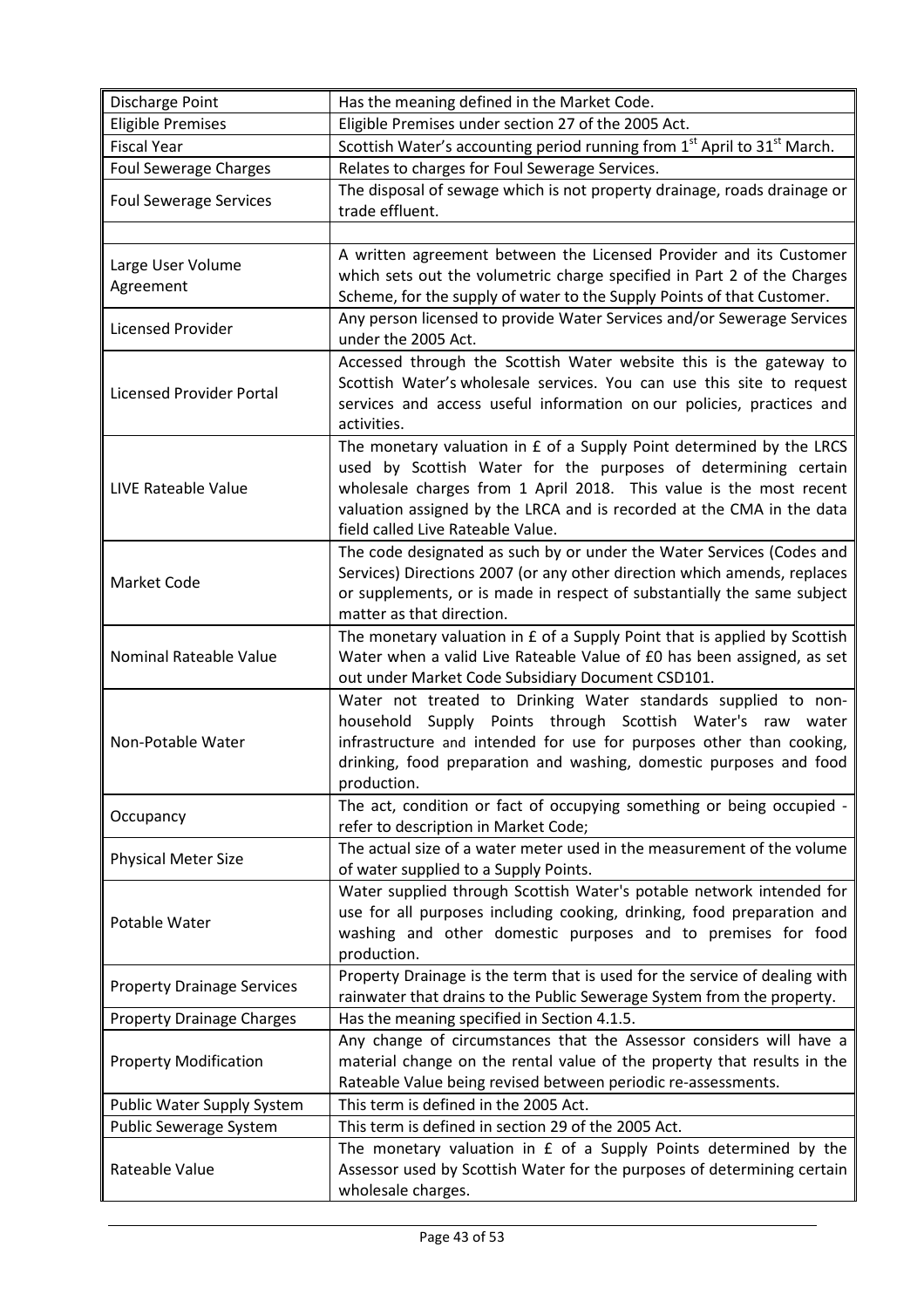| Reasonable Costs Incurred      | Relates to the actual costs of the resources to be deployed including<br>attributable overheads. Charges calculated using this approach will use<br>one hour as the average travel time in addition to the on-site time.                                                                                                                                                                                                                                                           |  |  |  |  |
|--------------------------------|------------------------------------------------------------------------------------------------------------------------------------------------------------------------------------------------------------------------------------------------------------------------------------------------------------------------------------------------------------------------------------------------------------------------------------------------------------------------------------|--|--|--|--|
| Re-assessed Volume             | Consumption used by Scottish Water to determine the assigned volume<br>for Supply Points which Scottish Water cannot meter and that are now<br>subject to re-assessment.                                                                                                                                                                                                                                                                                                           |  |  |  |  |
| Roads Drainage Services        | Roads Drainage is the term that is used for the service of dealing with<br>rainwater that drains to the Public Sewerage System from public roads<br>and footpaths.                                                                                                                                                                                                                                                                                                                 |  |  |  |  |
| Roads Drainage Charges         | Has the meaning specified in Section 4.1.6.                                                                                                                                                                                                                                                                                                                                                                                                                                        |  |  |  |  |
| SAA                            | Scottish Assessors Association - the Association of the 14 Scottish<br>Assessors.                                                                                                                                                                                                                                                                                                                                                                                                  |  |  |  |  |
| Scottish Water                 | A body corporate established under section 20 of the 2002 Act.                                                                                                                                                                                                                                                                                                                                                                                                                     |  |  |  |  |
| Sewerage Charge                | Has the meaning specified in Section 4.1.                                                                                                                                                                                                                                                                                                                                                                                                                                          |  |  |  |  |
|                                |                                                                                                                                                                                                                                                                                                                                                                                                                                                                                    |  |  |  |  |
| Sewerage Services              | Making arrangements for, or in relation to the provision of sewerage to,<br>or the disposal of sewage (including foul sewerage, property drainage,<br>roads drainage and trade effluent services) from, the Supply Points of<br>another person through the Public Sewerage System.                                                                                                                                                                                                 |  |  |  |  |
| <b>Standard Hours</b>          | 8am to 6pm on Business Days.                                                                                                                                                                                                                                                                                                                                                                                                                                                       |  |  |  |  |
|                                | Has the meaning defined in the Market Code. Water and Sewerage                                                                                                                                                                                                                                                                                                                                                                                                                     |  |  |  |  |
| <b>Supply Point</b>            | Supply Points are defined analogously.                                                                                                                                                                                                                                                                                                                                                                                                                                             |  |  |  |  |
|                                | The size of a water meter used to determine the fixed water and/or                                                                                                                                                                                                                                                                                                                                                                                                                 |  |  |  |  |
| <b>Tariff Meter Size</b>       | Sewerage Charge to Licensed Providers for water and/or Sewerage                                                                                                                                                                                                                                                                                                                                                                                                                    |  |  |  |  |
|                                | Services supplied to a Supply Points through a water meter.                                                                                                                                                                                                                                                                                                                                                                                                                        |  |  |  |  |
| The 1980 Act                   | Refers to the Water (Scotland) Act 1980.                                                                                                                                                                                                                                                                                                                                                                                                                                           |  |  |  |  |
| The 2002 Act                   | Refers to the Water Industry (Scotland) Act 2002.                                                                                                                                                                                                                                                                                                                                                                                                                                  |  |  |  |  |
| The 2005 Act                   | Refers to the Water Services etc. (Scotland) Act 2005.                                                                                                                                                                                                                                                                                                                                                                                                                             |  |  |  |  |
| The Commission                 | The Water Industry Commission for Scotland established under Section 1<br>of the 2002 Act.                                                                                                                                                                                                                                                                                                                                                                                         |  |  |  |  |
| <b>Trade Effluent</b>          | Means any liquid, either with or without particles of matter in<br>suspension therein, which is wholly or in part produced in the course of<br>any trade or industry carried on at trade Supply Points, including trade<br>waste waters or water heated in the course of any trade or industry and,<br>in relation to any trade Supply Points, means such liquid as aforesaid<br>which is so produced in the course of any trade or industry carried on at<br>those Supply Points. |  |  |  |  |
| <b>Trade Effluent Charge</b>   | Is defined within Section 4.2.                                                                                                                                                                                                                                                                                                                                                                                                                                                     |  |  |  |  |
| <b>Trade Effluent Services</b> | The meaning of "Trade Effluent Services" is set out in section 20(15) of<br>the 2005 Act.                                                                                                                                                                                                                                                                                                                                                                                          |  |  |  |  |
| <b>Trunk Main</b>              | A public water supply pipe connected to a water treatment works or<br>water service reservoir.                                                                                                                                                                                                                                                                                                                                                                                     |  |  |  |  |
|                                |                                                                                                                                                                                                                                                                                                                                                                                                                                                                                    |  |  |  |  |
| Vacancy                        | Empty space, an unfilled or unoccupied space; the state of being empty<br>or unoccupied - refer to description in Market Code.                                                                                                                                                                                                                                                                                                                                                     |  |  |  |  |
| Vacant                         | Containing no objects; empty, untenanted, not occupied or in use; free<br>from business occupation - refer to description in Market Code.                                                                                                                                                                                                                                                                                                                                          |  |  |  |  |
| <b>Water Charges</b>           | Has the meaning specified in Section 3.1.                                                                                                                                                                                                                                                                                                                                                                                                                                          |  |  |  |  |
| <b>Water Services</b>          | Making arrangements for or in relation to the supply of water to the<br>Supply Points of another person through the Public Water Supply<br>System.<br>An agreement between Scottish Water and a Licensed Provider, setting                                                                                                                                                                                                                                                         |  |  |  |  |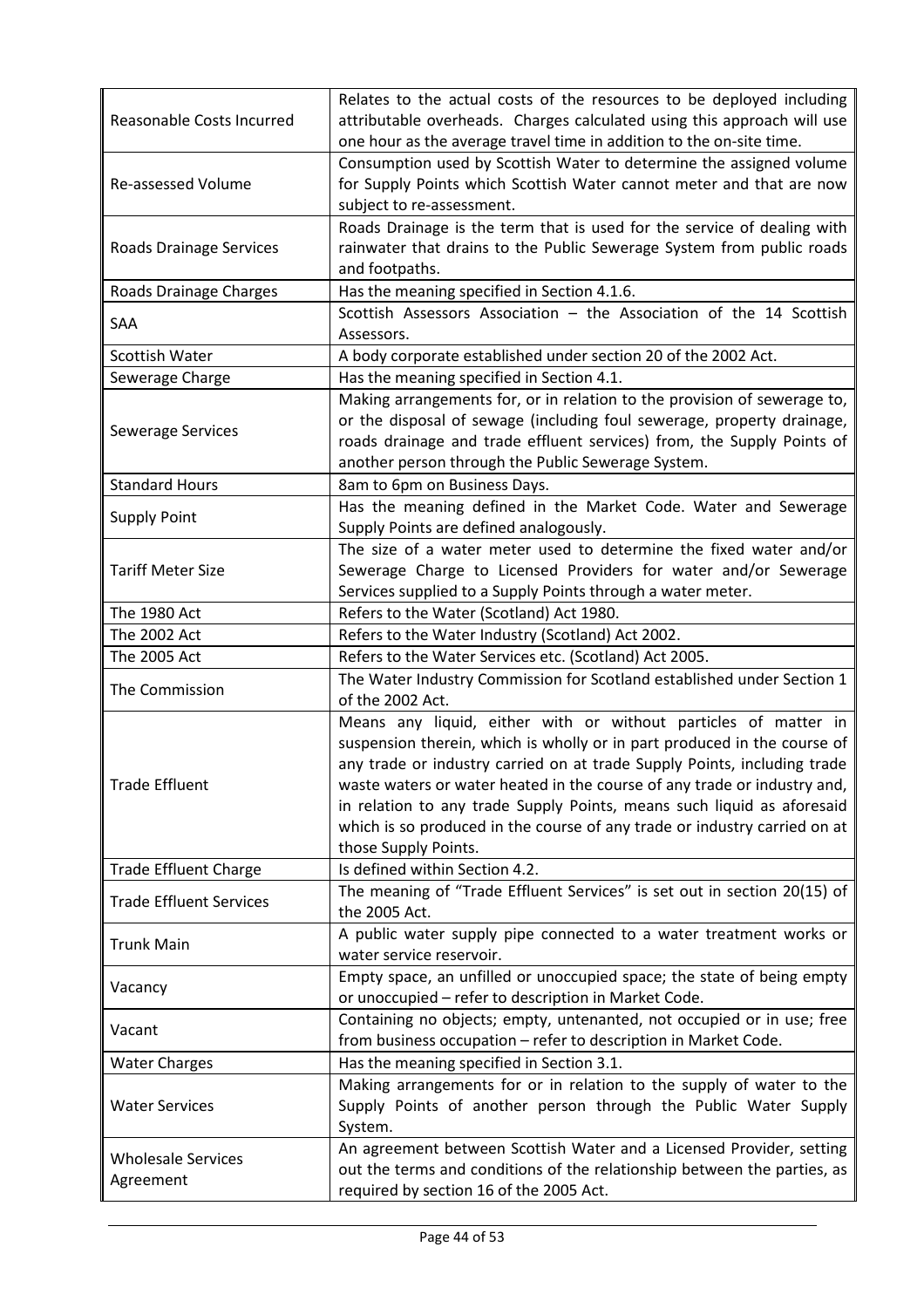#### Appendix 2

# Departures from Part 2 of Scottish Water's Charges Scheme

# 1. Schedule 3

# 1.1 Charge calculation

Schedule 3 covers those agreements, known under the 2005 Act as relevant agreements, which were in existence at the commencement of Schedule  $3^{23}$  and through which Scottish Water charged a person in respect of an eligible premises (a relevant customer) outside of the Charges Scheme for services provided in exercise of its core functions.

The Commission must assess the charges payable by the relevant customer under the agreement (the relevant charges) during any period to which a charge scheme applies. The relevant charges are therefore the maximum retail charge a Licensed Provider may demand and recover from the relevant customer under the agreement.

Where a Licensed Provider makes arrangements for the provision of any services to which relevant charges apply and is accordingly entitled to demand and recover charges from a relevant customer for that provision, the Commission must determine an amount less than the relevant charges, as assessed (referred to as the relevant amount). The relevant amount is therefore the maximum wholesale charge Scottish Water may demand and recover from a licence provider for the services to be provided under the agreement.

The Commission has provided a notice to each relevant customer setting out details of the relevant charges (the maximum retail charge) and relevant amount (the maximum wholesale charge) payable under its agreement. Copies of these notices have been provided to Scottish Water and each Licensed Provider. The Commission has also published on its website details of the relevant amounts only for each relevant customer.

#### 1.2 Agreement termination

For Supply Points where the relevant agreement ends during the period in which Part 2 of the Charges Scheme is in force, the charges determined by the Commission under Schedule 3 of the 2005 Act in relation to the relevant agreement will continue to apply through to the end of the Fiscal Year. For Supply Points where the relevant agreement ends on the last day of the Fiscal Year (31 March), the charges payable under the relevant agreement do not continue, i.e. they do not extend into the next Fiscal year, and phased or full charges apply as described in this section.

Prior to the end of the Fiscal Year in which the relevant agreement ends, the customer, the relevant Licensed Provider and Scottish Water may agree a profiled discount relative to the published Part 2 Charges schemes for a period up to 5 years after the Fiscal Year in which the relevant Agreement ends. For avoidance of doubt if a profile of discounts is agreed this will be fixed for the relevant period, and is not revisited each year.

<sup>&</sup>lt;sup>23</sup> Schedule 3 commenced on 1 July 2005. From this date Scottish Water has been unable to create any new relevant agreements and none of the existing relevant agreements may be extended or renewed in any way. Accordingly, all customers with relevant agreements will, on the expiry of those agreements, revert to paying charges in accordance with Part 2 of the Charges Scheme published by the Commission.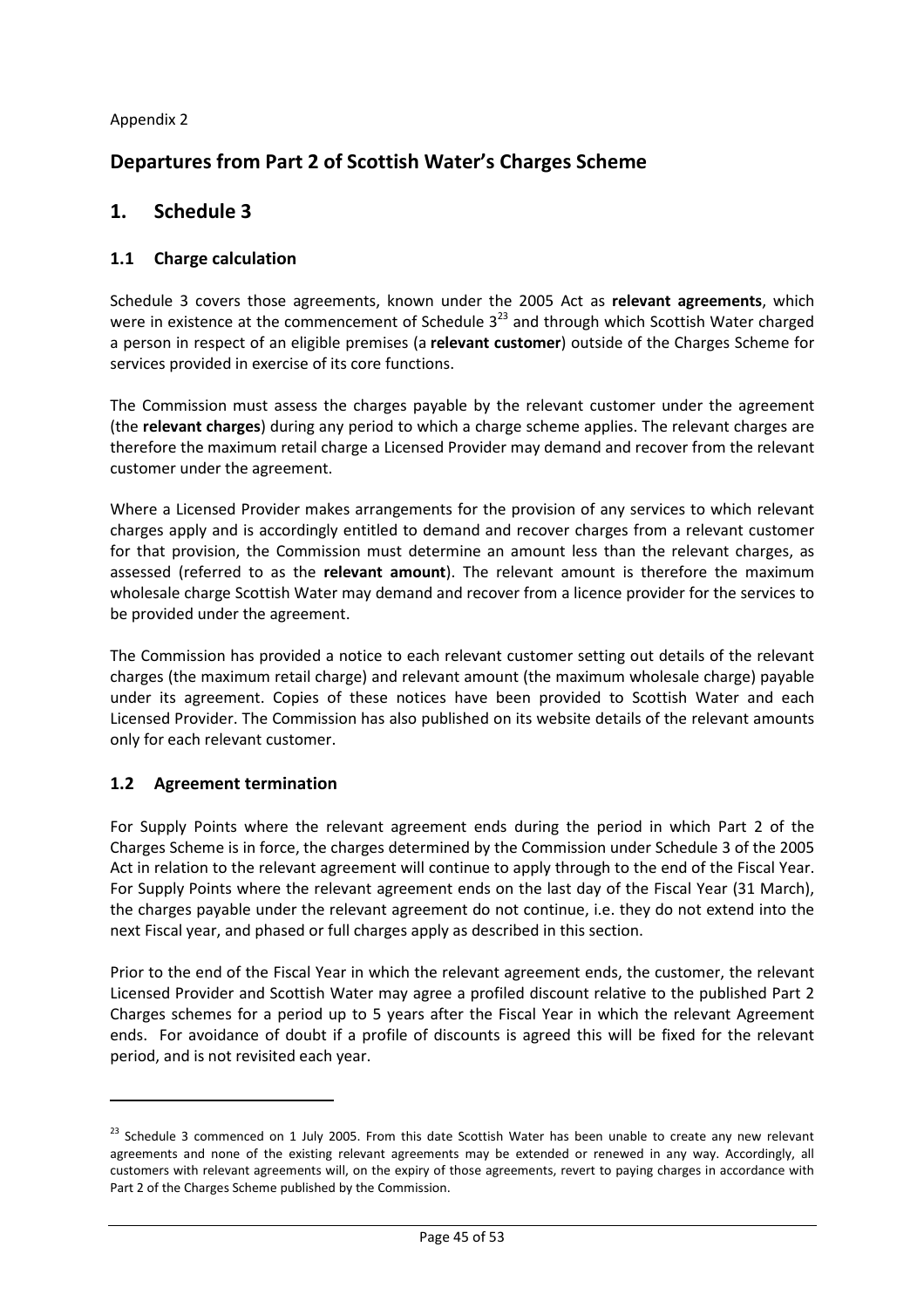In the absence of agreement between the customer, the relevant Licensed Provider and Scottish Water annual discounts will be applied to the published Part 2 Charges Schemes for five years after the Fiscal Year in which the relevant agreement ends.

Excluding the impact of changes in underlying variables (volume and prices), the annual charges payable will change in the same proportion each year. In the fifth year after the end of the Fiscal Year in which the relevant agreement ends there is no discount. For avoidance of doubt the profile of discounts will be fixed for the relevant period, and is not revisited each year.

The table below presents the calculation of the discount profile for premises where the relevant agreement charge in the last year of the agreement (year 0) is £500 and where the corresponding charge under Scottish Water's standard published charges would have been £1,000. In this example the year 0 discount of 50% is phased out by five 15% increases. This calculation is undertaken once and is not done annually to reflect changes in underlying variables.

| Year                                                  | Year 0 | Year 1 | Year 2 | Year 3 | Year 4 | Year 5 |
|-------------------------------------------------------|--------|--------|--------|--------|--------|--------|
| Published wholesale charge                            | £1,000 | £1,000 | £1,000 | £1,000 | £1,000 | £1,000 |
| Applied wholesale Charge                              | £500   | £574   | £660   | £758   | £871   | £1,000 |
| Published Charge Discount                             | 50%    | 43%    | 34%    | 24%    | 13%    | 0%     |
| Notional growth rate                                  | n/a    | 15%    | 15%    | 15%    | 15%    | 15%    |
| Year 0 is the Fiscal Year in which the agreement ends |        |        |        |        |        |        |

# 2. Section 29E

# 2.1 Charge calculation

Provisions with respect to applications for departure from Part 2 of the Charges Scheme in accordance with Section 29E of the 2002 Act are provided within Clause 7 of each Licensed Provider's Wholesale Services Agreement.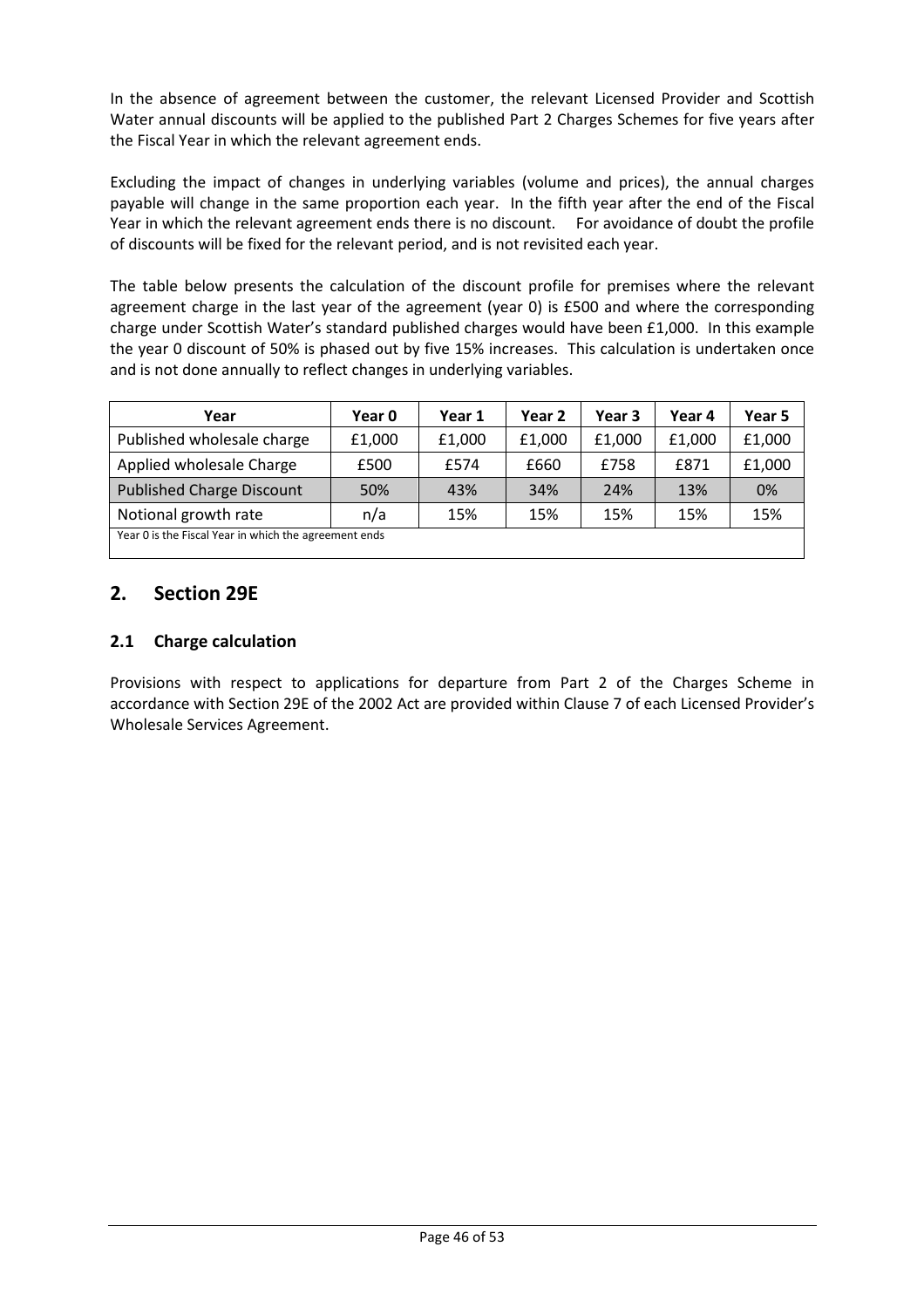# Appendix 3

# 1. Rateable Value

### 1.1 Rateable Value recorded on CMA central systems

For each Supply Point the record at the CMA contains the following Rateable Value data items (fields):

- the Rateable Value which:
	- o was used to calculate Rateable Value-related charges prior to 1 April 2018, and
- the LIVE Rateable Value which from 1 April 2018 is:
	- o is used to calculate Rateable Value-related charges for all Supply Points

#### 1.2 Live Rateable Values

As described in 1.1 above, the Live Rateble Value recorded at the CMA is the basis of calculating Rateable Value-related charges for all Supply Points.

For each Supply Point the Live Rateable Value recorded at the CMA will be the Rateable Value most recently assigned to the premises by the Assessor.

Where a valid Live Rateable Value of £0 has been assigned, Scottish Water will apply a nominal Live Rateable Value of £0.10.

Where the Live Rateable Value is not yet available (e.g. a new development that has not yet been rated by the Assessor), Scottish Water will apply a "Default" Rateable Value based on the type of property and at Scottish Water's discretion from the following:

- £999.90
- £9,999.90
- £19,999.90
- £99,999.90
- £199,999.90
- £299,999.90
- £599,999.90
- £999,999.90

The Valuation Notice Issue Date shown at the SAA will be recorded at the CMA and used as the effective date for the calculation of Rateable Value-related charges.

Where a revision to a valuation relates to the correction of a manifest error, all charges calculated using the original (wrong) valuation will be recalculated using the corrected valuation.

Where it is identified that the Rateable Value recorded at the CMA is incorrect (either a zero or a default 'provisional' value that has not been corrected), the Rateable Value recorded at the CMA will be updated to reflect the Rateable Value most recently assigned to the premises by the Assessor. Where errors have been rectified, the effective date of the Rateable Value published by the SAA shall be the effective date used at the CMA.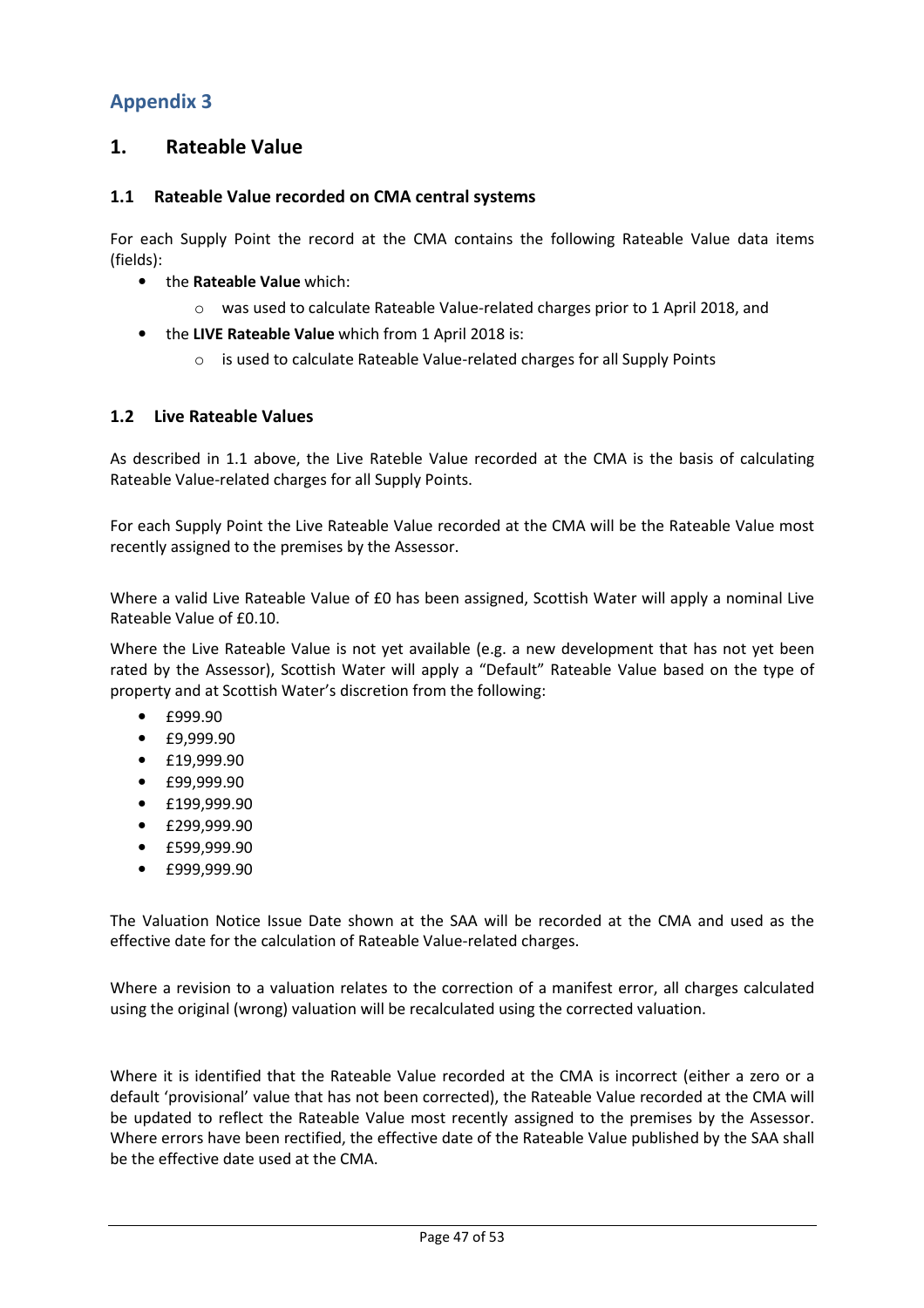# 1.4 Cumulo Rateable Value

Where the Rateable Value has been assigned to a Supply Point other than by the Assessor (commonly referred to as Cumulo Rateable Value and generally relating to facilities operated by utilities), the assigned value will be used as the basis for charging Rateable Value based charges, unless modified in agreement with Scottish Water. Where there is a Cumulo Rateable Value pertaining to a specific utility organisation, this should not be allocated to one Supply Point but should be allocated to all the relevant Supply Points to which it relates. Where this cannot be done, then an alternative means of identifying the Supply Points relevant to a Cumulo Valuation is required. Premises holding Supply Points built after March 2017 will use the Rateable Value allocated from that date.

# 1.5 Communal Areas

Communal areas may be assigned a Rateable Value that will be used as the basis for charging Rateable Value based charges. Where no Rateable Value has been assigned to the communal areas the amenity associated with the communal areas will be considered to have been included within the Rateable Value of the individual units within the complex.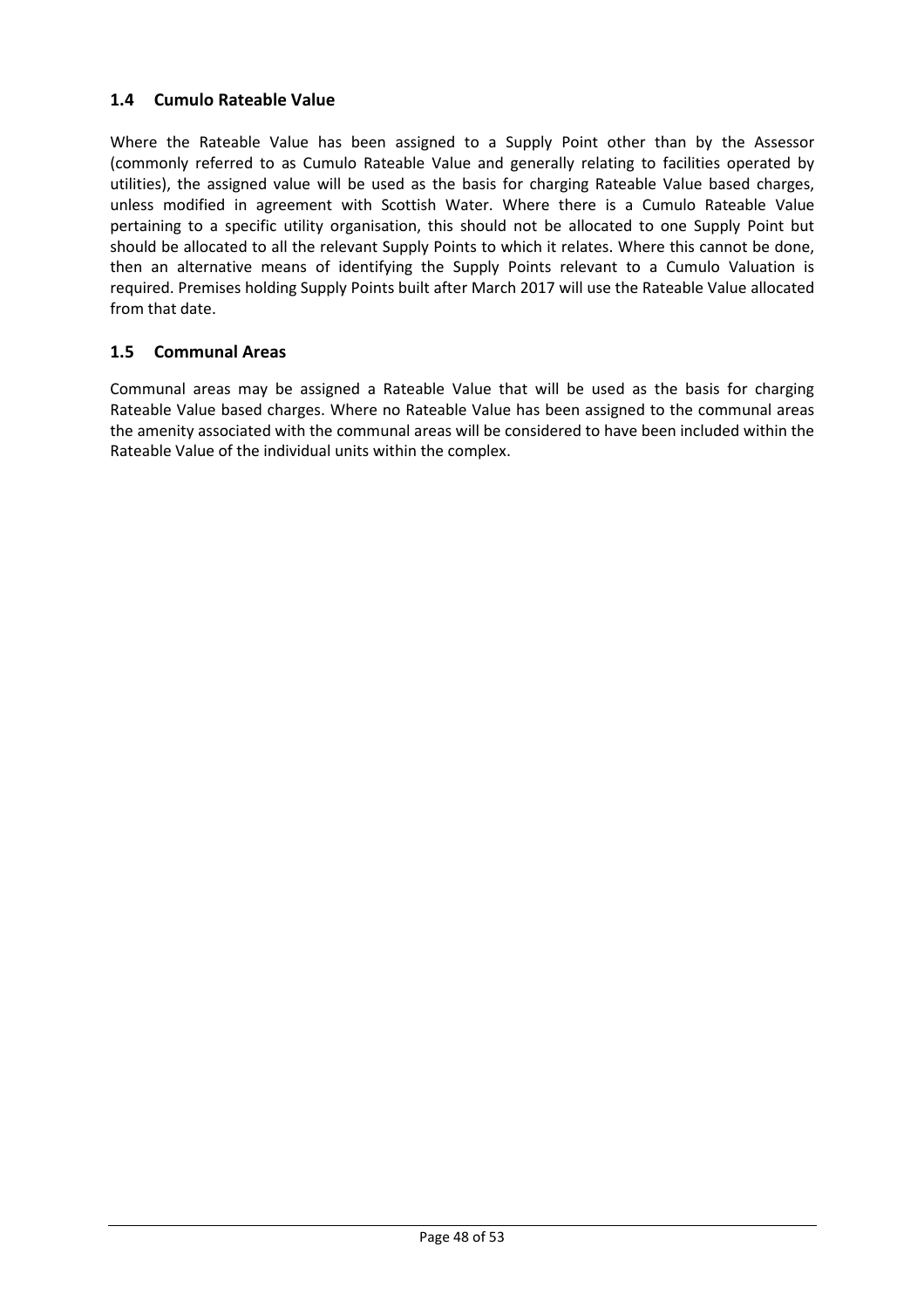# Appendix 4

# Water Resale

#### What does water re-sale mean?

If you don't receive a bill for your water and waste water services in your home direct from Scottish Water or through your Council Tax bill this may be because your landlord, factor or mobile-home site owner (known as a water re-seller) receives the overall bill and they may then charge you for these services.

If your landlord or factor receives the bill for water services direct they may then charge you for your share of these services. This is known as water re-sale and there are rules that the re-seller (who could be your landlord or factor) has to comply with. The rules are designed to ensure that you are treated fairly by limiting the amount that you can be charged.

Similar situations can arise at business premises where the business does not receive a bill from a Licensed Retailer for its water and waste water services, or only receives a bill for property and roads drainage. Water resale provides the same protections to businesses as it does to householders by placing the same requirements on the re-seller.

Throughout this note the terms affected occupier and affected premises are used to describe the customer of the water re-seller. The terms are fully defined at the end of this Water Resale note.

#### What does water re-sale mean if you are a water re-seller?

The introduction of retail competition in the water industry in Scotland for businesses means that all non-household properties now receive a bill direct from their chosen Licensed Retailer.

As a water re-seller you may wish to pass these charges onto your individual affected occupiers including occupiers of adjacent premises that may be supplied through your metered water supply. If you do re-sale rules will apply. These rules are there to provide you with information and guidance on charging for water and waste water services.

#### When do re-sale rules apply?

The rules apply to households when a water re-seller bills you direct at your main residence for the water and waste water services that you receive, rather than you being billed from Scottish Water or through your Council Tax bill.

For businesses, these rules apply when a water re-seller bills you for the water and waste water services that you receive, rather than you being billed from a Licensed Retailer.

#### Are there circumstances when the rules don't apply?

No, water resale applies in all situations where a re-seller sells water and wastewater services to another affected occupier, either a householder or business.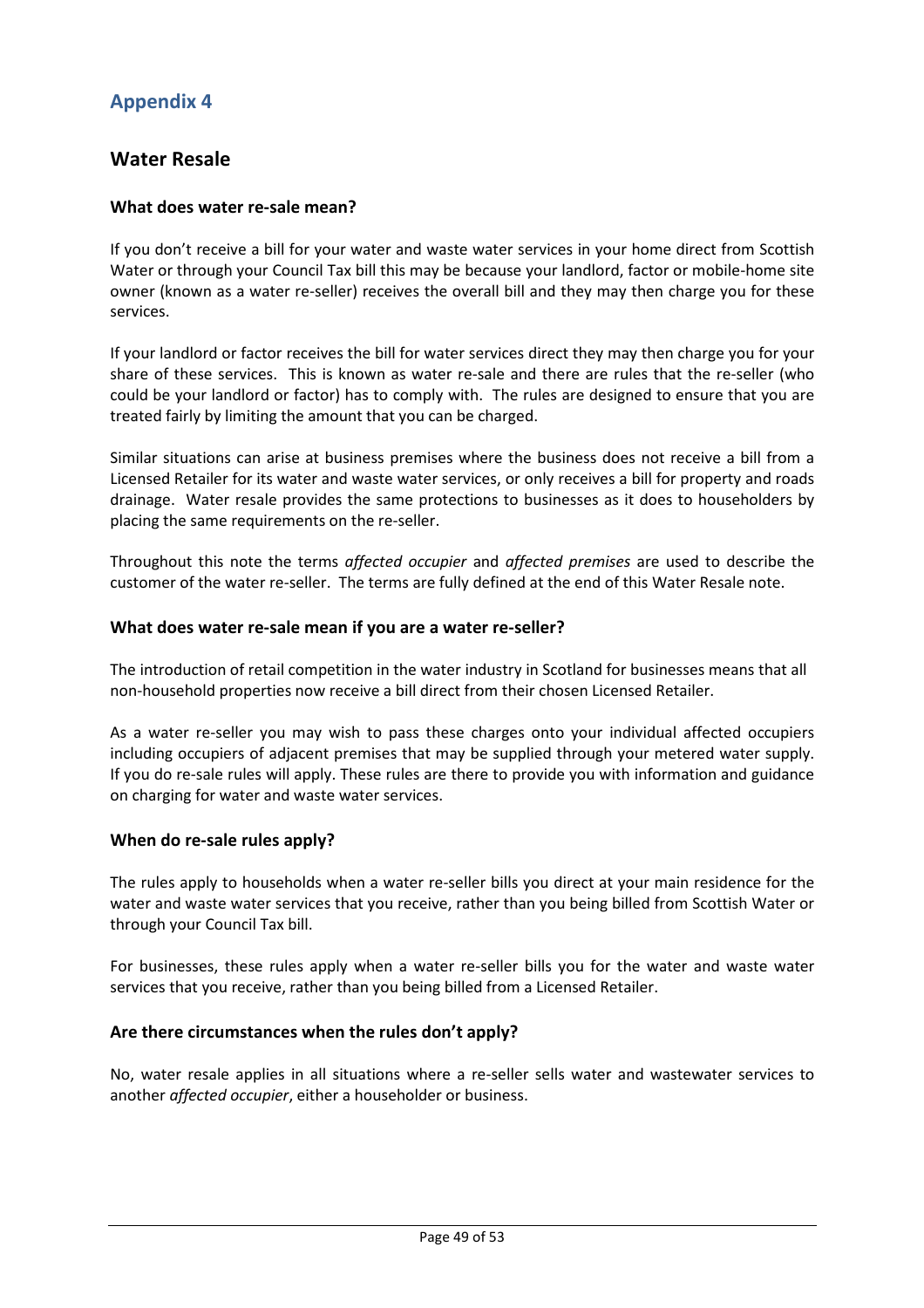#### What are the water re-sale rules?

 $\overline{a}$ 

If you are a water re-seller you can recover no more than the value of the water and waste water invoices you receive from your Licensed Retailer plus administration charges<sup>24</sup> which are also capped.

To invoice for water services a re-seller must:

- decide on a method of allocating the invoices across all supplied properties (households and non- households) including, where appropriate, identification of how services used by the reseller are dealt with;
- advise each affected occupier of the chosen method and provide examples of how the calculations will be undertaken, including scenarios dealing with changes in circumstances such as changes in occupancy or vacant properties; and
- advise each affected occupier of the administration charges that will apply.

In relation to resale arrangements to households on a shared supply, the administration charges are:

- For affected premises that do not have a private meter not more than £6.30 per year.
- For affected premises that do have a private meter not more than £12.40 per year.

Where a business resells water to another business, the basis of the resale administration charge may be agreed between the parties to ensure that the purchaser contributes an appropriate share of the reasonable costs incurred by the reseller.

The resale administration charge should reflect the annual costs associated with the arrangements, such as installing and maintaining a private water meter and the recurring costs that relate to the frequency of charging agreed between the parties, such as meter reading, invoicing and the financing costs that reflect the normal payment conditions between the parties.

Unless agreed otherwise by the parties in the resale agreement, these items should be no more than:

- Annual element the cost of water meter (if applicable) recovered in equal instalments over an 8 year period –to reflect the scale of the investment required by the reseller,
- Recurring element –this element should be the greater of £12.40 or 3% of the resale invoice (including the annual element), for each invoice - to reflect the effort required on the part of the reseller

Example 1 – the reseller has paid £160 to have a meter installed on the supply to a premises covered by a resale arrangement. The parties have agreed that two invoices per year are appropriate and the estimated value of each of these invoices is £500. In this situation the maximum resale administration fee on each invoice will be:

| Annual element        |                  | f 20.           | $(E160 / 8 \text{ years})$              |
|-----------------------|------------------|-----------------|-----------------------------------------|
| Recurring element     | $(2 \times £15)$ | £30             | greater of £12.40 or $3\%$ x £500 = £15 |
| Total                 |                  | £50             |                                         |
| Admin fee per invoice | (2 invoices)     | £25 per invoice |                                         |

<sup>&</sup>lt;sup>24</sup> The administration fee is designed to deal with the administration costs to the re-seller of sub-dividing the water and waste water invoice between affected occupiers, plus the cost of maintaining the water meter(s).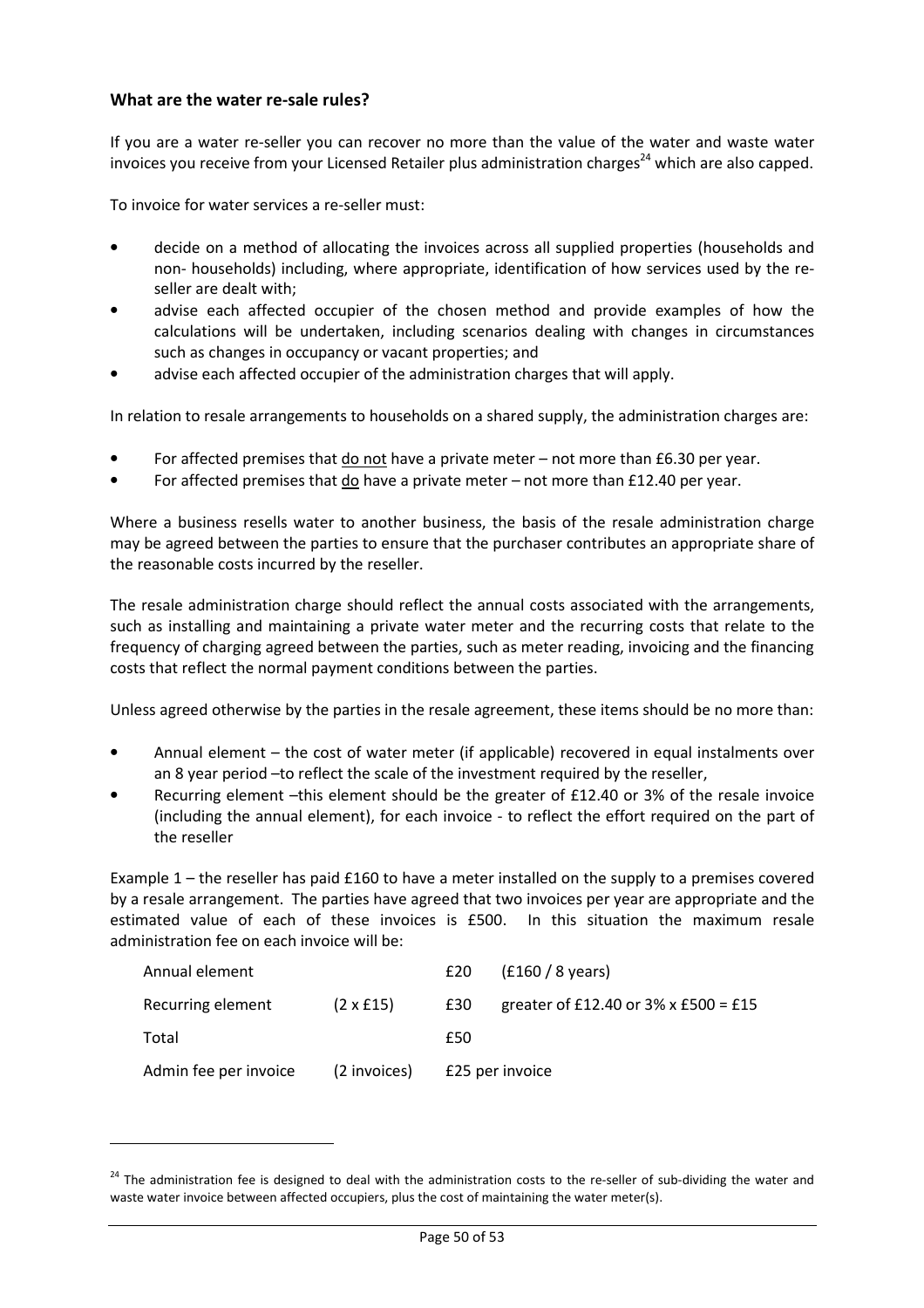Example 2 – the reseller has paid £480 to have a meter installed on the supply to a premises covered by a resale arrangement. The parties have agreed that 6 invoices are appropriate and the estimated value of each of these invoices is £200. In this situation the maximum resale administration fee on each invoice will be:

| Annual element        |                     | $(E480 / 8 \text{ years})$<br>£60.         |
|-----------------------|---------------------|--------------------------------------------|
| Recurring element     | $(6 \times £12.40)$ | £74.40 greater of £12.40 or 3% x £200 = £6 |
| Total                 |                     | £134.40                                    |
| Admin fee per invoice | (6 invoices)        | £22.40 per invoice                         |

For each invoice the re-seller must, provide a summary to each affected occupier, which demonstrates that the invoices have been allocated correctly within the rules and that the sum of the bills is greater than the invoice only by the sum of the administration charges (refer to example shown in Appendix 4A).

The methods available to re-sellers for allocating invoices across properties include, but are not limited to, one or more of the following:

- the number of affected premises;
- the volume of water through each private meter:
- the total floor space of each affected premises;
- the number of people in each affected premises;
- the Council Tax band or Rateable Value of each affected premises; and
- the number of bedrooms in each household (re-sale to households only).

#### Can re-sellers provide a better deal?

Competition in the water industry in Scotland means re-sellers have the opportunity to choose from which Licensed Retailer to buy water and wastewater services. These benefits of a competitive market will in turn be passed on to the affected occupiers; therefore it is important that re-sellers should be aware of all the options.

Re-sellers are required to test the market regularly and to keep a record of the apparent benefits of switching in order to make an informed decision of whether or not to change Licensed Retailers. Records should be made available to affected occupiers on request.

If affected occupiers believe they can get a better deal they should contact their re-seller. Affected occupiers can seek a Court Action if the re-seller has not or cannot provide records to show they have tested the market.

#### What if an affected occupier thinks they are being charged incorrectly?

The re-seller must make information available to affected occupiers about how each individual bill has been calculated. If an affected occupier thinks they are being charged incorrectly then this is a private matter between them and the re-seller. Scottish Water cannot become involved in any disputes between the affected occupiers and the re-seller.

If the affected occupier thinks they have been overcharged they should firstly bring the matter to the attention of the re-seller. If the affected occupier has paid the bill and then realises that they have been over-charged, and the re-seller does not provide a rebate, they can take the re-seller to the civil courts to recover the amount of overpayment.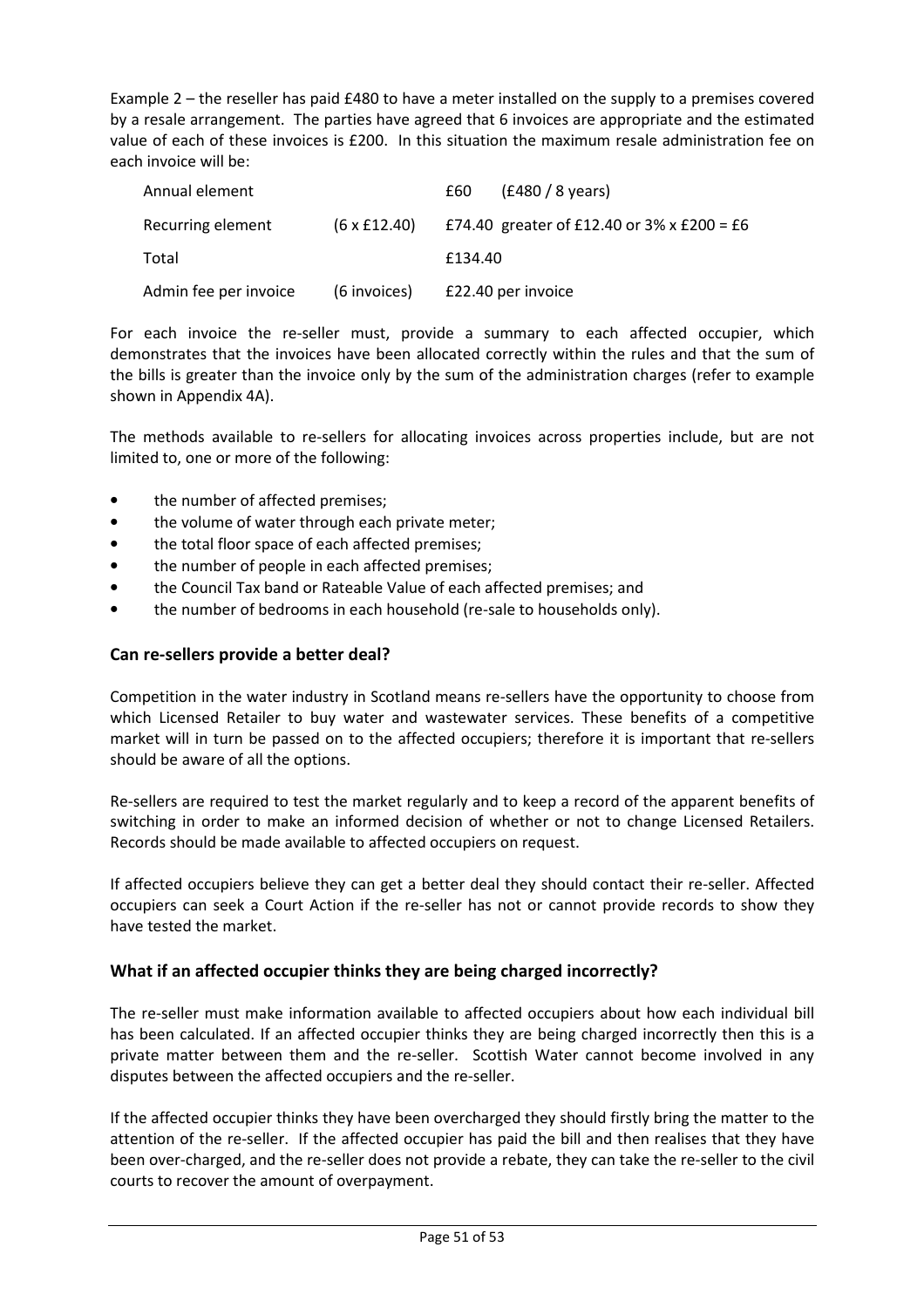If affected occupiers find themselves in this position they may wish to consult Citizens Advice Scotland or a solicitor for advice.

#### Definitions:

"affected occupier" means where a contractual arrangement for water resale is in place the person responsible to the re-seller for payment and in the absence of any contractual arrangement the person having the benefit of the use of the water resold. This can be a householder or occupier of a business premises.

"affected premises" means the household or business premises occupied by an affected occupier.